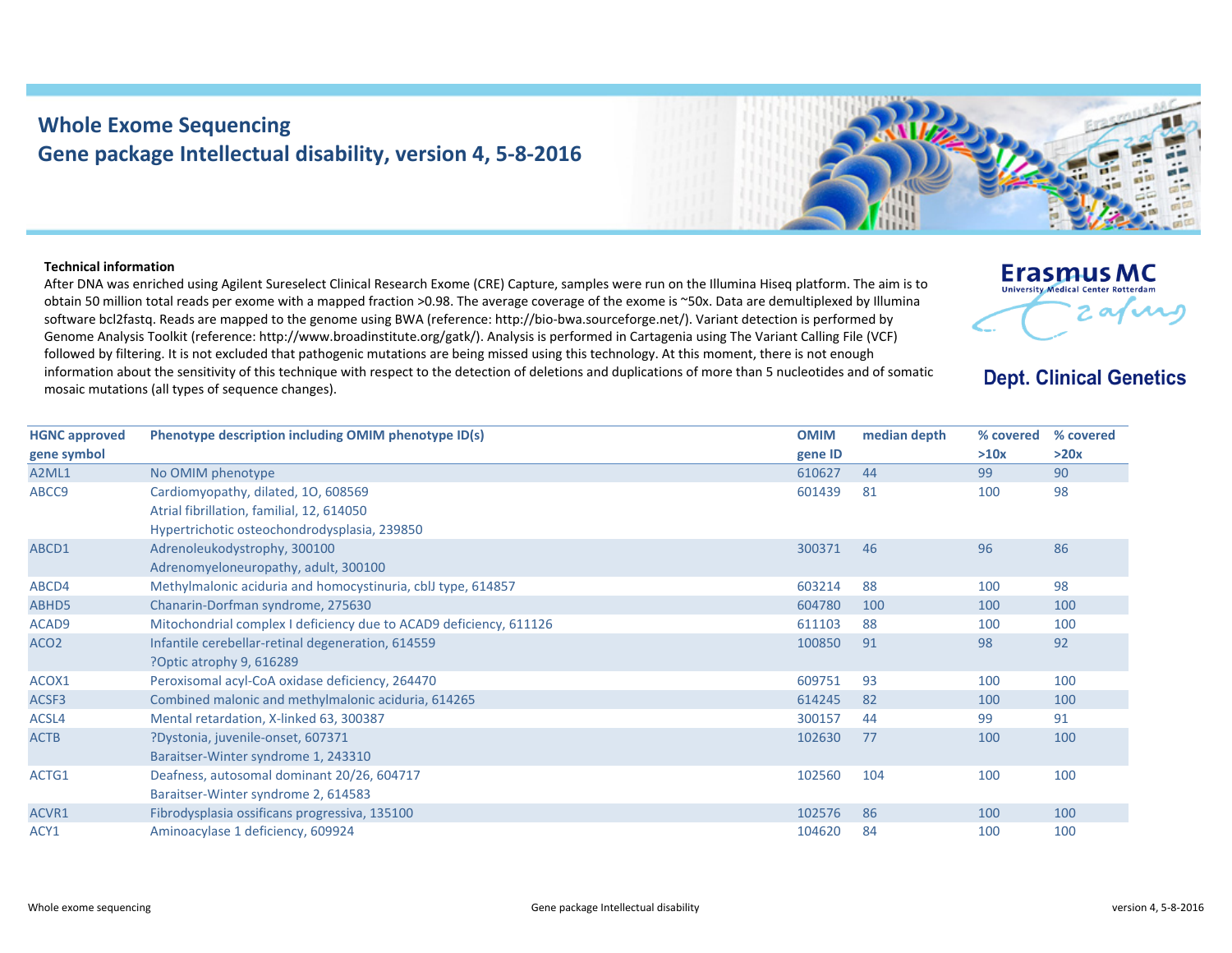| <b>HGNC approved</b> | Phenotype description including OMIM phenotype ID(s)                       | <b>OMIM</b> | median depth |      | % covered % covered |
|----------------------|----------------------------------------------------------------------------|-------------|--------------|------|---------------------|
| gene symbol          |                                                                            | gene ID     |              | >10x | >20x                |
| <b>ADAR</b>          | Dyschromatosis symmetrica hereditaria, 127400                              | 146920      | 96           | 100  | 100                 |
|                      | Aicardi-Goutieres syndrome 6, 615010                                       |             |              |      |                     |
| ADAT3                | Mental retardation, autosomal recessive 36, 615286                         | 615302      | 53           | 99   | 95                  |
| ADGRG1               | Polymicrogyria, bilateral frontoparietal, 606854                           | 604110      | 78           | 100  | 100                 |
|                      | Polymicrogyria, bilateral perisylvian, 615752                              |             |              |      |                     |
| <b>ADK</b>           | Hypermethioninemia due to adenosine kinase deficiency, 614300              | 102750      | 60           | 99   | 92                  |
| <b>ADNP</b>          | Helsmoortel-van der Aa syndrome, 615873                                    | 611386      | 79           | 100  | 99                  |
| <b>ADSL</b>          | Adenylosuccinase deficiency, 103050                                        | 608222      | 86           | 100  | 100                 |
| AFF <sub>2</sub>     | Mental retardation, X-linked, FRAXE type, 309548                           | 300806      | 45           | 100  | 93                  |
| <b>AGA</b>           | Aspartylglucosaminuria, 208400                                             | 613228      | 79           | 100  | 100                 |
| AGAP2                | No OMIM phenotype                                                          | 605476      | 55           | 98   | 88                  |
| AGO <sub>2</sub>     | No OMIM phenotype                                                          | 606229      | 47           | 98   | 91                  |
| AGPAT2               | Lipodystrophy, congenital generalized, type 1, 608594                      | 603100      | 72           | 100  | 100                 |
| AGTR2                | No OMIM phenotype                                                          | 300034      | 74           | 100  | 100                 |
| AHDC1                | Xia-Gibbs syndrome, 615829                                                 | 615790      | 63           | 99   | 93                  |
| AHI1                 | Joubert syndrome-3, 608629                                                 | 608894      | 77           | 100  | 98                  |
| AIFM1                | Combined oxidative phosphorylation deficiency 6, 300816                    | 300169      | 55           | 100  | 94                  |
|                      | Cowchock syndrome, 310490                                                  |             |              |      |                     |
|                      | Deafness, X-linked 5, 300614                                               |             |              |      |                     |
| AIMP1                | Leukodystrophy, hypomyelinating, 3, 260600                                 | 603605      | 66           | 100  | 98                  |
| AK1                  | Hemolytic anemia due to adenylate kinase deficiency, 612631                | 103000      | 98           | 100  | 100                 |
| AKT1                 | Breast cancer, somatic, 114480                                             | 164730      | 87           | 100  | 100                 |
|                      | Colorectal cancer, somatic, 114500                                         |             |              |      |                     |
|                      | Ovarian cancer, somatic, 167000                                            |             |              |      |                     |
|                      | {Schizophrenia, susceptibility to}, 181500                                 |             |              |      |                     |
|                      | Proteus syndrome, somatic, 176920                                          |             |              |      |                     |
|                      | Cowden syndrome 6, 615109                                                  |             |              |      |                     |
| AKT3                 | Megalencephaly-polymicrogyria-polydactyly-hydrocephalus syndrome 2, 615937 | 611223      | 33           | 89   | 66                  |
| ALDH18A1             | Cutis laxa, autosomal recessive, type IIIA, 219150                         | 138250      | 82           | 100  | 99                  |
|                      | Spastic paraplegia 9A, autosomal dominant, 601162                          |             |              |      |                     |
|                      | Spastic paraplegia 9B, autosomal recessive, 616586                         |             |              |      |                     |
|                      | Cutis laxa, autosomal dominant 3, 616603                                   |             |              |      |                     |
| ALDH3A2              | Sjogren-Larsson syndrome, 270200                                           | 609523      | 91           | 100  | 100                 |
| ALDH4A1              | Hyperprolinemia, type II, 239510                                           | 606811      | 66           | 100  | 99                  |
| ALDH5A1              | Succinic semialdehyde dehydrogenase deficiency, 271980                     | 610045      | 61           | 97   | 87                  |
| ALG1                 | Congenital disorder of glycosylation, type Ik, 608540                      | 605907      | 74           | 100  | 98                  |
| <b>ALG12</b>         | Congenital disorder of glycosylation, type Ig, 607143                      | 607144      | 101          | 100  | 100                 |
| ALG13                | Epileptic encephalopathy, early infantile, 36, 300884                      | 300776      | 30           | 88   | 60                  |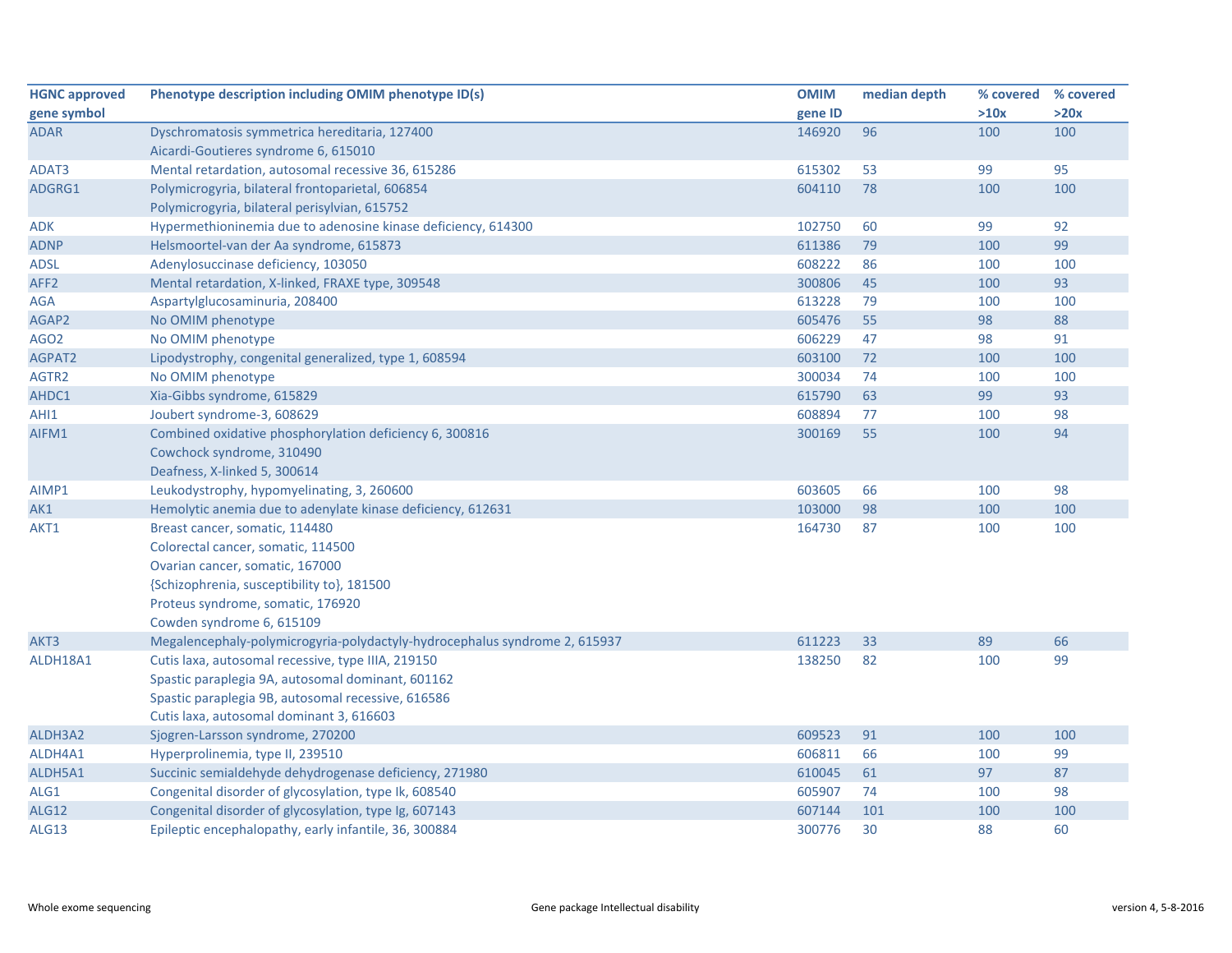| <b>HGNC approved</b> | Phenotype description including OMIM phenotype ID(s)                     | <b>OMIM</b> | median depth |      | % covered % covered |
|----------------------|--------------------------------------------------------------------------|-------------|--------------|------|---------------------|
| gene symbol          |                                                                          | gene ID     |              | >10x | >20x                |
| ALG <sub>2</sub>     | ?Congenital disorder of glycosylation, type Ii, 607906                   | 607905      | 63           | 100  | 100                 |
|                      | Myasthenic syndrome, congenital, 14, with tubular aggregates, 616228     |             |              |      |                     |
| ALG3                 | Congenital disorder of glycosylation, type Id, 601110                    | 608750      | 63           | 100  | 98                  |
| ALG6                 | Congenital disorder of glycosylation, type Ic, 603147                    | 604566      | 65           | 100  | 98                  |
| ALG9                 | Congenital disorder of glycosylation, type II, 608776                    | 606941      | 68           | 100  | 97                  |
| ALX1                 | ?Frontonasal dysplasia 3, 613456                                         | 601527      | 96           | 100  | 100                 |
| ALX4                 | Parietal foramina 2, 609597                                              | 605420      | 82           | 100  | 100                 |
|                      | Frontonasal dysplasia 2, 613451                                          |             |              |      |                     |
|                      | {Craniosynostosis 5, susceptibility to}, 615529                          |             |              |      |                     |
| AMPD2                | ?Spastic paraplegia 63, 615686                                           | 102771      | 60           | 100  | 94                  |
|                      | Pontocerebellar hypoplasia, type 9, 615809                               |             |              |      |                     |
| <b>AMT</b>           | Glycine encephalopathy, 605899                                           | 238310      | 91           | 100  | 100                 |
| ANK3                 | ?Mental retardation, autosomal recessive, 37, 615493                     | 600465      | 72           | 100  | 99                  |
| ANKEF1               | No OMIM phenotype                                                        | <b>NA</b>   | 53           | 99   | 95                  |
| <b>ANKH</b>          | Craniometaphyseal dysplasia, 123000                                      | 605145      | 79           | 100  | 100                 |
|                      | Chondrocalcinosis 2, 118600                                              |             |              |      |                     |
| ANKLE2               | ?Microcephaly 16, primary, autosomal recessive, 616681                   | 616062      | 64           | 98   | 90                  |
| ANKRD11              | KBG syndrome, 148050                                                     | 611192      | 77           | 100  | 97                  |
| <b>ANO10</b>         | Spinocerebellar ataxia, autosomal recessive 10, 613728                   | 613726      | 73           | 100  | 100                 |
| ANTXR1               | {Hemangioma, capillary infantile, susceptibility to}, 602089             | 606410      | 78           | 98   | 91                  |
|                      | GAPO syndrome, 230740                                                    |             |              |      |                     |
| <b>AP1S2</b>         | Mental retardation, X-linked syndromic 5, 304340                         | 300629      | 32           | 97   | 79                  |
| AP3B1                | Hermansky-Pudlak syndrome 2, 608233                                      | 603401      | 73           | 100  | 95                  |
| AP4B1                | Spastic paraplegia 47, autosomal recessive, 614066                       | 607245      | 83           | 100  | 100                 |
| AP4E1                | Spastic paraplegia 51, autosomal recessive, 613744                       | 607244      | 61           | 100  | 98                  |
| AP4M1                | Spastic paraplegia 50, autosomal recessive, 612936                       | 602296      | 75           | 100  | 100                 |
| <b>AP4S1</b>         | Spastic paraplegia 52, autosomal recessive, 614067                       | 607243      | 40           | 97   | 85                  |
| <b>APTX</b>          | Ataxia, early-onset, with oculomotor apraxia and hypoalbuminemia, 208920 | 606350      | 86           | 100  | 98                  |
| ARFGEF2              | Periventricular heterotopia with microcephaly, 608097                    | 605371      | 86           | 100  | 100                 |
| ARG1                 | Argininemia, 207800                                                      | 608313      | 71           | 100  | 100                 |
| ARHGEF6              | Mental retardation, X-linked 46, 300436                                  | 300267      | 50           | 99   | 88                  |
| ARHGEF9              | Epileptic encephalopathy, early infantile, 8, 300607                     | 300429      | 47           | 100  | 87                  |
| ARID1A               | Mental retardation, autosomal dominant 14, 614607                        | 603024      | 83           | 97   | 94                  |
| ARID1B               | Mental retardation, autosomal dominant 12, 614562                        | 614556      | 83           | 98   | 93                  |
| ARID <sub>2</sub>    | No OMIM phenotype                                                        | 609539      | 62           | 96   | 87                  |
| ARL13B               | Joubert syndrome 8, 612291                                               | 608922      | 61           | 100  | 100                 |
| ARL6                 | Bardet-Biedl syndrome 3, 600151                                          | 608845      | 48           | 95   | 81                  |
|                      | {Bardet-Biedl syndrome 1, modifier of}, 209900                           |             |              |      |                     |
|                      | P. Retinitis pigmentosa 55, 613575                                       |             |              |      |                     |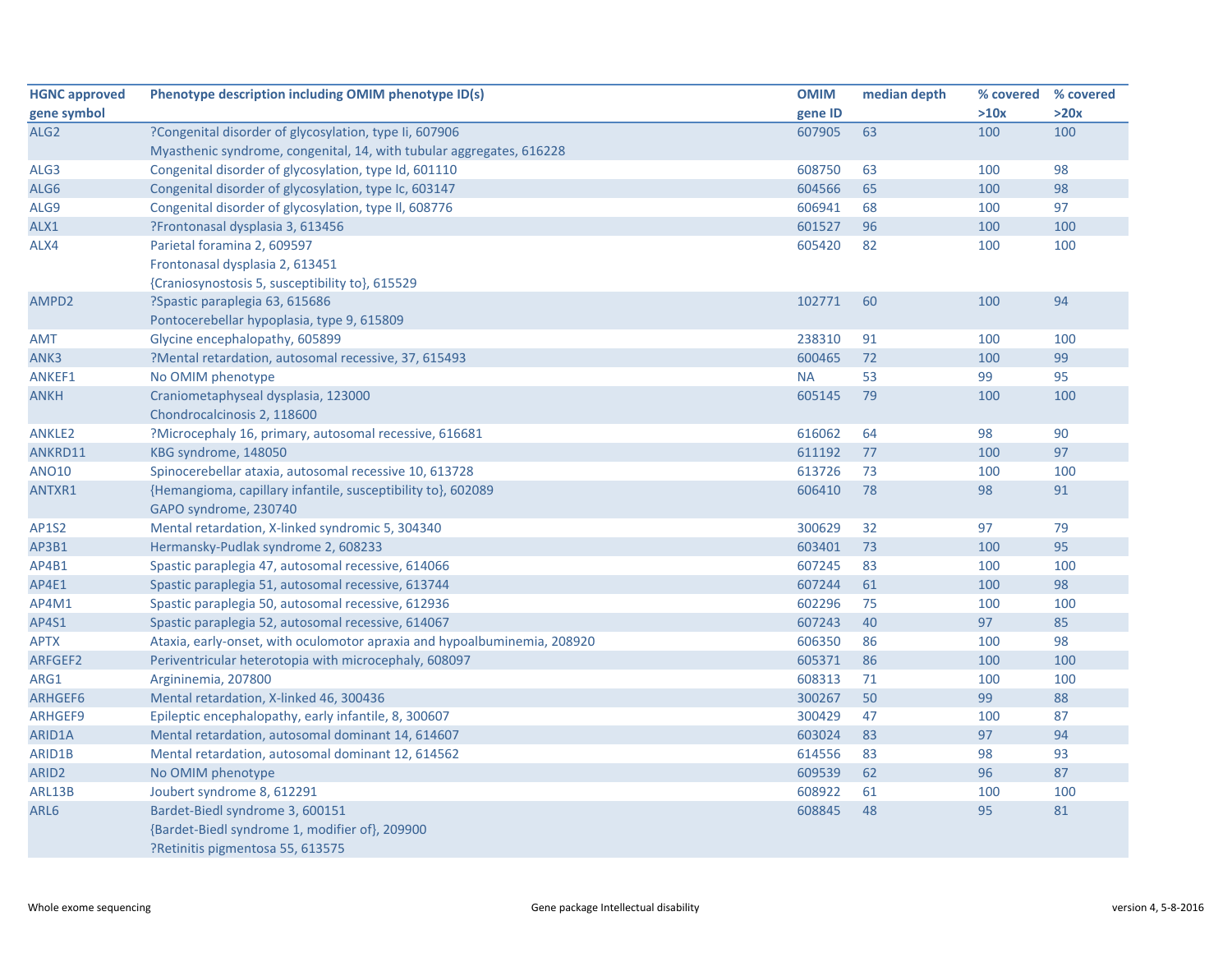| <b>HGNC approved</b>        | Phenotype description including OMIM phenotype ID(s)                          | <b>OMIM</b> | median depth | % covered | % covered |
|-----------------------------|-------------------------------------------------------------------------------|-------------|--------------|-----------|-----------|
| gene symbol                 |                                                                               | gene ID     |              | >10x      | >20x      |
| <b>ARSE</b>                 | Chondrodysplasia punctata, X-linked recessive, 302950                         | 300180      | 44           | 94        | 77        |
| <b>ARX</b>                  | Epileptic encephalopathy, early infantile, 1, 308350                          | 300382      | 24           | 84        | 61        |
|                             | Lissencephaly, X-linked 2, 300215                                             |             |              |           |           |
|                             | Mental retardation, X-linked 29 and others, 300419                            |             |              |           |           |
|                             | Proud syndrome, 300004                                                        |             |              |           |           |
|                             | Partington syndrome, 309510                                                   |             |              |           |           |
|                             | Hydranencephaly with abnormal genitalia, 300215                               |             |              |           |           |
| ASL                         | Argininosuccinic aciduria, 207900                                             | 608310      | 72           | 100       | 100       |
| <b>ASNS</b>                 | Asparagine synthetase deficiency, 615574                                      | 108370      | 64           | 93        | 84        |
| <b>ASPA</b>                 | Canavan disease, 271900                                                       | 608034      | 85           | 100       | 97        |
| <b>ASPM</b>                 | Microcephaly 5, primary, autosomal recessive, 608716                          | 605481      | 62           | 100       | 96        |
| ASXL1                       | Bohring-Opitz syndrome, 605039                                                | 612990      | 77           | 100       | 98        |
|                             | Myelodysplastic syndrome, somatic, 614286                                     |             |              |           |           |
| ASXL3                       | Bainbridge-Ropers syndrome, 615485                                            | 615115      | 53           | 99        | 94        |
| ATIC                        | AICA-ribosiduria due to ATIC deficiency, 608688                               | 601731      | 71           | 100       | 99        |
| ATP1A2                      | Migraine, familial hemiplegic, 2, 602481                                      | 182340      | 109          | 100       | 100       |
| ATP1A3<br>ATP2A2<br>ATP6AP2 | Alternating hemiplegia of childhood, 104290                                   |             |              |           |           |
|                             | Migraine, familial basilar, 602481                                            |             |              |           |           |
|                             | Dystonia-12, 128235                                                           | 182350      | 96           | 100       | 99        |
|                             | Alternating hemiplegia of childhood 2, 614820                                 |             |              |           |           |
|                             | CAPOS syndrome, 601338                                                        |             |              |           |           |
|                             | Darier disease, 124200                                                        | 108740      | 95           | 100       | 100       |
|                             | Acrokeratosis verruciformis, 101900                                           |             |              |           |           |
|                             | ?Mental retardation, X-linked, syndromic, Hedera type, 300423                 | 300556      | 39           | 100       | 90        |
|                             | ?Parkinsonism with spasticity, X-linked, 300911                               |             |              |           |           |
| ATP6V0A2                    | Cutis laxa, autosomal recessive, type IIA, 219200                             | 611716      | 94           | 100       | 100       |
|                             | Wrinkly skin syndrome, 278250                                                 |             |              |           |           |
| ATP7A                       | Menkes disease, 309400                                                        | 300011      | 53           | 99        | 94        |
|                             | Occipital horn syndrome, 304150                                               |             |              |           |           |
|                             | Spinal muscular atrophy, distal, X-linked 3, 300489                           |             |              |           |           |
| ATP8A2                      | ?Cerebellar ataxia, mental retardation, and dysequilibrium syndrome 4, 615268 | 605870      | 82           | 100       | 98        |
| <b>ATR</b>                  | Seckel syndrome 1, 210600                                                     | 601215      | 81           | 100       | 98        |
|                             | ?Cutaneous telangiectasia and cancer syndrome, familial, 614564               |             |              |           |           |
| <b>ATRIP</b>                | No OMIM phenotype                                                             | 606605      | 59           | 99        | 91        |
| <b>ATRX</b>                 | Alpha-thalassemia/mental retardation syndrome, 301040                         | 300032      | 38           | 98        | 83        |
|                             | Alpha-thalassemia myelodysplasia syndrome, somatic, 300448                    |             |              |           |           |
|                             | Mental retardation-hypotonic facies syndrome, X-linked, 309580                |             |              |           |           |
| <b>AUH</b>                  | 3-methylglutaconic aciduria, type I, 250950                                   | 600529      | 60           | 100       | 90        |
| AUTS2                       | Mental retardation, autosomal dominant 26, 615834                             | 607270      | 81           | 99        | 93        |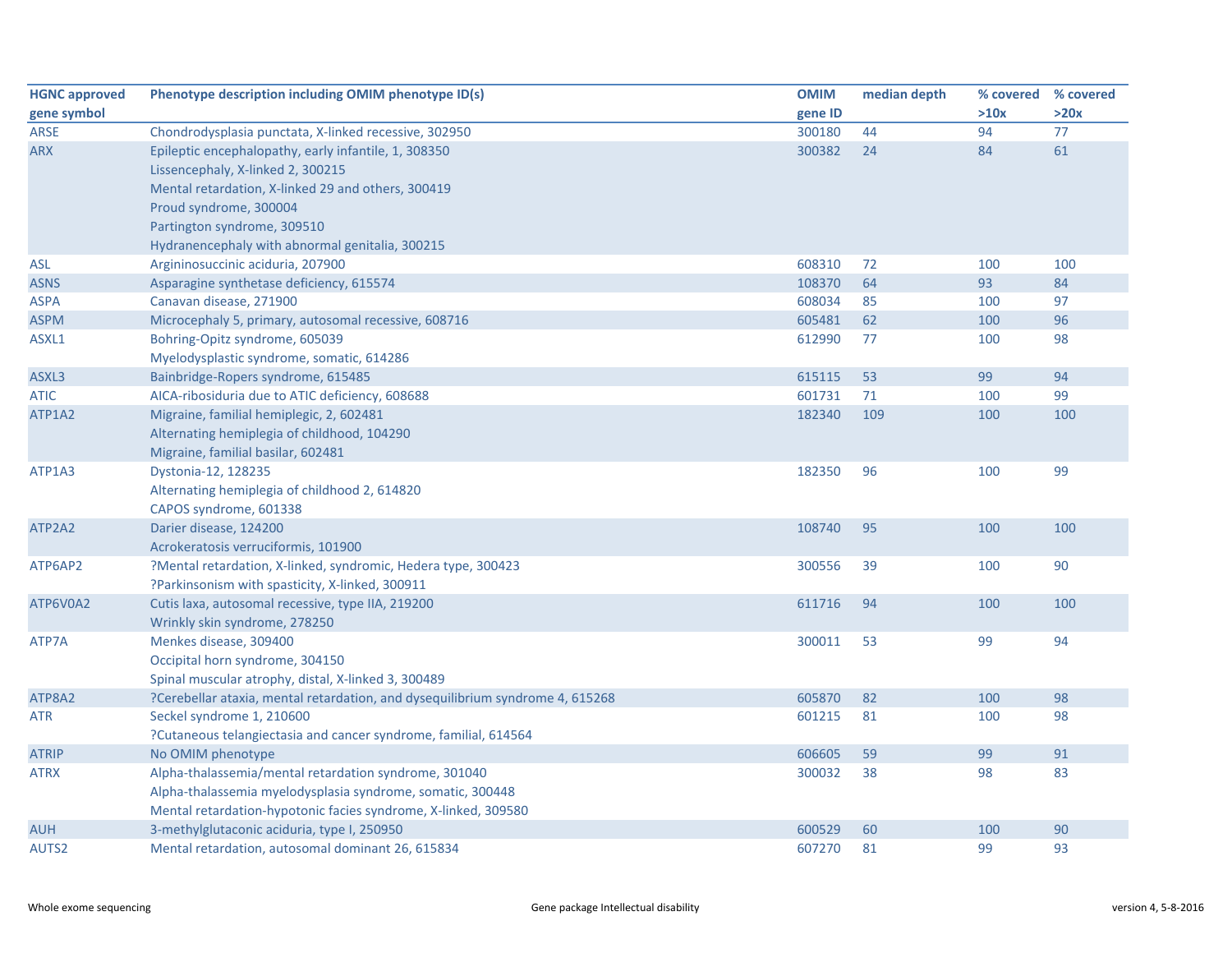| <b>HGNC approved</b> | Phenotype description including OMIM phenotype ID(s)                                                | <b>OMIM</b> | median depth | % covered % covered |      |
|----------------------|-----------------------------------------------------------------------------------------------------|-------------|--------------|---------------------|------|
| gene symbol          |                                                                                                     | gene ID     |              | >10x                | >20x |
| <b>B3GALNT2</b>      | Muscular dystrophy-dystroglycanopathy (congenital with brain and eye anomalies, type A, 11, 615181  | 610194      | 83           | 100                 | 97   |
| <b>B3GLCT</b>        | Peters-plus syndrome, 261540                                                                        | 610308      | 65           | 98                  | 90   |
| <b>B3GNT2</b>        | No OMIM phenotype                                                                                   | 605581      | 108          | 100                 | 100  |
| B4GALT1              | Congenital disorder of glycosylation, type IId, 607091                                              | 137060      | 70           | 100                 | 100  |
| B4GALT7              | Ehlers-Danlos syndrome, progeroid type, 1, 130070                                                   | 604327      | 87           | 97                  | 95   |
| B4GAT1               | Muscular dystrophy-dystroglycanopathy (congenital with brain and eye anomalies), type A, 13, 615287 | 605517      | 76           | 100                 | 99   |
| BBS1                 | Bardet-Biedl syndrome 1, 209900                                                                     | 209901      | 92           | 100                 | 100  |
| <b>BBS10</b>         | Bardet-Biedl syndrome 10, 615987                                                                    | 610148      | 76           | 100                 | 100  |
| <b>BBS12</b>         | Bardet-Biedl syndrome 12, 615989                                                                    | 610683      | 98           | 100                 | 100  |
| BBS2                 | Bardet-Biedl syndrome 2, 615981                                                                     | 606151      | 76           | 100                 | 98   |
|                      | Retinitis pigmentosa 74, 616562                                                                     |             |              |                     |      |
| BBS4                 | Bardet-Biedl syndrome 4, 615982                                                                     | 600374      | 80           | 100                 | 99   |
| BBS5                 | Bardet-Biedl syndrome 5, 615983                                                                     | 603650      | 59           | 99                  | 92   |
| BBS7                 | Bardet-Biedl syndrome 7, 615984                                                                     | 607590      | 68           | 100                 | 98   |
| BBS9                 | Bardet-Biedl syndrome 9, 615986                                                                     | 607968      | 76           | 98                  | 93   |
| <b>BCKDHA</b>        | Maple syrup urine disease, type Ia, 248600                                                          | 608348      | 112          | 100                 | 99   |
| <b>BCKDHB</b>        | Maple syrup urine disease, type lb, 248600                                                          | 248611      | 93           | 100                 | 92   |
| BCL11A               | No OMIM phenotype                                                                                   | 606557      | 73           | 100                 | 100  |
| <b>BCOR</b>          | Microphthalmia, syndromic 2, 300166                                                                 | 300485      | 52           | 99                  | 94   |
| BCS1L                | Mitochondrial complex III deficiency, nuclear type 1, 124000                                        | 603647      | 114          | 100                 | 100  |
|                      | Leigh syndrome, 256000                                                                              |             |              |                     |      |
|                      | Bjornstad syndrome, 262000                                                                          |             |              |                     |      |
|                      | GRACILE syndrome, 603358                                                                            |             |              |                     |      |
| <b>BLM</b>           | Bloom syndrome, 210900                                                                              | 604610      | 74           | 100                 | 99   |
| <b>BRAF</b>          | Melanoma, malignant, somatic                                                                        | 164757      | 60           | 98                  | 88   |
|                      | Colorectal cancer, somatic                                                                          |             |              |                     |      |
|                      | Adenocarcinoma of lung, somatic, 211980                                                             |             |              |                     |      |
|                      | Nonsmall cell lung cancer, somatic                                                                  |             |              |                     |      |
|                      | Cardiofaciocutaneous syndrome, 115150                                                               |             |              |                     |      |
|                      | Noonan syndrome 7, 613706                                                                           |             |              |                     |      |
|                      | LEOPARD syndrome 3, 613707                                                                          |             |              |                     |      |
| BRPF1                | No OMIM phenotype                                                                                   | 602410      | 70           | 100                 | 97   |
| BRWD3                | Mental retardation, X-linked 93, 300659                                                             | 300553      | 48           | 98                  | 90   |
| BSCL <sub>2</sub>    | Lipodystrophy, congenital generalized, type 2, 269700                                               | 606158      | 82           | 100                 | 100  |
|                      | Silver spastic paraplegia syndrome, 270685                                                          |             |              |                     |      |
|                      | Neuropathy, distal hereditary motor, type VA, 600794                                                |             |              |                     |      |
|                      | Encephalopathy, progressive, with or without lipodystrophy, 615924                                  |             |              |                     |      |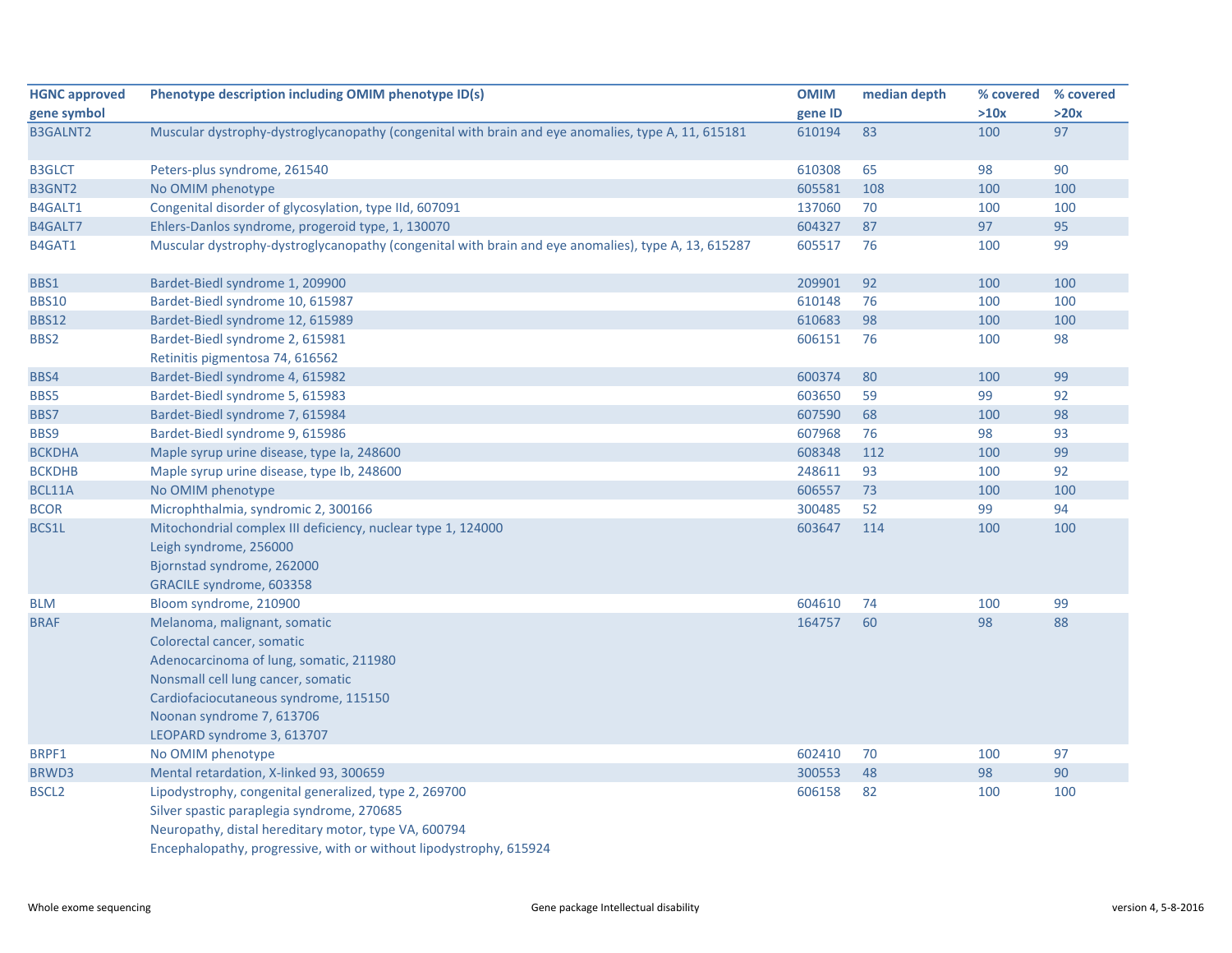| <b>HGNC approved</b>                       | Phenotype description including OMIM phenotype ID(s)                                      | <b>OMIM</b> | median depth | % covered % covered |      |
|--------------------------------------------|-------------------------------------------------------------------------------------------|-------------|--------------|---------------------|------|
| gene symbol                                |                                                                                           | gene ID     |              | >10x                | >20x |
| <b>BTD</b>                                 | Biotinidase deficiency, 253260                                                            | 609019      | 105          | 100                 | 100  |
| <b>BUB1B</b>                               | Colorectal cancer, somatic, 114500                                                        | 602860      | 72           | 100                 | 95   |
|                                            | Mosaic variegated aneuploidy syndrome 1, 257300                                           |             |              |                     |      |
|                                            | [Premature chromatid separation trait], 176430                                            |             |              |                     |      |
| C12orf4                                    | No OMIM phenotype                                                                         | 616082      | 40           | 95                  | 80   |
| C12orf57                                   | Temtamy syndrome, 218340                                                                  | 615140      | 85           | 100                 | 100  |
| C12orf65                                   | Combined oxidative phosphorylation deficiency 7, 613559                                   | 613541      | 56           | 100                 | 100  |
|                                            | Spastic paraplegia 55, autosomal recessive, 615035                                        |             |              |                     |      |
| C1orf167                                   | No OMIM phenotype                                                                         | <b>NA</b>   | 41           | 94                  | 78   |
| C <sub>2</sub> C <sub>D</sub> <sub>3</sub> | ?Orofaciodigital syndrome XIV, 615948                                                     | 615944      | 47           | 98                  | 91   |
| C5orf42                                    | Joubert syndrome 17, 614615                                                               | 614571      | 78           | 100                 | 96   |
|                                            | Orofaciodigital syndrome VI, 277170                                                       |             |              |                     |      |
| CA <sub>2</sub>                            | Osteopetrosis, autosomal recessive 3, with renal tubular acidosis, 259730                 | 611492      | 89           | 100                 | 100  |
| CA <sub>8</sub>                            | Cerebellar ataxia and mental retardation with or without quadrupedal locomotion 3, 613227 | 114815      | 66           | 100                 | 100  |
| CACNG <sub>2</sub>                         | Mental retardation, autosomal dominant 10, 614256                                         | 602911      | 100          | 100                 | 100  |
| CAMTA1                                     | Cerebellar ataxia, nonprogressive, with mental retardation, 614756                        | 611501      | 100          | 100                 | 99   |
| <b>CASK</b>                                | Mental retardation and microcephaly with pontine and cerebellar hypoplasia, 300749        | 300172      | 39           | 98                  | 87   |
|                                            | FG syndrome 4, 300422                                                                     |             |              |                     |      |
|                                            | Mental retardation, with or without nystagmus, 300422                                     |             |              |                     |      |
| <b>CBL</b>                                 | Noonan syndrome-like disorder with or without juvenile myelomonocytic leukemia, 613563    | 165360      | 68           | 100                 | 100  |
| <b>CBS</b>                                 | Homocystinuria, B6-responsive and nonresponsive types, 236200                             | 613381      | 82           | 100                 | 99   |
|                                            | Thrombosis, hyperhomocysteinemic, 236200                                                  |             |              |                     |      |
| CC2D1A                                     | Mental retardation, autosomal recessive 3, 608443                                         | 610055      | 74           | 100                 | 99   |
| CC2D2A                                     | Joubert syndrome 9, 612285                                                                | 612013      | 82           | 100                 | 99   |
|                                            | Meckel syndrome 6, 612284                                                                 |             |              |                     |      |
|                                            | COACH syndrome, 216360                                                                    |             |              |                     |      |
| CCBE1                                      | Hennekam lymphangiectasia-lymphedema syndrome 1, 235510                                   | 612753      | 82           | 100                 | 96   |
| CCDC13                                     | No OMIM phenotype                                                                         | <b>NA</b>   | 45           | 99                  | 89   |
| CCDC78                                     | Myopathy, centronuclear, 4, 614807                                                        | 614666      | 64           | 100                 | 100  |
| CCND <sub>2</sub>                          | Megalencephaly-polymicrogyria-polydactyly-hydrocephalus syndrome 3, 615938                | 123833      | 57           | 100                 | 98   |
| CDC5L                                      | No OMIM phenotype                                                                         | 602868      | 39           | 96                  | 81   |
| <b>CDH15</b>                               | Mental retardation, autosomal dominant 3, 612580                                          | 114019      | 84           | 100                 | 97   |
| CDK5                                       | ?Lissencephaly 7 with cerebellar hypoplasia, 616342                                       | 123831      | 45           | 100                 | 87   |
| CDK5RAP2                                   | Microcephaly 3, primary, autosomal recessive, 604804                                      | 608201      | 69           | 100                 | 97   |
| CDK <sub>6</sub>                           | ?Microcephaly 12, primary, autosomal recessive, 616080                                    | 603368      | 77           | 99                  | 95   |
| CDKL5                                      | Epileptic encephalopathy, early infantile, 2, 300672                                      | 300203      | 47           | 98                  | 94   |
| CDKN1C                                     | Beckwith-Wiedemann syndrome, 130650                                                       | 600856      | 46           | 80                  | 72   |
|                                            | IMAGE syndrome, 614732                                                                    |             |              |                     |      |
| <b>CDON</b>                                | Holoprosencephaly 11, 614226                                                              | 608707      | 90           | 100                 | 100  |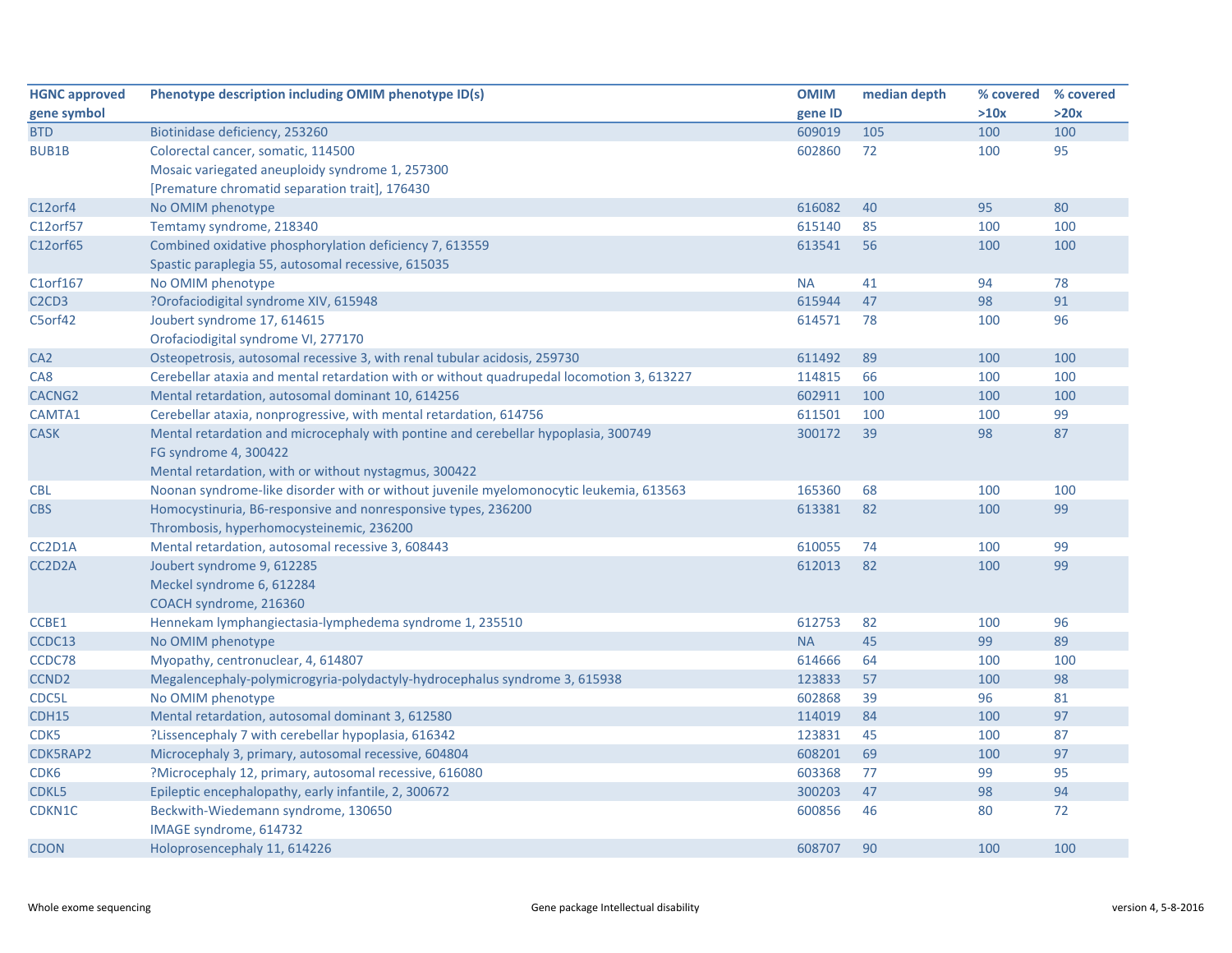| <b>HGNC approved</b> | Phenotype description including OMIM phenotype ID(s)                  | <b>OMIM</b> | median depth | % covered % covered |      |
|----------------------|-----------------------------------------------------------------------|-------------|--------------|---------------------|------|
| gene symbol          |                                                                       | gene ID     |              | >10x                | >20x |
| CECR1                | Polyarteritis nodosa, childhood-onset, 615688                         | 607575      | 34           | 93                  | 73   |
|                      | ?Sneddon syndrome, 182410                                             |             |              |                     |      |
| <b>CENPJ</b>         | Microcephaly 6, primary, autosomal recessive, 608393                  | 609279      | 80           | 100                 | 98   |
|                      | ?Seckel syndrome 4, 613676                                            |             |              |                     |      |
| <b>CEP104</b>        | Joubert syndrome 25, 616781                                           | 616690      | 47           | 99                  | 88   |
| <b>CEP135</b>        | ?Microcephaly 8, primary, autosomal recessive, 614673                 | 611423      | 60           | 100                 | 97   |
| <b>CEP152</b>        | Microcephaly 9, primary, autosomal recessive, 614852                  | 613529      | 76           | 100                 | 98   |
|                      | Seckel syndrome 5, 613823                                             |             |              |                     |      |
| <b>CEP290</b>        | Joubert syndrome 5, 610188                                            | 610142      | 55           | 98                  | 92   |
|                      | Senior-Loken syndrome 6, 610189                                       |             |              |                     |      |
|                      | Leber congenital amaurosis 10, 611755                                 |             |              |                     |      |
|                      | Meckel syndrome 4, 611134                                             |             |              |                     |      |
|                      | ?Bardet-Biedl syndrome 14, 615991                                     |             |              |                     |      |
| <b>CEP41</b>         | Joubert syndrome 15, 614464                                           | 610523      | 64           | 100                 | 93   |
| <b>CEP63</b>         | ?Seckel syndrome 6, 614728                                            | 614724      | 69           | 100                 | 94   |
| CHAMP1               | Mental retardation, autosomal dominant 40, 616579                     | 616327      | 80           | 100                 | 100  |
| CHD <sub>2</sub>     | Epileptic encephalopathy, childhood-onset, 615369                     | 602119      | 75           | 100                 | 98   |
| CHD7                 | CHARGE syndrome, 214800                                               | 608892      | 80           | 100                 | 98   |
|                      | Hypogonadotropic hypogonadism 5 with or without anosmia, 612370       |             |              |                     |      |
| CHD <sub>8</sub>     | {Autism, susceptibility to, 18}, 615032                               | 610528      | 83           | 100                 | 99   |
| <b>CHKB</b>          | Muscular dystrophy, congenital, megaconial type, 602541               | 612395      | 57           | 100                 | 99   |
| CHMP1A               | Pontocerebellar hypoplasia, type 8, 614961                            | 164010      | 80           | 100                 | 100  |
| <b>CLCNKB</b>        | Bartter syndrome, type 3, 607364                                      | 602023      | 70           | 98                  | 86   |
|                      | Bartter syndrome, type 4b, digenic, 613090                            |             |              |                     |      |
| CLIC <sub>2</sub>    | ?Mental retardation, X-linked, syndromic 32, 300886                   | 300138      | 46           | 100                 | 100  |
| CLN <sub>3</sub>     | Ceroid lipofuscinosis, neuronal, 3, 204200                            | 607042      | 68           | 100                 | 100  |
| CLN5                 | Ceroid lipofuscinosis, neuronal, 5, 256731                            | 608102      | 73           | 100                 | 94   |
| CLN <sub>6</sub>     | Ceroid lipofuscinosis, neuronal, 6, 601780                            | 606725      | 72           | 100                 | 91   |
|                      | Ceroid lipofuscinosis, neuronal, Kufs type, adult onset, 204300       |             |              |                     |      |
| CLN <sub>8</sub>     | Ceroid lipofuscinosis, neuronal, 8, 600143                            | 607837      | 100          | 100                 | 100  |
|                      | Ceroid lipofuscinosis, neuronal, 8, Northern epilepsy variant, 610003 |             |              |                     |      |
| CLP1                 | Pontocerebellar hypoplasia, type 10, 615803                           | 608757      | 56           | 100                 | 96   |
| CNKSR2               | No OMIM phenotype                                                     | 300724      | 42           | 98                  | 90   |
| CNTNAP2              | Cortical dysplasia-focal epilepsy syndrome, 610042                    | 604569      | 85           | 100                 | 100  |
|                      | {Autism susceptibility 15}, 612100                                    |             |              |                     |      |
|                      | Pitt-Hopkins like syndrome 1, 610042                                  |             |              |                     |      |
| COG1                 | Congenital disorder of glycosylation, type IIg, 611209                | 606973      | 91           | 100                 | 98   |
| COG <sub>6</sub>     | Congenital disorder of glycosylation, type III, 614576                | 606977      | 72           | 99                  | 96   |
|                      | Shaheen syndrome, 615328                                              |             |              |                     |      |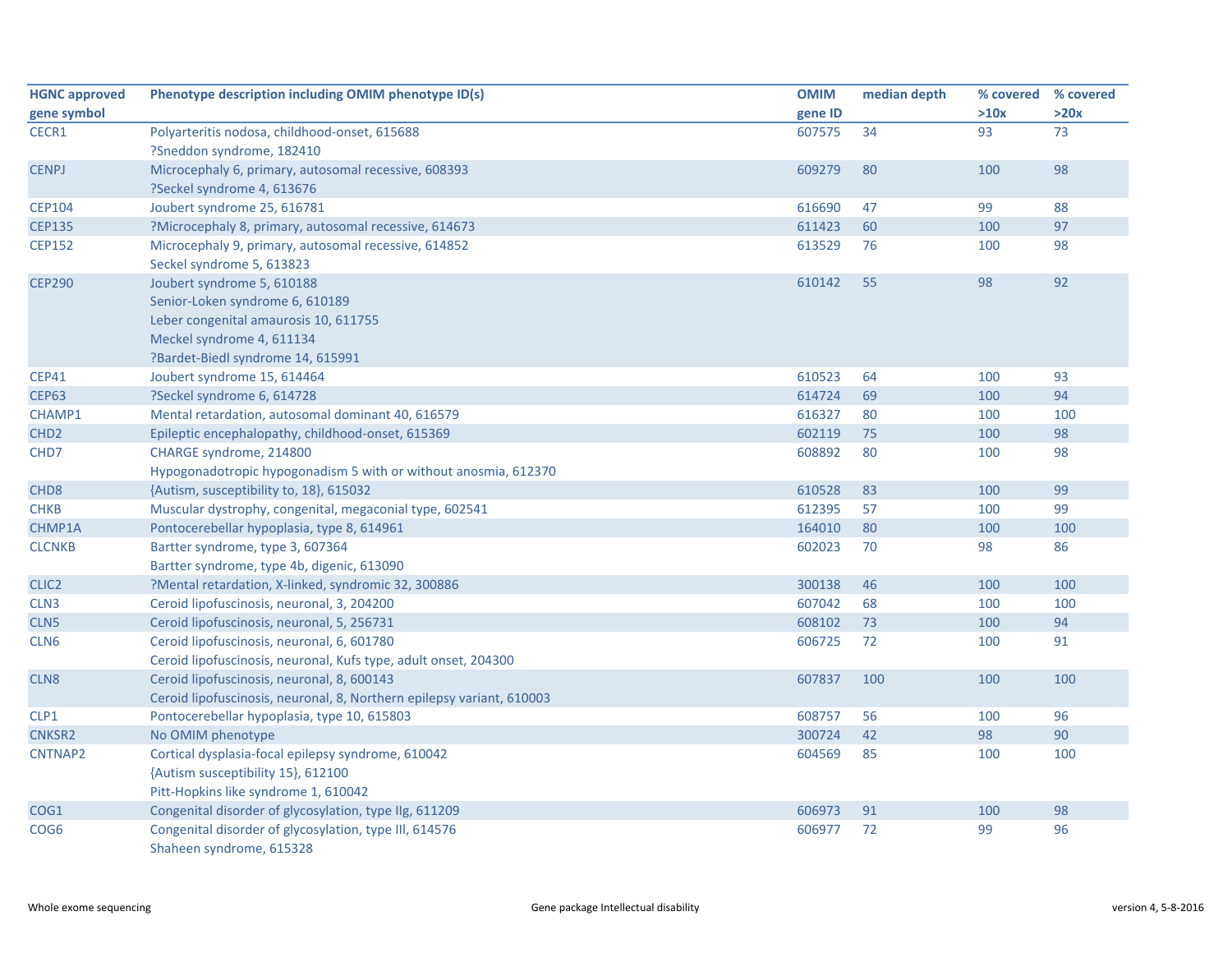| <b>HGNC approved</b> | Phenotype description including OMIM phenotype ID(s)                                       | <b>OMIM</b> | median depth     | % covered % covered |      |
|----------------------|--------------------------------------------------------------------------------------------|-------------|------------------|---------------------|------|
| gene symbol          |                                                                                            | gene ID     |                  | >10x                | >20x |
| COG7                 | Congenital disorder of glycosylation, type IIe, 608779                                     | 606978      | 79               | 100                 | 100  |
| COG8                 | Congenital disorder of glycosylation, type IIh, 611182                                     | 606979      | 72               | 100                 | 100  |
| <b>COL18A1</b>       | Knobloch syndrome, type 1, 267750                                                          | 120328      | 71               | 100                 | 95   |
| COL4A1               | Porencephaly 1, 175780                                                                     | 120130      | 76               | 99                  | 96   |
|                      | Brain small vessel disease with or without ocular anomalies, 607595                        |             |                  |                     |      |
|                      | Angiopathy, hereditary, with nephropathy, aneurysms, and muscle cramps, 611773             |             |                  |                     |      |
|                      | {Hemorrhage, intracerebral, susceptibility to}, 614519                                     |             |                  |                     |      |
|                      | ?Retinal arteries, tortuosity of, 180000                                                   |             |                  |                     |      |
| COL4A2               | Porencephaly 2, 614483                                                                     | 120090      | 69               | 100                 | 97   |
|                      | {Hemorrhage, intracerebral, susceptibility to}, 614519                                     |             |                  |                     |      |
| COL4A3BP             | Mental retardation, autosomal dominant 34, 616351                                          | 604677      | 47               | 94                  | 82   |
| COLEC11              | 3MC syndrome 2, 265050                                                                     | 612502      | 99               | 100                 | 100  |
| COQ <sub>2</sub>     | Coenzyme Q10 deficiency, primary, 1, 607426                                                | 609825      | 60               | 100                 | 94   |
|                      | {Multiple system atrophy, susceptibility to}, 146500                                       |             |                  |                     |      |
| COQ4                 | Coenzyme Q10 deficiency, primary, 7, 616276                                                | 612898      | 49               | 100                 | 93   |
| COQ8A                | Coenzyme Q10 deficiency, primary, 4, 612016                                                | 606980      | No coverage data |                     |      |
| <b>COX10</b>         | Mitochondrial complex IV deficiency, 220110                                                | 602125      | 105              | 100                 | 100  |
|                      | Leigh syndrome due to mitochondrial COX4 deficiency, 256000                                |             |                  |                     |      |
| <b>COX15</b>         | Leigh syndrome due to cytochrome c oxidase deficiency, 256000                              | 603646      | 86               | 100                 | 100  |
|                      | Cardioencephalomyopathy, fatal infantile, due to cytochrome c oxidase deficiency 2, 615119 |             |                  |                     |      |
| CPS1                 | Carbamoylphosphate synthetase I deficiency, 237300                                         | 608307      | 78               | 100                 | 99   |
|                      | {Pulmonary hypertension, neonatal, susceptibility to}, 615371                              |             |                  |                     |      |
|                      | {Venoocclusive disease after bone marrow transplantation}                                  |             |                  |                     |      |
| <b>CRADD</b>         | Mental retardation, autosomal recessive 34, 614499                                         | 603454      | 73               | 100                 | 96   |
| CRB <sub>2</sub>     | Focal segmental glomerulosclerosis 9, 616220                                               | 609720      | 57               | 98                  | 89   |
|                      | Ventriculomegaly with cystic kidney disease, 219730                                        |             |                  |                     |      |
| <b>CRBN</b>          | Mental retardation, autosomal recessive 2, 607417                                          | 609262      | 87               | 100                 | 94   |
| <b>CREBBP</b>        | Rubinstein-Taybi syndrome, 180849                                                          | 600140      | 81               | 100                 | 97   |
| CSNK2A1              | No OMIM phenotype                                                                          | 115440      | 43               | 95                  | 75   |
| CTC1                 | Cerebroretinal microangiopathy with calcifications and cysts, 612199                       | 613129      | 71               | 100                 | 100  |
| <b>CTCF</b>          | Mental retardation, autosomal dominant 21, 615502                                          | 604167      | 47               | 96                  | 89   |
| CTDP1                | Congenital cataracts, facial dysmorphism, and neuropathy, 604168                           | 604927      | 74               | 95                  | 88   |
| CTNNB1               | Mental retardation, autosomal dominant 19, 615075                                          | 116806      | 81               | 100                 | 100  |
|                      | Colorectal cancer, somatic, 114500                                                         |             |                  |                     |      |
|                      | Pilomatricoma, somatic, 132600                                                             |             |                  |                     |      |
|                      | Ovarian cancer, somatic, 167000                                                            |             |                  |                     |      |
|                      | Hepatocellular carcinoma, somatic, 114550                                                  |             |                  |                     |      |
| CTNND1               | No OMIM phenotype                                                                          | 601045      | 49               | 99                  | 92   |
| <b>CTNND2</b>        | No OMIM phenotype                                                                          | 604275      | 76               | 94                  | 91   |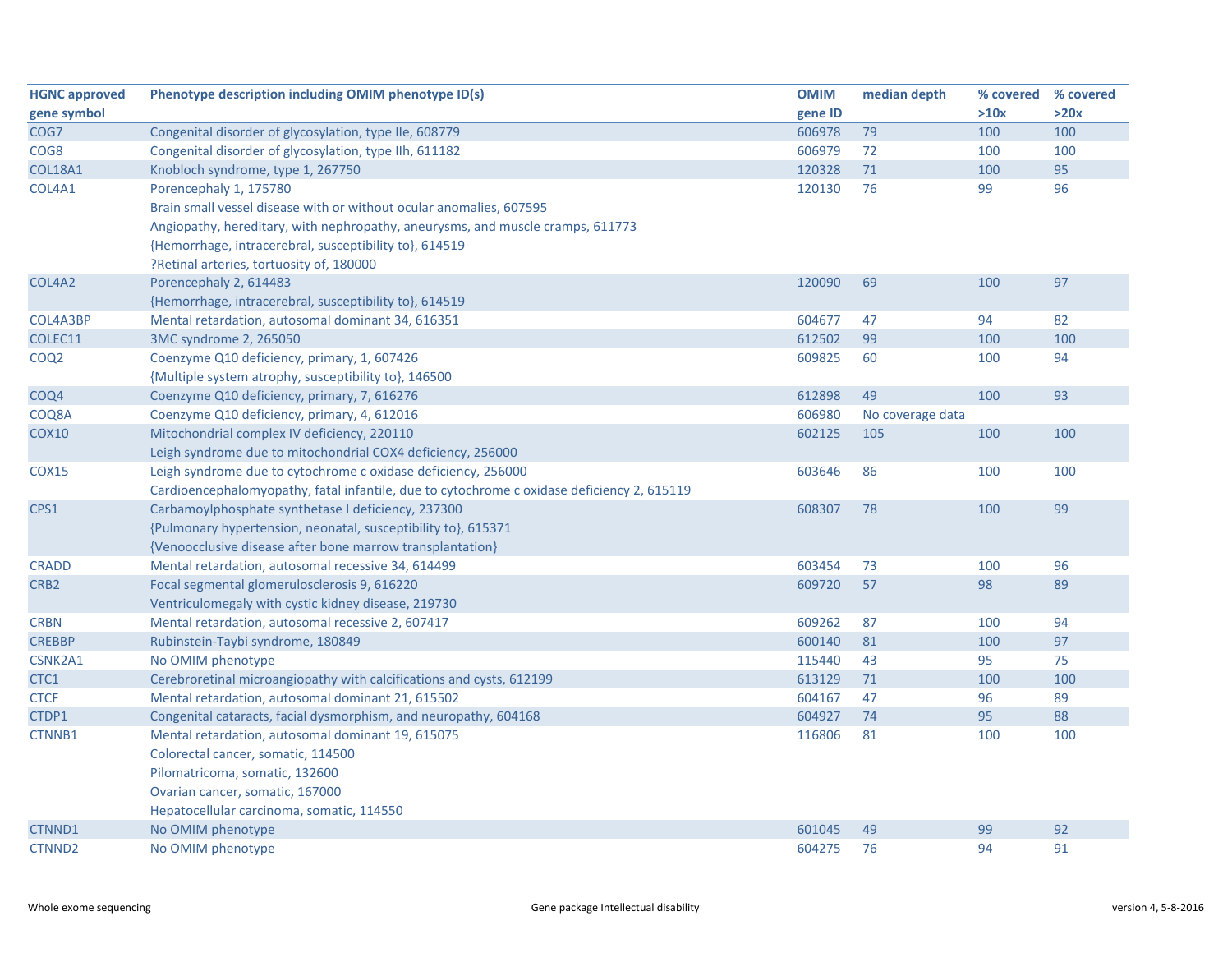| <b>HGNC approved</b> | Phenotype description including OMIM phenotype ID(s)                                               | <b>OMIM</b> | median depth | % covered | % covered |
|----------------------|----------------------------------------------------------------------------------------------------|-------------|--------------|-----------|-----------|
| gene symbol          |                                                                                                    | gene ID     |              | >10x      | >20x      |
| <b>CTSA</b>          | Galactosialidosis, 256540                                                                          | 613111      | 81           | 100       | 100       |
| <b>CTSD</b>          | Ceroid lipofuscinosis, neuronal, 10, 610127                                                        | 116840      | 83           | 100       | 96        |
| CTTNBP2              | No OMIM phenotype                                                                                  | 609772      | 78           | 100       | 99        |
| <b>CUBN</b>          | Megaloblastic anemia-1, Finnish type, 261100                                                       | 602997      | 83           | 99        | 98        |
| CUL4B                | Mental retardation, X-linked, syndromic 15 (Cabezas type), 300354                                  | 300304      | 39           | 100       | 92        |
| CYB5R3               | Methemoglobinemia, type I, 250800                                                                  | 613213      | 86           | 100       | 100       |
|                      | Methemoglobinemia, type II, 250800                                                                 |             |              |           |           |
| D2HGDH               | D-2-hydroxyglutaric aciduria, 600721                                                               | 609186      | 91           | 100       | 100       |
| DAG1                 | Muscular dystrophy-dystroglycanopathy (limb-girdle), type C, 9, 613818                             | 128239      | 108          | 100       | 100       |
|                      | Muscular dystrophy-dystroglycanopathy (congenital with brain and eye anomalies), type A, 9, 616538 |             |              |           |           |
| DARS <sub>2</sub>    | Leukoencephalopathy with brain stem and spinal cord involvement and lactate elevation, 611105      | 610956      | 71           | 100       | 97        |
| <b>DBT</b>           | Maple syrup urine disease, type II, 248600                                                         | 248610      | 70           | 100       | 95        |
| DCAF17               | Woodhouse-Sakati syndrome, 241080                                                                  | 612515      | 71           | 100       | 98        |
| DCHS1                | Van Maldergem syndrome 1, 601390                                                                   | 603057      | 70           | 99        | 97        |
|                      | Mitral valve prolapse 2, 607829                                                                    |             |              |           |           |
| <b>DCPS</b>          | Al-Raqad syndrome, 616459                                                                          | 610534      | 61           | 100       | 94        |
| <b>DCX</b>           | Lissencephaly, X-linked, 300067                                                                    | 300121      | 47           | 98        | 85        |
|                      | Subcortical laminal heteropia, X-linked, 300067                                                    |             |              |           |           |
| DDHD <sub>2</sub>    | Spastic paraplegia 54, autosomal recessive, 615033                                                 | 615003      | 86           | 100       | 100       |
| DDX11                | Warsaw breakage syndrome, 613398                                                                   | 601150      | 39           | 78        | 66        |
| DDX3X                | Mental retardation, X-linked 102, 300958                                                           | 300160      | 50           | 99        | 94        |
| DEAF1                | Mental retardation, autosomal dominant 24, 615828                                                  | 602635      | 81           | 87        | 82        |
| DHCR24               | Desmosterolosis, 602398                                                                            | 606418      | 104          | 100       | 100       |
| DHCR7                | Smith-Lemli-Opitz syndrome, 270400                                                                 | 602858      | 114          | 100       | 100       |
| <b>DHFR</b>          | Megaloblastic anemia due to dihydrofolate reductase deficiency, 613839                             | 126060      | 21           | 74        | 44        |
| DHTKD1               | 2-aminoadipic 2-oxoadipic aciduria, 204750                                                         | 614984      | 100          | 100       | 100       |
|                      | ?Charcot-Marie-Tooth disease, axonal, type 2Q, 615025                                              |             |              |           |           |
| DIAPH1               | Deafness, autosomal dominant 1, 124900                                                             | 602121      | 80           | 100       | 96        |
|                      | Seizures, cortical blindness, microcephaly syndrome, 616632                                        |             |              |           |           |
| DIP2B                | Mental retardation, FRA12A type, 136630                                                            | 611379      | 83           | 100       | 98        |
| DKC1                 | Dyskeratosis congenita, X-linked, 305000                                                           | 300126      | 57           | 100       | 94        |
| DLD                  | Dihydrolipoamide dehydrogenase deficiency, 246900                                                  | 238331      | 84           | 100       | 97        |
| DLG3                 | Mental retardation, X-linked 90, 300850                                                            | 300189      | 40           | 100       | 84        |
| DLG4                 | No OMIM phenotype                                                                                  | 602887      | 65           | 100       | 96        |
| <b>DMD</b>           | Duchenne muscular dystrophy, 310200                                                                | 300377      | 50           | 99        | 93        |
|                      | Becker muscular dystrophy, 300376                                                                  |             |              |           |           |
|                      | Cardiomyopathy, dilated, 3B, 302045                                                                |             |              |           |           |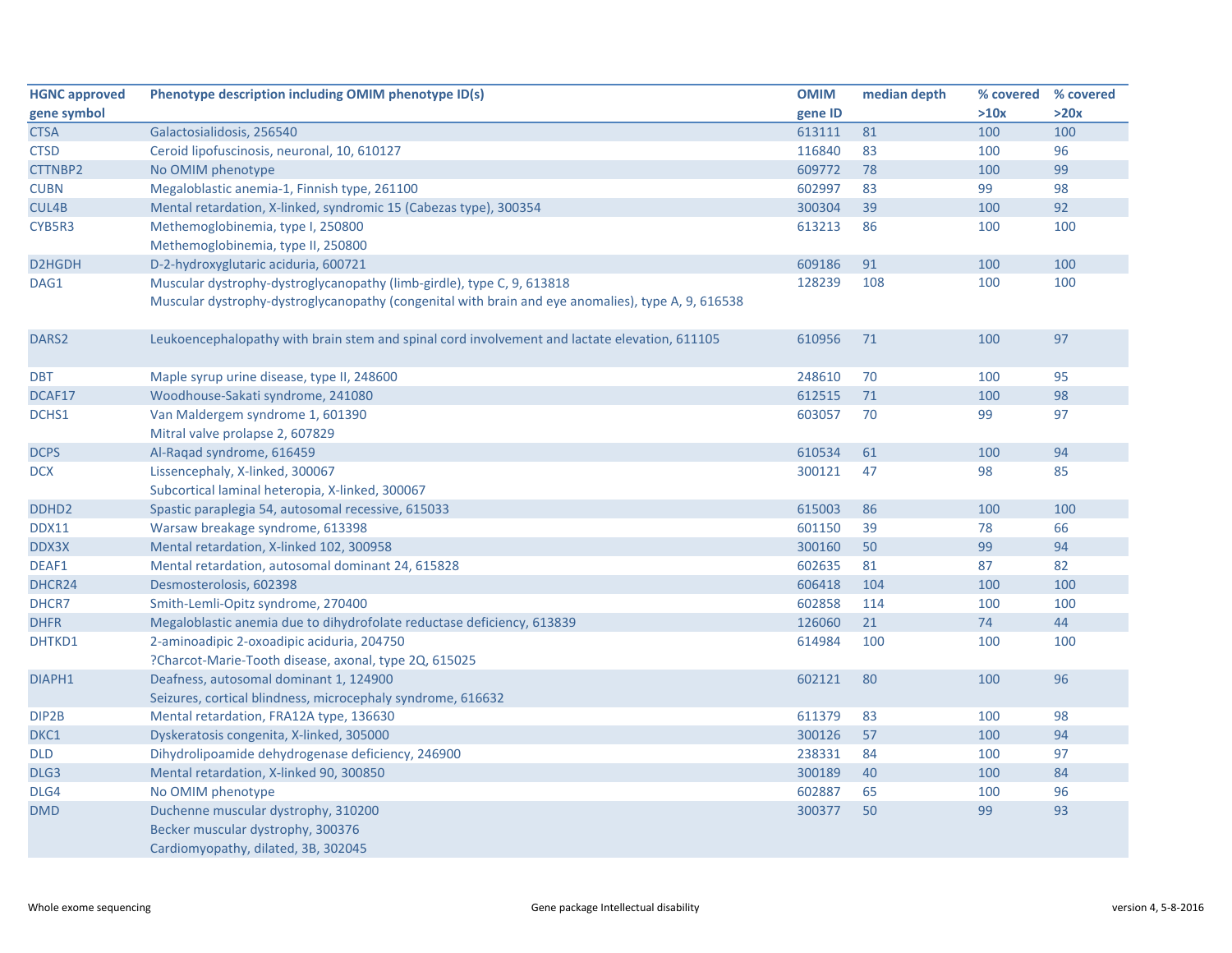| <b>HGNC approved</b> | Phenotype description including OMIM phenotype ID(s)                         | <b>OMIM</b> | median depth | % covered % covered |      |
|----------------------|------------------------------------------------------------------------------|-------------|--------------|---------------------|------|
| gene symbol          |                                                                              | gene ID     |              | >10x                | >20x |
| <b>DMPK</b>          | Myotonic dystrophy 1, 160900                                                 | 605377      | 70           | 100                 | 97   |
| DNAJC19              | 3-methylglutaconic aciduria, type V, 610198                                  | 608977      | 35           | 88                  | 60   |
| DNM1                 | Epileptic encephalopathy, early infantile, 31, 616346                        | 602377      | 93           | 98                  | 97   |
| DNMT3A               | Tatton-Brown-Rahman syndrome, 615879                                         | 602769      | 72           | 100                 | 98   |
| DNMT3B               | Immunodeficiency-centromeric instability-facial anomalies syndrome 1, 242860 | 602900      | 89           | 100                 | 99   |
| DOCK8                | Hyper-IgE recurrent infection syndrome, autosomal recessive, 243700          | 611432      | 84           | 100                 | 99   |
| DPAGT1               | Congenital disorder of glycosylation, type Ij, 608093                        | 191350      | 80           | 100                 | 99   |
|                      | Myasthenic syndrome, congenital, 13, with tubular aggregates, 614750         |             |              |                     |      |
| DPM1                 | Congenital disorder of glycosylation, type Ie, 608799                        | 603503      | 69           | 100                 | 100  |
| DPP6                 | {Ventricular fibrillation, paroxysmal familial, 2}, 612956                   | 126141      | 70           | 99                  | 94   |
|                      | Mental retardation, autosomal dominant 33, 616311                            |             |              |                     |      |
| <b>DPYD</b>          | Dihydropyrimidine dehydrogenase deficiency, 274270                           | 612779      | 79           | 98                  | 95   |
|                      | 5-fluorouracil toxicity, 274270                                              |             |              |                     |      |
| <b>DST</b>           | ?Neuropathy, hereditary sensory and autonomic, type VI, 614653               | 113810      | 90           | 100                 | 98   |
|                      | Epidermolysis bullosa simplex, autosomal recessive 2, 615425                 |             |              |                     |      |
| <b>DYM</b>           | Dyggve-Melchior-Clausen disease, 223800                                      | 607461      | 64           | 100                 | 98   |
|                      | Smith-McCort dysplasia, 607326                                               |             |              |                     |      |
| DYNC1H1              | Charcot-Marie-Tooth disease, axonal, type 20, 614228                         | 600112      | 86           | 100                 | 99   |
|                      | Mental retardation, autosomal dominant 13, 614563                            |             |              |                     |      |
|                      | Spinal muscular atrophy, lower extremity-predominant 1, AD, 158600           |             |              |                     |      |
| DYRK1A               | Mental retardation, autosomal dominant 7, 614104                             | 600855      | 99           | 100                 | 100  |
| <b>EBP</b>           | Chondrodysplasia punctata, X-linked dominant, 302960                         | 300205      | 43           | 100                 | 93   |
|                      | MEND syndrome, 300960                                                        |             |              |                     |      |
| EDC3                 | ?Mental retardation, autosomal recessive 50, 616460                          | 609842      | 46           | 99                  | 89   |
| <b>EDNRB</b>         | {Hirschsprung disease, susceptibility to, 2}, 600155                         | 131244      | 93           | 100                 | 100  |
|                      | ABCD syndrome, 600501                                                        |             |              |                     |      |
|                      | Waardenburg syndrome, type 4A, 277580                                        |             |              |                     |      |
| EDRF1                | No OMIM phenotype                                                            | <b>NA</b>   | 71           | 100                 | 99   |
| EEF1A2               | Mental retardation, autosomal dominant 38, 616393                            | 602959      | 78           | 100                 | 96   |
|                      | Epileptic encephalopathy, early infantile, 33, 616409                        |             |              |                     |      |
| EFCAB1               | No OMIM phenotype                                                            | <b>NA</b>   | 36           | 96                  | 77   |
| EFTUD2               | Mandibulofacial dysostosis, Guion-Almeida type, 610536                       | 603892      | 84           | 100                 | 99   |
| EHMT1                | Kleefstra syndrome, 610253                                                   | 607001      | 97           | 99                  | 99   |
| EIF2AK3              | Wolcott-Rallison syndrome, 226980                                            | 604032      | 73           | 98                  | 91   |
| <b>EIF4G1</b>        | {Parkinson disease 18}, 614251                                               | 600495      | 92           | 100                 | 99   |
| ELOVL4               | Stargardt disease 3, 600110                                                  | 605512      | 57           | 100                 | 98   |
|                      | Ichthyosis, spastic quadriplegia, and mental retardation, 614457             |             |              |                     |      |
|                      | ?Spinocerebellar ataxia 34, 133190                                           |             |              |                     |      |
| EMG1                 | Bowen-Conradi syndrome, 211180                                               | 611531      | 78           | 100                 | 100  |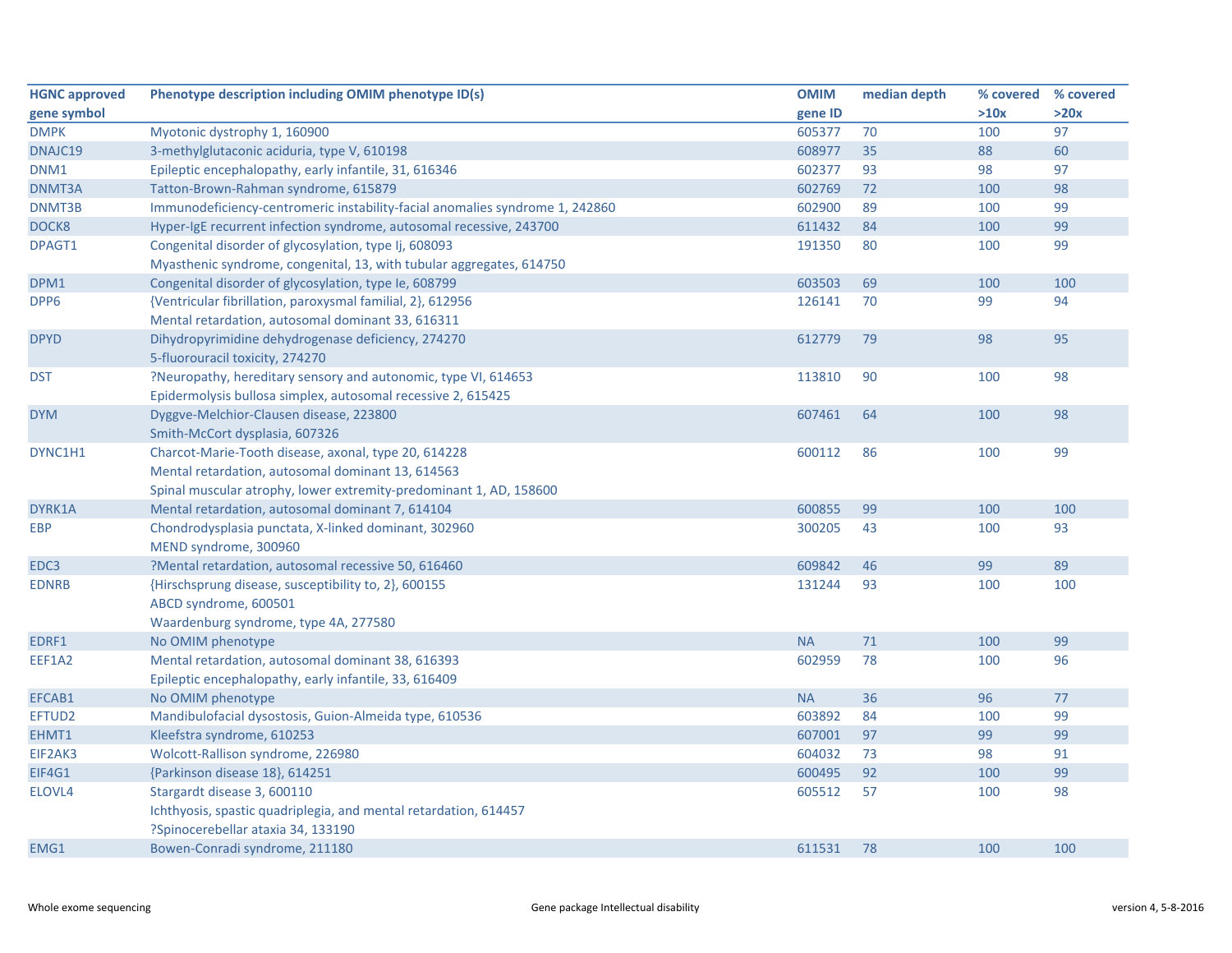| <b>HGNC approved</b> | Phenotype description including OMIM phenotype ID(s)             | <b>OMIM</b> | median depth | % covered | % covered |
|----------------------|------------------------------------------------------------------|-------------|--------------|-----------|-----------|
| gene symbol          |                                                                  | gene ID     |              | >10x      | >20x      |
| EML1                 | No OMIM phenotype                                                | 602033      | 46           | 99        | 89        |
| EMX2                 | Schizencephaly, 269160                                           | 600035      | 95           | 100       | 100       |
| <b>EOMES</b>         | No OMIM phenotype                                                | 604615      | 54           | 100       | 87        |
| EP300                | Rubinstein-Taybi syndrome 2, 613684                              | 602700      | 90           | 100       | 100       |
|                      | Colorectal cancer, somatic, 114500                               |             |              |           |           |
| <b>EPB41L1</b>       | ?Mental retardation, autosomal dominant 11, 614257               | 602879      | 88           | 100       | 99        |
| ERCC1                | Cerebrooculofacioskeletal syndrome 4, 610758                     | 126380      | 73           | 100       | 92        |
| ERCC <sub>2</sub>    | Xeroderma pigmentosum, group D, 278730                           | 126340      | 77           | 100       | 100       |
|                      | Trichothiodystrophy 1, photosensitive, 601675                    |             |              |           |           |
|                      | Cerebrooculofacioskeletal syndrome 2, 610756                     |             |              |           |           |
| ERCC3                | Xeroderma pigmentosum, group B, 610651                           | 133510      | 81           | 100       | 100       |
|                      | Trichothiodystrophy 2, photosensitive, 616390                    |             |              |           |           |
| ERCC5                | Xeroderma pigmentosum, group G, 278780                           | 133530      | 73           | 100       | 99        |
|                      | Xeroderma pigmentosum, group G/Cockayne syndrome, 278780         |             |              |           |           |
|                      | Cerebrooculofacioskeletal syndrome 3, 616570                     |             |              |           |           |
| ERCC6                | Cockayne syndrome, type B, 133540                                | 609413      | 93           | 100       | 100       |
|                      | Cerebrooculofacioskeletal syndrome 1, 214150                     |             |              |           |           |
|                      | De Sanctis-Cacchione syndrome, 278800                            |             |              |           |           |
|                      | {Macular degeneration, age-related, susceptibility to 5}, 613761 |             |              |           |           |
|                      | UV-sensitive syndrome 1, 600630                                  |             |              |           |           |
|                      | {Lung cancer, susceptibility to}, 211980                         |             |              |           |           |
| ERCC8                | Cockayne syndrome, type A, 216400                                | 609412      | 60           | 100       | 96        |
|                      | UV-sensitive syndrome 2, 614621                                  |             |              |           |           |
| ERLIN2               | Spastic paraplegia 18, autosomal recessive, 611225               | 611605      | 92           | 100       | 100       |
| <b>ERMARD</b>        | ?Periventricular nodular heterotopia 6, 615544                   | 615532      | 45           | 95        | 78        |
| ESCO <sub>2</sub>    | Roberts syndrome, 268300                                         | 609353      | 58           | 98        | 92        |
|                      | SC phocomelia syndrome, 269000                                   |             |              |           |           |
| <b>ETFB</b>          | Glutaric acidemia IIB, 231680                                    | 130410      | 82           | 100       | 100       |
| ETHE1                | Ethylmalonic encephalopathy, 602473                              | 608451      | 67           | 100       | 99        |
| EXOSC3               | Pontocerebellar hypoplasia, type 1B, 614678                      | 606489      | 81           | 100       | 100       |
| EZH <sub>2</sub>     | Weaver syndrome, 277590                                          | 601573      | 84           | 100       | 99        |
| <b>FAM126A</b>       | Leukodystrophy, hypomyelinating, 5, 610532                       | 610531      | 67           | 100       | 94        |
| FAT4                 | Van Maldergem syndrome 2, 615546                                 | 612411      | 78           | 100       | 98        |
|                      | Hennekam lymphangiectasia-lymphedema syndrome 2, 616006          |             |              |           |           |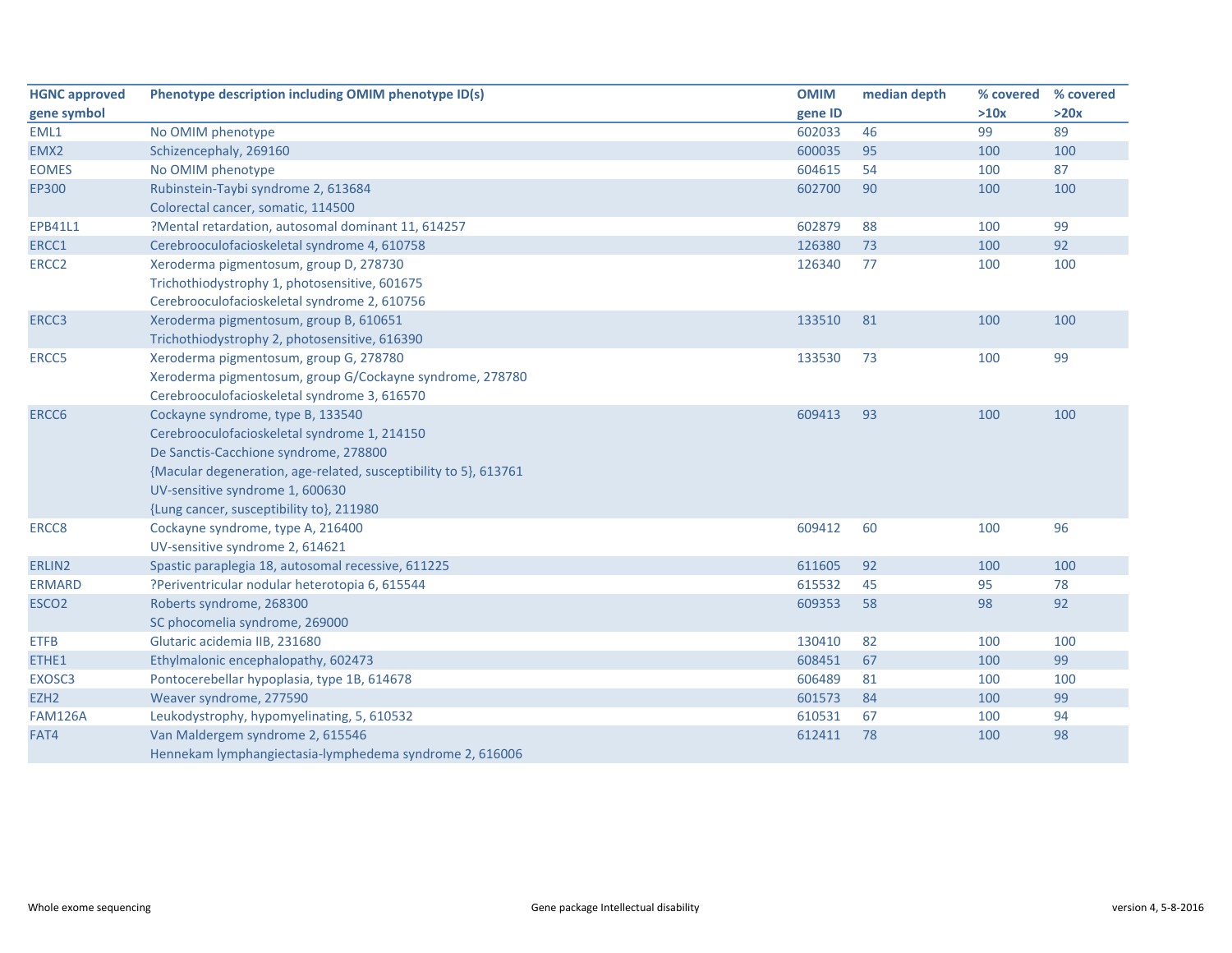| <b>HGNC approved</b> | Phenotype description including OMIM phenotype ID(s)                                   | <b>OMIM</b> | median depth | % covered % covered |      |
|----------------------|----------------------------------------------------------------------------------------|-------------|--------------|---------------------|------|
| gene symbol          |                                                                                        | gene ID     |              | >10x                | >20x |
| FBN1                 | Marfan syndrome, 154700                                                                | 134797      | 86           | 100                 | 100  |
|                      | Ectopia lentis, familial, 129600                                                       |             |              |                     |      |
|                      | MASS syndrome, 604308                                                                  |             |              |                     |      |
|                      | Weill-Marchesani syndrome 2, dominant, 608328                                          |             |              |                     |      |
|                      | Aortic aneurysm, ascending, and dissection                                             |             |              |                     |      |
|                      | Stiff skin syndrome, 184900                                                            |             |              |                     |      |
|                      | Acromicric dysplasia, 102370                                                           |             |              |                     |      |
|                      | Geleophysic dysplasia 2, 614185                                                        |             |              |                     |      |
| FBN <sub>2</sub>     | Contractural arachnodactyly, congenital, 121050                                        | 612570      | 90           | 100                 | 98   |
|                      | Macular degeneration, early-onset, 616118                                              |             |              |                     |      |
| <b>FBXO31</b>        | ?Mental retardation, autosomal recessive 45, 615979                                    | 609102      | 42           | 94                  | 83   |
| FGD1                 | Aarskog-Scott syndrome, 305400                                                         | 300546      | 43           | 99                  | 87   |
|                      | Mental retardation, X-linked syndromic 16, 305400                                      |             |              |                     |      |
| FGFR1                | Pfeiffer syndrome, 101600                                                              | 136350      | 99           | 100                 | 100  |
|                      | Jackson-Weiss syndrome, 123150                                                         |             |              |                     |      |
|                      | Hypogonadotropic hypogonadism 2 with or without anosmia, 147950                        |             |              |                     |      |
|                      | Osteoglophonic dysplasia, 166250                                                       |             |              |                     |      |
|                      | Trigonocephaly 1, 190440                                                               |             |              |                     |      |
|                      | Hartsfield syndrome, 615465                                                            |             |              |                     |      |
| FGFR2                | Crouzon syndrome, 123500                                                               | 176943      | 80           | 100                 | 98   |
|                      | Jackson-Weiss syndrome, 123150                                                         |             |              |                     |      |
|                      | Beare-Stevenson cutis gyrata syndrome, 123790                                          |             |              |                     |      |
|                      | Pfeiffer syndrome, 101600                                                              |             |              |                     |      |
|                      | Apert syndrome, 101200                                                                 |             |              |                     |      |
|                      | Saethre-Chotzen syndrome, 101400                                                       |             |              |                     |      |
|                      | Craniosynostosis, nonspecific                                                          |             |              |                     |      |
|                      | Gastric cancer, somatic, 613659                                                        |             |              |                     |      |
|                      | Craniofacial-skeletal-dermatologic dysplasia, 101600                                   |             |              |                     |      |
|                      | Antley-Bixler syndrome without genital anomalies or disordered steroidogenesis, 207410 |             |              |                     |      |
|                      | Scaphocephaly and Axenfeld-Rieger anomaly                                              |             |              |                     |      |
|                      | LADD syndrome, 149730                                                                  |             |              |                     |      |
|                      | Scaphocephaly, maxillary retrusion, and mental retardation, 609579                     |             |              |                     |      |
|                      | Bent bone dysplasia syndrome, 614592                                                   |             |              |                     |      |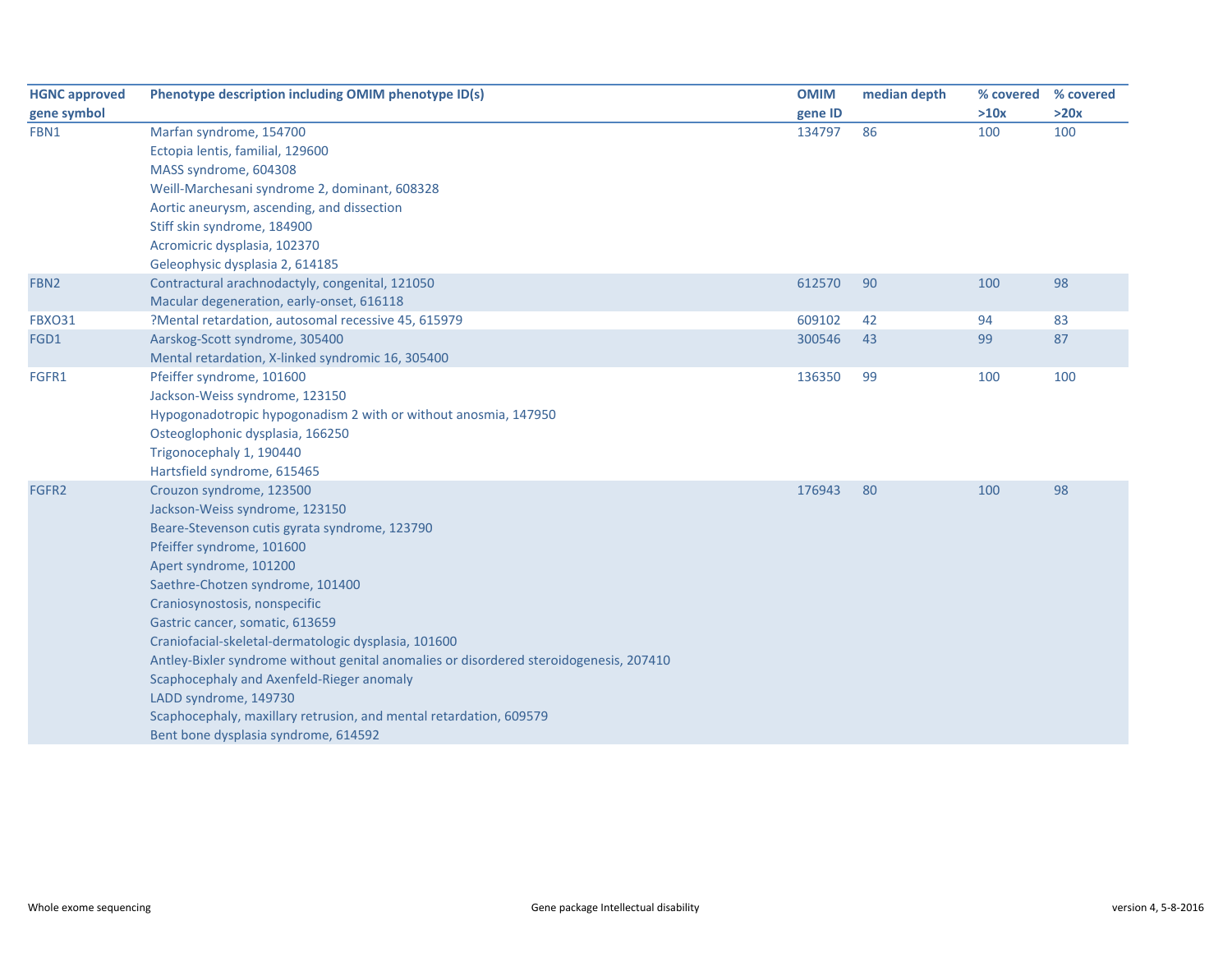| <b>HGNC approved</b> | Phenotype description including OMIM phenotype ID(s)                                                     | <b>OMIM</b> | median depth | % covered | % covered |
|----------------------|----------------------------------------------------------------------------------------------------------|-------------|--------------|-----------|-----------|
| gene symbol          |                                                                                                          | gene ID     |              | >10x      | >20x      |
| FGFR3                | Achondroplasia, 100800                                                                                   | 134934      | 73           | 100       | 100       |
|                      | Hypochondroplasia, 146000                                                                                |             |              |           |           |
|                      | Thanatophoric dysplasia, type I, 187600                                                                  |             |              |           |           |
|                      | Crouzon syndrome with acanthosis nigricans, 612247                                                       |             |              |           |           |
|                      | Muenke syndrome, 602849                                                                                  |             |              |           |           |
|                      | Bladder cancer, somatic, 109800                                                                          |             |              |           |           |
|                      | Colorectal cancer, somatic, 114500                                                                       |             |              |           |           |
|                      | Cervical cancer, somatic, 603956                                                                         |             |              |           |           |
|                      | LADD syndrome, 149730                                                                                    |             |              |           |           |
|                      | CATSHL syndrome, 610474                                                                                  |             |              |           |           |
|                      | Nevus, epidermal, somatic, 162900                                                                        |             |              |           |           |
|                      | Thanatophoric dysplasia, type II, 187601                                                                 |             |              |           |           |
|                      | Spermatocytic seminoma, somatic, 273300                                                                  |             |              |           |           |
|                      | SADDAN, 616482                                                                                           |             |              |           |           |
| <b>FH</b>            | Fumarase deficiency, 606812                                                                              | 136850      | 84           | 97        | 91        |
|                      | Leiomyomatosis and renal cell cancer, 150800                                                             |             |              |           |           |
| <b>FIGN</b>          | No OMIM phenotype                                                                                        | 605295      | 54           | 100       | 98        |
| <b>FKRP</b>          | Muscular dystrophy-dystroglycanopathy (congenital with brain and eye anomalies), type A, 5, 613153       | 606596      | 72           | 100       | 100       |
|                      | Muscular dystrophy-dystroglycanopathy (congenital with or without mental retardation), type B, 5, 606612 |             |              |           |           |
|                      | Muscular dystrophy-dystroglycanopathy (limb-girdle), type C, 5, 607155                                   |             |              |           |           |
|                      |                                                                                                          |             |              |           |           |
|                      |                                                                                                          |             |              |           |           |
| <b>FKTN</b>          | Muscular dystrophy-dystroglycanopathy (congenital with brain and eye anomalies), type A, 4, 253800       | 607440      | 75           | 100       | 100       |
|                      | Muscular dystrophy-dystroglycanopathy (congenital without mental retardation), type B, 4, 613152         |             |              |           |           |
|                      | Cardiomyopathy, dilated, 1X, 611615                                                                      |             |              |           |           |
|                      | Muscular dystrophy-dystroglycanopathy (limb-girdle), type C, 4, 611588                                   |             |              |           |           |
|                      |                                                                                                          |             |              |           |           |
|                      |                                                                                                          |             |              |           |           |
| <b>FLNA</b>          | Heterotopia, periventricular, 300049                                                                     | 300017      | 55           | 100       | 99        |
|                      | Otopalatodigital syndrome, type I, 311300                                                                |             |              |           |           |
|                      | Otopalatodigital syndrome, type II, 304120                                                               |             |              |           |           |
|                      | Intestinal pseudoobstruction, neuronal, 300048                                                           |             |              |           |           |
|                      | Melnick-Needles syndrome, 309350                                                                         |             |              |           |           |
|                      | Frontometaphyseal dysplasia, 305620                                                                      |             |              |           |           |
|                      | Heterotopia, periventricular, ED variant, 300537                                                         |             |              |           |           |
|                      | FG syndrome 2, 300321                                                                                    |             |              |           |           |
|                      | Cardiac valvular dysplasia, X-linked, 314400                                                             |             |              |           |           |
|                      | Terminal osseous dysplasia, 300244                                                                       |             |              |           |           |
|                      | Congenital short bowel syndrome, 300048                                                                  |             |              |           |           |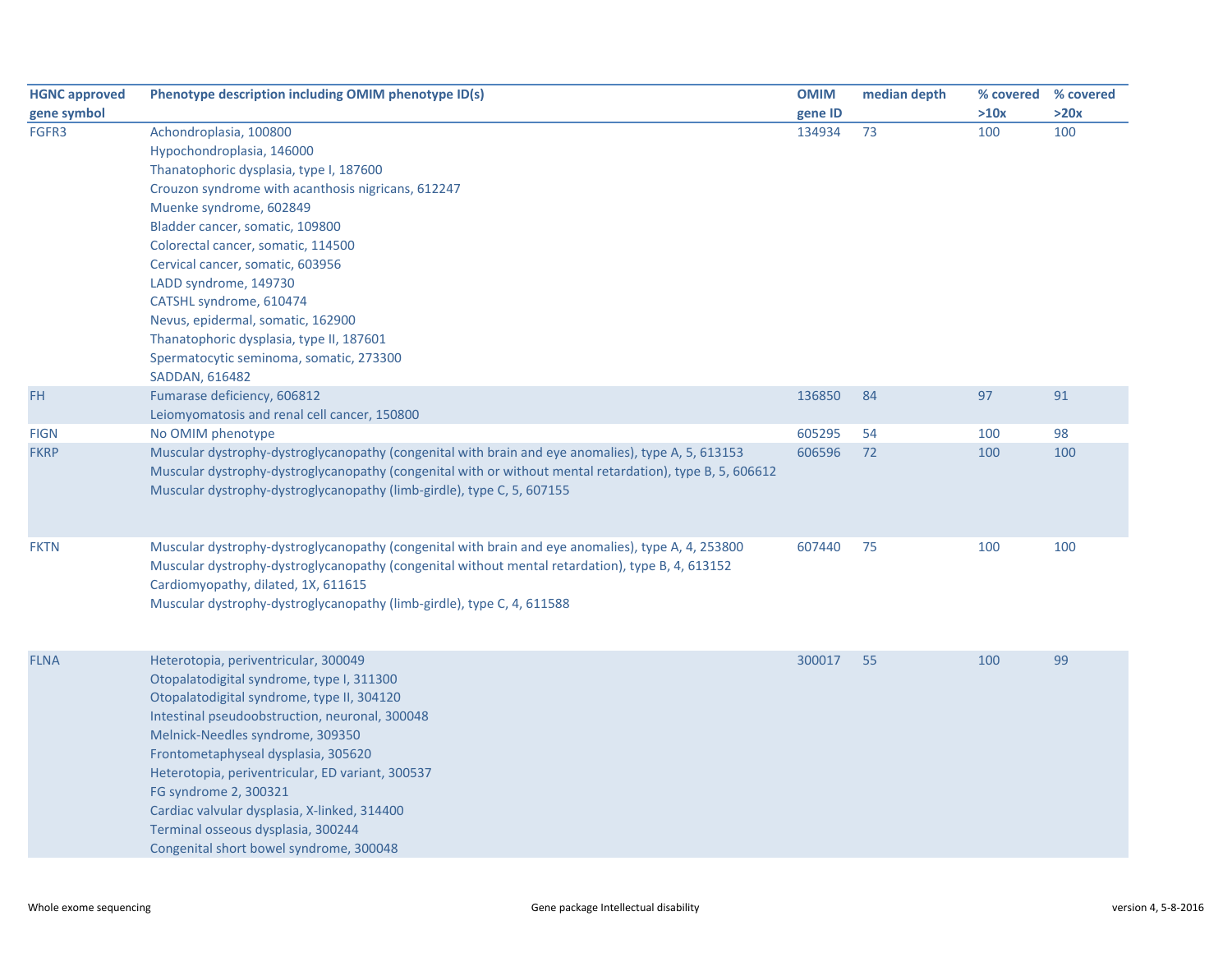| <b>HGNC approved</b> | Phenotype description including OMIM phenotype ID(s)                                      | <b>OMIM</b> | median depth | % covered | % covered |
|----------------------|-------------------------------------------------------------------------------------------|-------------|--------------|-----------|-----------|
| gene symbol          |                                                                                           | gene ID     |              | >10x      | >20x      |
| FLVCR1               | Ataxia, posterior column, with retinitis pigmentosa, 609033                               | 609144      | 82           | 100       | 97        |
| FMN <sub>2</sub>     | Mental retardation, autosomal recessive 47, 616193                                        | 606373      | 72           | 99        | 94        |
| FMR1                 | Fragile X syndrome, 300624                                                                | 309550      | 44           | 100       | 89        |
|                      | Fragile X tremor/ataxia syndrome, 300623                                                  |             |              |           |           |
|                      | Premature ovarian failure 1, 311360                                                       |             |              |           |           |
| FOXG1                | Rett syndrome, congenital variant, 613454                                                 | 164874      | 80           | 83        | 77        |
| FOXP1                | Mental retardation with language impairment and with or without autistic features, 613670 | 605515      | 80           | 100       | 98        |
| FOXP2                | Speech-language disorder-1, 602081                                                        | 605317      | 76           | 100       | 100       |
| FRAS1                | Fraser syndrome, 219000                                                                   | 607830      | 91           | 100       | 100       |
| FRMD4A               | ?Corpus callosum, agenesis of, with facial anomalies and cerebellar ataxia, 616819        | 616305      | 51           | 99        | 89        |
| <b>FTO</b>           | Growth retardation, developmental delay, facial dysmorphism, 612938                       | 610966      | 70           | 100       | 100       |
|                      | {Obesity, susceptibility to, BMIQ14}, 612460                                              |             |              |           |           |
| FTSJ1                | Mental retardation, X-linked 9, 309549                                                    | 300499      | 59           | 100       | 100       |
| <b>FUCA1</b>         | Fucosidosis, 230000                                                                       | 612280      | 96           | 100       | 100       |
| GABRA1               | {Epilepsy, juvenile myoclonic, susceptibility to, 5}, 611136                              | 137160      | 95           | 100       | 100       |
|                      | {Epilepsy, childhood absence, susceptibility to, 4}, 611136                               |             |              |           |           |
|                      | Epileptic encephalopathy, early infantile, 19, 615744                                     |             |              |           |           |
| GAD1                 | ?Cerebral palsy, spastic quadriplegic, 1, 603513                                          | 605363      | 78           | 100       | 100       |
| <b>GALE</b>          | Galactose epimerase deficiency, 230350                                                    | 606953      | 84           | 100       | 100       |
| <b>GALT</b>          | Galactosemia, 230400                                                                      | 606999      | 120          | 100       | 100       |
| <b>GAMT</b>          | Cerebral creatine deficiency syndrome 2, 612736                                           | 601240      | 59           | 99        | 89        |
| GAS6                 | No OMIM phenotype                                                                         | 600441      | 47           | 95        | 88        |
| GATAD2B              | Mental retardation, autosomal dominant 18, 615074                                         | 614998      | 40           | 98        | 82        |
| <b>GATM</b>          | Cerebral creatine deficiency syndrome 3, 612718                                           | 602360      | 93           | 100       | 100       |
| GCH1                 | Dystonia, DOPA-responsive, with or without hyperphenylalaninemia, 128230                  | 600225      | 63           | 100       | 87        |
|                      | Hyperphenylalaninemia, BH4-deficient, B, 233910                                           |             |              |           |           |
| <b>GCSH</b>          | Glycine encephalopathy, 605899                                                            | 238330      | 14           | 61        | 18        |
| GDI1                 | Mental retardation, X-linked 41, 300849                                                   | 300104      | 64           | 100       | 98        |
| <b>GFAP</b>          | Alexander disease, 203450                                                                 | 137780      | 62           | 100       | 100       |
| GJB1                 | Charcot-Marie-Tooth neuropathy, X-linked dominant, 1, 302800                              | 304040      | 54           | 100       | 100       |
| GJC <sub>2</sub>     | Leukodystrophy, hypomyelinating, 2, 608804                                                | 608803      | 40           | 83        | 58        |
|                      | Spastic paraplegia 44, autosomal recessive, 613206                                        |             |              |           |           |
|                      | Lymphedema, hereditary, IC, 613480                                                        |             |              |           |           |
| <b>GK</b>            | Glycerol kinase deficiency, 307030                                                        | 300474      | 33           | 99        | 74        |
| GLB1                 | GM1-gangliosidosis, type I, 230500                                                        | 611458      | 77           | 100       | 97        |
|                      | GM1-gangliosidosis, type II, 230600                                                       |             |              |           |           |
|                      | GM1-gangliosidosis, type III, 230650                                                      |             |              |           |           |
|                      | Mucopolysaccharidosis type IVB (Morquio), 253010                                          |             |              |           |           |
| <b>GLDC</b>          | Glycine encephalopathy, 605899                                                            | 238300      | 36           | 81        | 62        |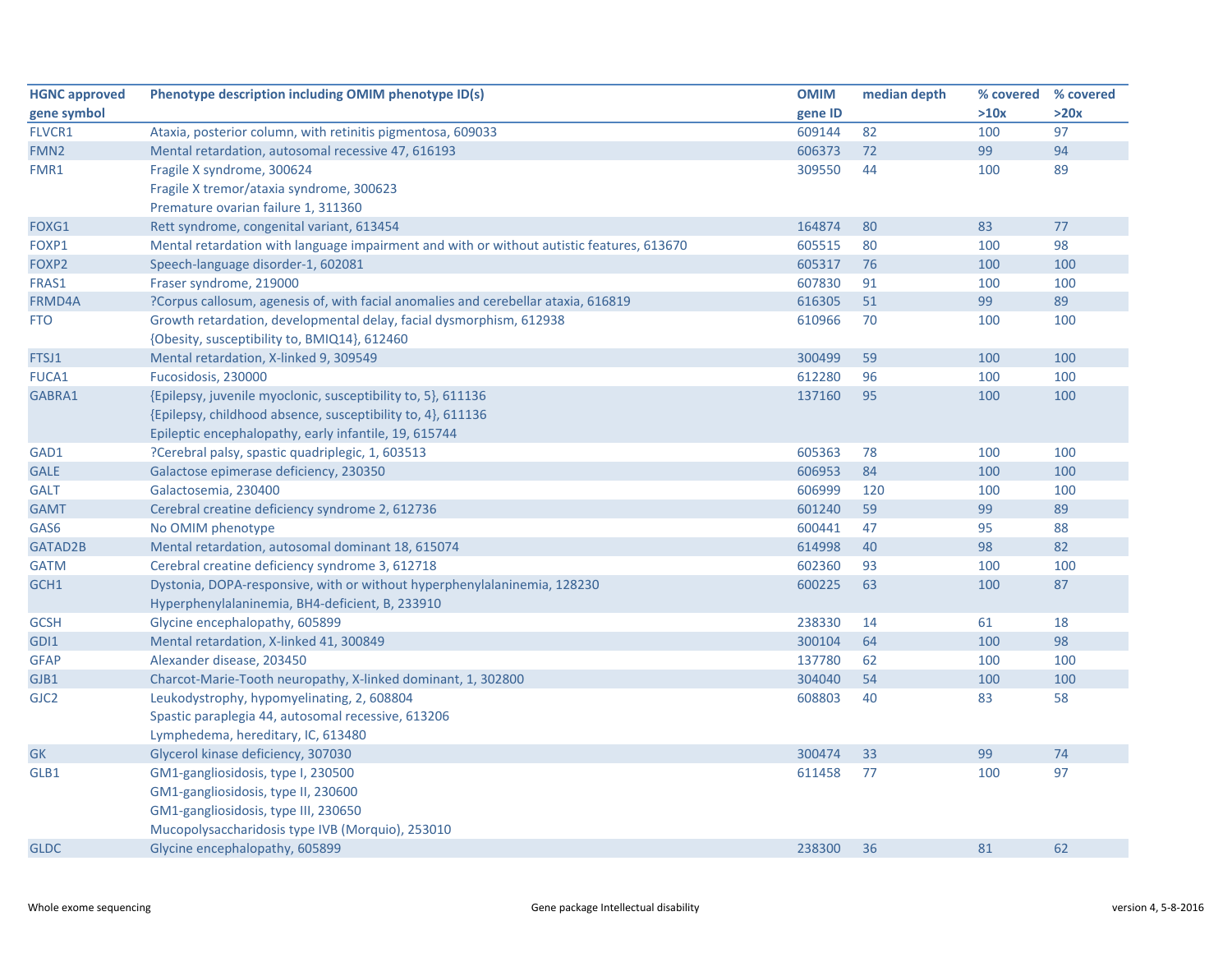| <b>HGNC approved</b> | Phenotype description including OMIM phenotype ID(s)                                                | <b>OMIM</b> | median depth |      | % covered % covered |
|----------------------|-----------------------------------------------------------------------------------------------------|-------------|--------------|------|---------------------|
| gene symbol          |                                                                                                     | gene ID     |              | >10x | >20x                |
| GLI <sub>2</sub>     | Holoprosencephaly-9, 610829                                                                         | 165230      | 82           | 99   | 97                  |
|                      | Culler-Jones syndrome, 615849                                                                       |             |              |      |                     |
| GLI3                 | Greig cephalopolysyndactyly syndrome, 175700                                                        | 165240      | 88           | 100  | 100                 |
|                      | Pallister-Hall syndrome, 146510                                                                     |             |              |      |                     |
|                      | Polydactyly, preaxial, type IV, 174700                                                              |             |              |      |                     |
|                      | Polydactyly, postaxial, types A1 and B, 174200                                                      |             |              |      |                     |
|                      | {Hypothalamic hamartomas, somatic}, 241800                                                          |             |              |      |                     |
| <b>GLYCTK</b>        | D-glyceric aciduria, 220120                                                                         | 610516      | 92           | 100  | 100                 |
| GM <sub>2</sub> A    | GM2-gangliosidosis, AB variant, 272750                                                              | 613109      | 94           | 100  | 100                 |
| <b>GMPPA</b>         | Alacrima, achalasia, and mental retardation syndrome, 615510                                        | 615495      | 57           | 100  | 95                  |
| <b>GMPPB</b>         | Muscular dystrophy-dystroglycanopathy (congenital with brain and eye anomalies), type A, 14, 615350 | 615320      | 100          | 100  | 100                 |
|                      | Muscular dystrophy-dystroglycanopathy (limb-girdle), type C, 14, 615352                             |             |              |      |                     |
|                      | Muscular dystrophy-dystroglycanopathy (congenital with mental retardation), type B, 14, 615351      |             |              |      |                     |
|                      |                                                                                                     |             |              |      |                     |
| GNAO1                | Epileptic encephalopathy, early infantile, 17, 615473                                               | 139311      | 66           | 100  | 99                  |
| <b>GNAQ</b>          | Sturge-Weber syndrome, somatic, mosaic, 185300                                                      | 600998      | 35           | 69   | 47                  |
|                      | Capillary malformations, congenital, 1, somatic, mosaic, 163000                                     |             |              |      |                     |
| <b>GNAS</b>          | Pseudohypoparathyroidism Ia, 103580                                                                 | 139320      | 91           | 100  | 97                  |
|                      | McCune-Albright syndrome, somatic, mosaic 174800                                                    |             |              |      |                     |
|                      | Pseudohypoparathyroidism Ic, 612462                                                                 |             |              |      |                     |
|                      | Osseous heteroplasia, progressive, 166350                                                           |             |              |      |                     |
|                      | Pseudohypoparathyroidism Ib, 603233                                                                 |             |              |      |                     |
|                      | Acromegaly, somatic, 102200                                                                         |             |              |      |                     |
|                      | Pseudopseudohypoparathyroidism, 612463                                                              |             |              |      |                     |
|                      | ACTH-independent macronodular adrenal hyperplasia, 219080                                           |             |              |      |                     |
| <b>GNPAT</b>         | Rhizomelic chondrodysplasia punctata, type 2, 222765                                                | 602744      | 92           | 100  | 100                 |
| <b>GNS</b>           | Mucopolysaccharidosis type IIID, 252940                                                             | 607664      | 84           | 100  | 93                  |
| GPC3                 | Simpson-Golabi-Behmel syndrome, type 1, 312870                                                      | 300037      | 38           | 98   | 92                  |
|                      | Wilms tumor, somatic, 194070                                                                        |             |              |      |                     |
| <b>GPHN</b>          | Molybdenum cofactor deficiency C, 615501                                                            | 603930      | 80           | 100  | 98                  |
| GPT2                 | ?Mental retardation, autosomal recessive 49, 616281                                                 | 138210      | 55           | 99   | 91                  |
| GRIA3                | Mental retardation, X-linked 94, 300699                                                             | 305915      | 54           | 100  | 98                  |
| GRID <sub>2</sub>    | Spinocerebellar ataxia, autosomal recessive 18, 616204                                              | 602368      | 93           | 100  | 100                 |
| GRIK <sub>2</sub>    | Mental retardation, autosomal recessive, 6, 611092                                                  | 138244      | 88           | 100  | 99                  |
| GRIN1                | Mental retardation, autosomal dominant 8, 614254                                                    | 138249      | 96           | 100  | 99                  |
| GRIN2A               | Epilepsy, focal, with speech disorder and with or without mental retardation, 245570                | 138253      | 80           | 100  | 100                 |
| <b>GRIN2B</b>        | Mental retardation, autosomal dominant 6, 613970                                                    | 138252      | 95           | 100  | 100                 |
|                      | Epileptic encephalopathy, early infantile, 27, 616139                                               |             |              |      |                     |
| <b>GRIN3B</b>        | No OMIM phenotype                                                                                   | 606651      | 59           | 85   | 75                  |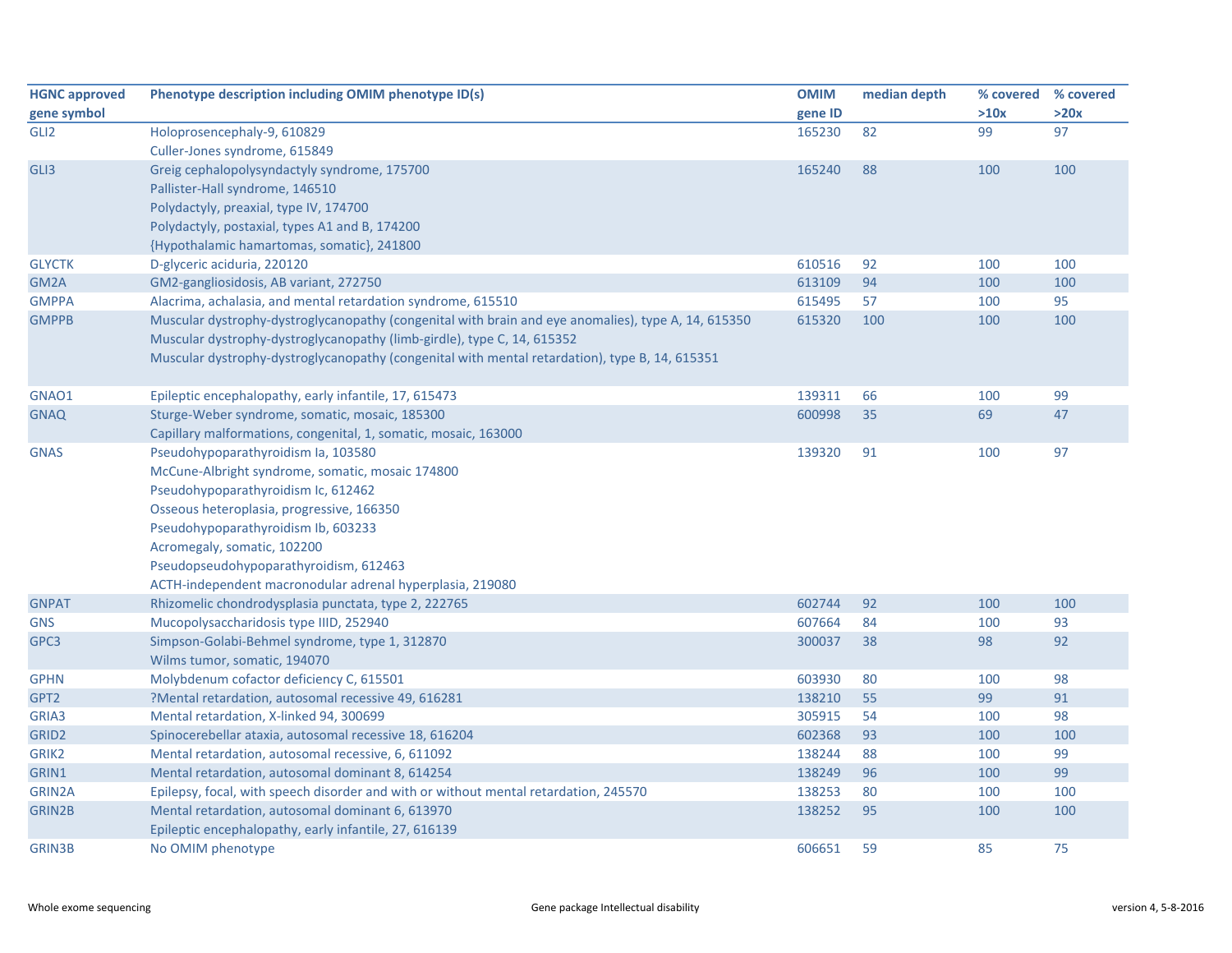| <b>HGNC approved</b> | Phenotype description including OMIM phenotype ID(s)                                                                                                                                             | <b>OMIM</b> | median depth     | % covered % covered |      |
|----------------------|--------------------------------------------------------------------------------------------------------------------------------------------------------------------------------------------------|-------------|------------------|---------------------|------|
| gene symbol          |                                                                                                                                                                                                  | gene ID     |                  | >10x                | >20x |
| GRM1                 | Spinocerebellar ataxia, autosomal recessive 13, 614831                                                                                                                                           | 604473      | 89               | 100                 | 100  |
| GSE1                 | No OMIM phenotype                                                                                                                                                                                | 616886      | 68               | 100                 | 97   |
| <b>GSS</b>           | Hemolytic anemia due to glutathione synthetase deficiency, 231900<br>Glutathione synthetase deficiency, 266130                                                                                   | 601002      | 80               | 100                 | 99   |
| GTF2H5               | Trichothiodystrophy 3, photosensitive, 616395                                                                                                                                                    | 608780      | 112              | 100                 | 100  |
| <b>GUSB</b>          | Mucopolysaccharidosis VII, 253220                                                                                                                                                                | 611499      | 95               | 100                 | 99   |
| H <sub>19</sub>      | Beckwith-Wiedemann syndrome, 130650                                                                                                                                                              | 103280      | No coverage data |                     |      |
|                      | Silver-Russell syndrome, 180860<br>Wilms tumor 2, 194071                                                                                                                                         |             |                  |                     |      |
| HACE1                | Spastic paraplegia and psychomotor retardation with or without seizures, 616756                                                                                                                  | 610876      | 76               | 100                 | 98   |
| HAX1                 | Neutropenia, severe congenital 3, autosomal recessive, 610738                                                                                                                                    | 605998      | 100              | 100                 | 100  |
| <b>HCCS</b>          | Linear skin defects with multiple congenital anomalies 1, 309801                                                                                                                                 | 300056      | 53               | 100                 | 99   |
| HCFC1                | Mental retardation, X-linked 3 (methylmalonic acidemia and homocysteinemia, cblX type), 309541                                                                                                   | 300019      | 44               | 100                 | 94   |
| HCN1                 | Epileptic encephalopathy, early infantile, 24, 615871                                                                                                                                            | 602780      | 70               | 100                 | 99   |
| HDAC4                | No OMIM phenotype                                                                                                                                                                                | 605314      | 73               | 100                 | 100  |
| HDAC6                | ?Chondrodysplasia with platyspondyly, distinctive brachydactyly, hydrocephaly, and microphthalmia, 300863 300272                                                                                 |             | 53               | 100                 | 97   |
| HDAC8                | Wilson-Turner syndrome, 309585<br>Cornelia de Lange syndrome 5, 300882                                                                                                                           | 300269      | 41               | 100                 | 94   |
| HECTD1               | No OMIM phenotype                                                                                                                                                                                | <b>NA</b>   | 52               | 96                  | 88   |
| <b>HEPACAM</b>       | Megalencephalic leukoencephalopathy with subcortical cysts 2A, 613925<br>Megalencephalic leukoencephalopathy with subcortical cysts 2B, remitting, with or without mental<br>retardation, 613926 | 611642      | 63               | 99                  | 83   |
| HERC1                | Macrocephaly, dysmorphic facies, and psychomotor retardation                                                                                                                                     | 605109      | 54               | 99                  | 92   |
| HERC <sub>2</sub>    | [Skin/hair/eye pigmentation 1, blue/nonblue eyes], 227220<br>[Skin/hair/eye pigmentation 1, blond/brown hair], 227220<br>Mental retardation, autosomal recessive 38, 615516                      | 605837      | 37               | 73                  | 63   |
| HESX1                | Septooptic dysplasia, 182230<br>Pituitary hormone deficiency, combined, 5, 182230<br>Growth hormone deficiency with pituitary anomalies, 182230                                                  | 601802      | 78               | 100                 | 100  |
| <b>HEXA</b>          | Tay-Sachs disease, 272800<br>GM2-gangliosidosis, several forms, 272800<br>[Hex A pseudodeficiency], 272800                                                                                       | 606869      | 85               | 100                 | 100  |
| <b>HEXB</b>          | Sandhoff disease, infantile, juvenile, and adult forms, 268800                                                                                                                                   | 606873      | 88               | 100                 | 95   |
| HIVEP <sub>2</sub>   | No OMIM phenotype                                                                                                                                                                                | 143054      | 69               | 100                 | 99   |
| <b>HLCS</b>          | Holocarboxylase synthetase deficiency, 253270                                                                                                                                                    | 609018      | 88               | 100                 | 100  |
| <b>HNMT</b>          | {Asthma, susceptibility to}, 600807<br>Mental retardation, autosomal recessive 51, 616739                                                                                                        | 605238      | 63               | 100                 | 94   |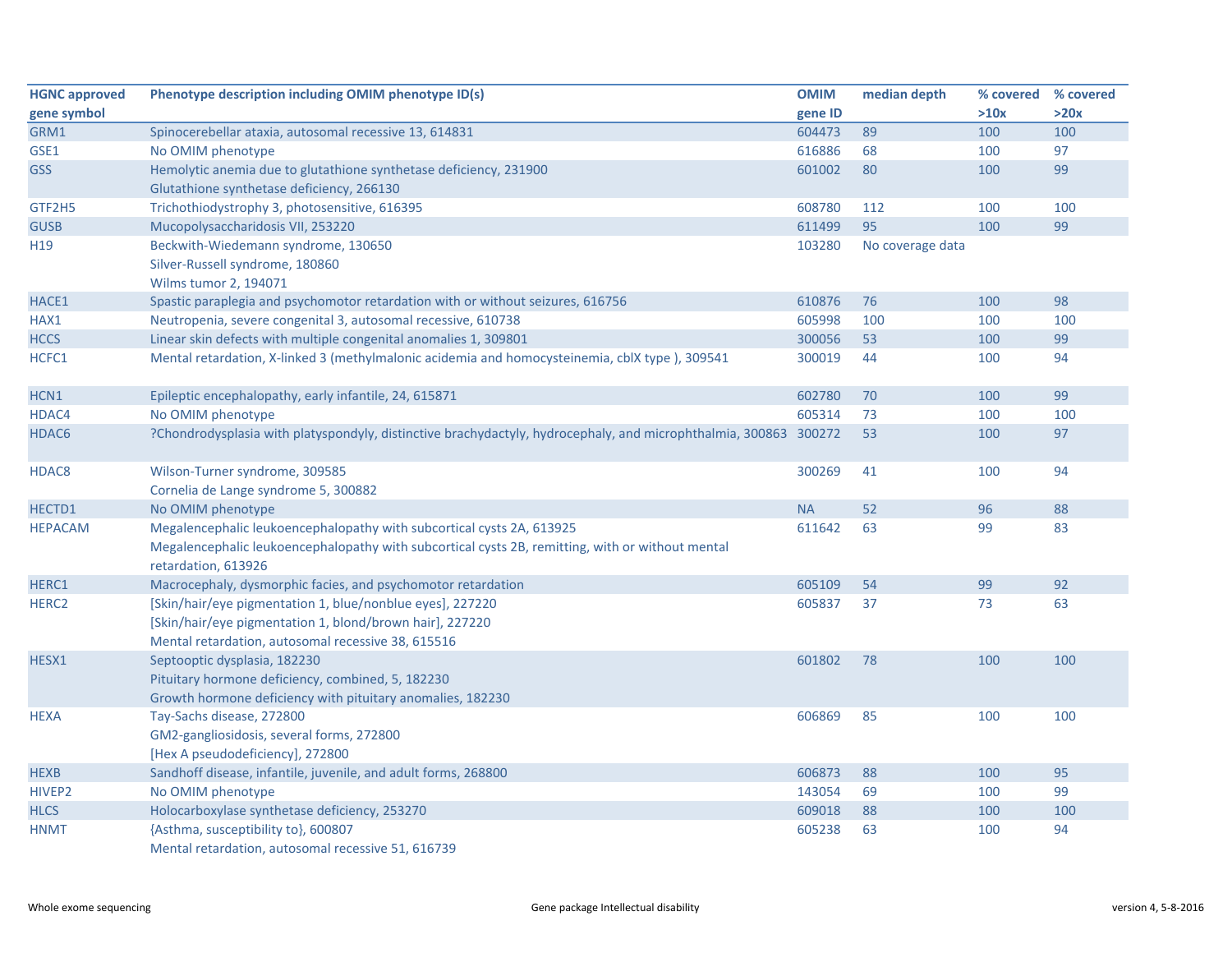| <b>HGNC approved</b> | Phenotype description including OMIM phenotype ID(s)                                                                   | <b>OMIM</b> | median depth | % covered | % covered |
|----------------------|------------------------------------------------------------------------------------------------------------------------|-------------|--------------|-----------|-----------|
| gene symbol          |                                                                                                                        | gene ID     |              | >10x      | >20x      |
| HOXA1                | Bosley-Salih-Alorainy syndrome, 601536                                                                                 | 142955      | 108          | 100       | 100       |
|                      | Athabaskan brainstem dysgenesis syndrome, 601536                                                                       |             |              |           |           |
| <b>HPD</b>           | Tyrosinemia, type III, 276710                                                                                          | 609695      | 102          | 100       | 100       |
|                      | Hawkinsinuria, 140350                                                                                                  |             |              |           |           |
| HPRT1                | Lesch-Nyhan syndrome, 300322                                                                                           | 308000      | 36           | 100       | 85        |
|                      | HPRT-related gout, 300323                                                                                              |             |              |           |           |
| <b>HRAS</b>          | {Bladder cancer, somatic}, 109800                                                                                      | 190020      | 128          | 100       | 100       |
|                      | Costello syndrome, 218040                                                                                              |             |              |           |           |
|                      | {Thyroid carcinoma, follicular, somatic}, 188470                                                                       |             |              |           |           |
|                      | Congenital myopathy with excess of muscle spindles, 218040                                                             |             |              |           |           |
|                      | {Nevus sebaceous or woolly hair nevus, somatic}, 162900                                                                |             |              |           |           |
|                      | Schimmelpenning-Feuerstein-Mims syndrome, somatic mosaic, 163200                                                       |             |              |           |           |
|                      | {Spitz nevus or nevus spilus, somatic}, 137550                                                                         |             |              |           |           |
| <b>HSD17B10</b>      | 17-beta-hydroxysteroid dehydrogenase X deficiency, 300438                                                              | 300256      | 63           | 100       | 100       |
|                      | ?Mental retardation, X-linked syndromic 10, 300220                                                                     |             |              |           |           |
| HSPD1                | Spastic paraplegia 13, autosomal dominant, 605280                                                                      | 118190      | 27           | 84        | 58        |
|                      | Leukodystrophy, hypomyelinating, 4, 612233                                                                             |             |              |           |           |
| HUWE1                | Mental retardation, X-linked syndromic, Turner type, 300706<br>?Multiple mitochondrial dysfunctions syndrome 3, 615330 | 300697      | 43           | 99<br>95  | 89<br>90  |
| <b>IBA57</b>         | ?Spastic paraplegia 74, autosomal recessive, 616451                                                                    | 615316      | 59           |           |           |
| <b>IDS</b>           | Mucopolysaccharidosis II, 309900                                                                                       | 300823      | 62           | 100       | 100       |
| <b>IDUA</b>          | Mucopolysaccharidosis Ih, 607014                                                                                       | 252800      | 67           | 92        | 82        |
|                      | Mucopolysaccharidosis Is, 607016                                                                                       |             |              |           |           |
|                      | Mucopolysaccharidosis Ih/s, 607015                                                                                     |             |              |           |           |
| IER3IP1              | Microcephaly, epilepsy, and diabetes syndrome, 614231                                                                  | 609382      | 60           | 78        | 78        |
| IFIH1                | Aicardi-Goutieres syndrome 7, 615846                                                                                   | 606951      | 77           | 100       | 100       |
|                      | Singleton-Merten syndrome 1, 182250                                                                                    |             |              |           |           |
| <b>IFT172</b>        | Short-rib thoracic dysplasia 10 with or without polydactyly, 615630                                                    | 607386      | 77           | 100       | 99        |
|                      | Retinitis pigmentosa 71, 616394                                                                                        |             |              |           |           |
| IGBP1                | Corpus callosum, agenesis of, with mental retardation, ocular coloboma and micrognathia, 300472                        | 300139      | 56           | 100       | 100       |
|                      |                                                                                                                        |             |              |           |           |
| IGF1                 | Growth retardation with deafness and mental retardation due to IGF1 deficiency, 608747                                 | 147440      | 84           | 100       | 100       |
| <b>IKBKG</b>         | Incontinentia pigmenti, 308300                                                                                         | 300248      | 25           | 75        | 49        |
|                      | Ectodermal dysplasia, hypohidrotic, with immune deficiency, 300291                                                     |             |              |           |           |
|                      | Ectodermal, dysplasia, anhidrotic, lymphedema and immunodeficiency, 300301                                             |             |              |           |           |
|                      | Immunodeficiency, isolated, 300584                                                                                     |             |              |           |           |
|                      | Immunodeficiency 33, 300636                                                                                            |             |              |           |           |
|                      | Invasive pneumococcal disease, recurrent isolated, 2, 300640                                                           |             |              |           |           |
| IL1RAPL1             | Mental retardation, X-linked 21/34, 300143                                                                             | 300206      | 50           | 100       | 100       |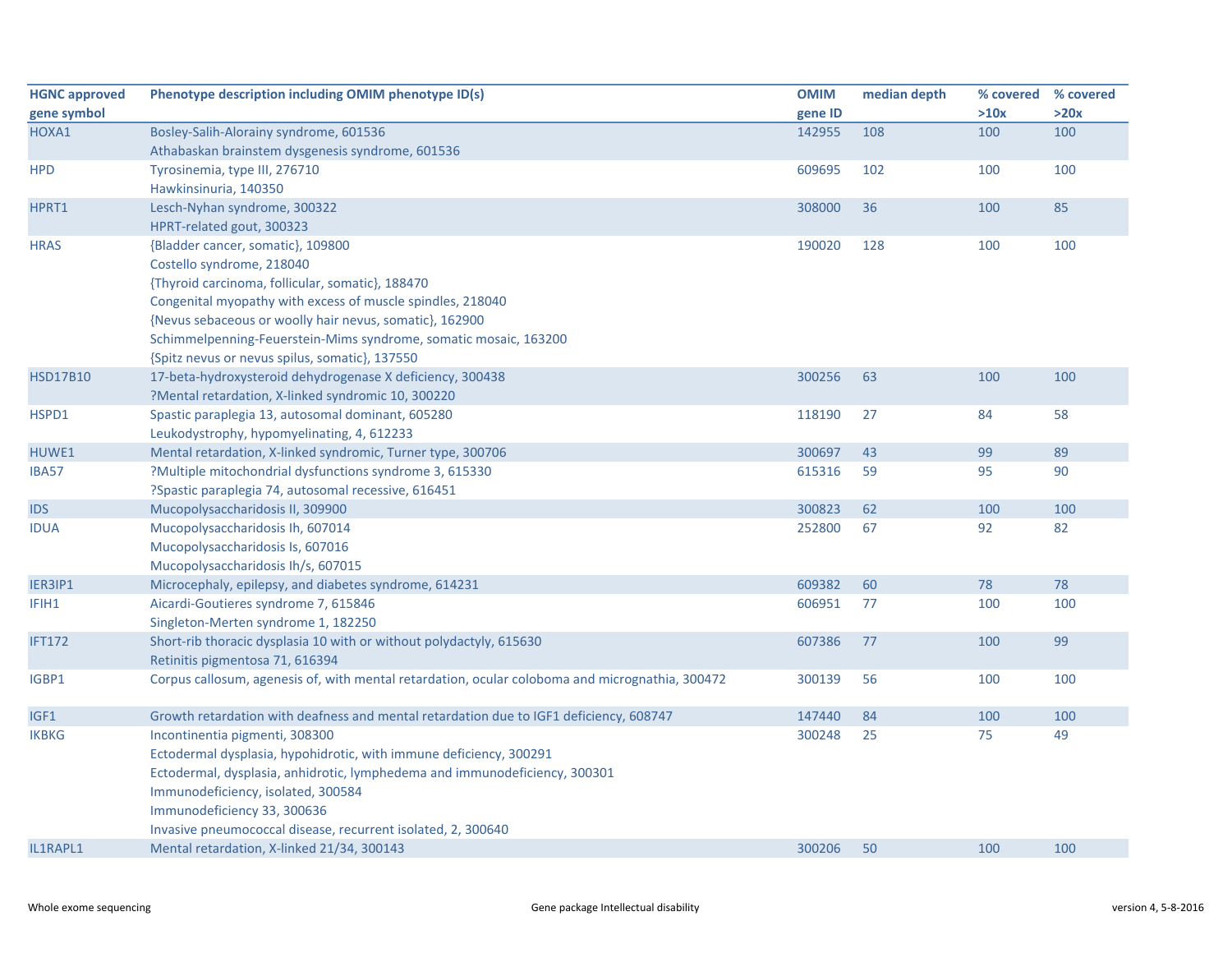| <b>HGNC approved</b> | Phenotype description including OMIM phenotype ID(s)                                               | <b>OMIM</b> | median depth     | % covered | % covered |
|----------------------|----------------------------------------------------------------------------------------------------|-------------|------------------|-----------|-----------|
| gene symbol          |                                                                                                    | gene ID     |                  | >10x      | >20x      |
| <b>INPP5B</b>        | No OMIM phenotype                                                                                  | 147264      | 86               | 100       | 99        |
| <b>INPP5E</b>        | Mental retardation, truncal obesity, retinal dystrophy, and micropenis, 610156                     | 613037      | 71               | 98        | 92        |
|                      | Joubert syndrome 1, 213300                                                                         |             |                  |           |           |
| INTS1                | No OMIM phenotype                                                                                  | 611345      | 50               | 98        | 89        |
| INTS8                | No OMIM phenotype                                                                                  | 611351      | 40               | 92        | 70        |
| IQSEC2               | Mental retardation, X-linked 1, 309530                                                             | 300522      | 38               | 94        | 84        |
| <b>ISG15</b>         | Immunodeficiency 38, 616126                                                                        | 147571      | 71               | 100       | 100       |
| <b>ISPD</b>          | Muscular dystrophy-dystroglycanopathy (congenital with brain and eye anomalies), type A, 7, 614643 | 614631      | 50               | 97        | 88        |
|                      | Muscular dystrophy-dystroglycanopathy (limb-girdle), type C, 7, 616052                             |             |                  |           |           |
| ITPR1                | Spinocerebellar ataxia 15, 606658                                                                  | 147265      | 96               | 100       | 100       |
|                      | Spinocerebellar ataxia 29, congenital nonprogressive, 117360                                       |             |                  |           |           |
| <b>ITPR2</b>         | ?Anhidrosis, isolated, with normal sweat glands, 106190                                            | 600144      | 47               | 96        | 84        |
| JAG1                 | Alagille syndrome, 118450                                                                          | 601920      | 89               | 99        | 96        |
|                      | Tetralogy of Fallot, 187500                                                                        |             |                  |           |           |
|                      | ?Deafness, congenital heart defects, and posterior embryotoxon                                     |             |                  |           |           |
| JAM3                 | Hemorrhagic destruction of the brain, subependymal calcification, and cataracts, 613730            | 606871      | 102              | 100       | 100       |
| KANK1                | Cerebral palsy, spastic quadriplegic, 2, 612900                                                    | 607704      | 81               | 100       | 100       |
| <b>KANSL1</b>        | Koolen-De Vries syndrome, 610443                                                                   | 612452      | 65               | 97        | 86        |
| KAT6A                | Mental retardation, autosomal dominant 32, 616268                                                  | 601408      | 82               | 100       | 98        |
| KAT6B                | SBBYSS syndrome, 603736                                                                            | 605880      | 94               | 100       | 99        |
|                      | Genitopatellar syndrome, 606170                                                                    |             |                  |           |           |
| <b>KATNB1</b>        | Lissencephaly 6, with microcephaly, 616212                                                         | 602703      | 67               | 100       | 98        |
| KCNC3                | Spinocerebellar ataxia 13, 605259                                                                  | 176264      | 56               | 80        | 66        |
| KCNH1                | Temple-Baraitser syndrome, 611816                                                                  | 603305      | 65               | 99        | 95        |
|                      | Zimmermann-Laband syndrome 1, 135500                                                               |             |                  |           |           |
| KCNJ10               | SESAME syndrome, 612780                                                                            | 602208      | 122              | 100       | 100       |
|                      | Enlarged vestibular aqueduct, digenic, 600791                                                      |             |                  |           |           |
| KCNJ11               | Hyperinsulinemic hypoglycemia, familial, 2, 601820                                                 | 600937      | 104              | 100       | 100       |
|                      | Diabetes, permanent neonatal, 606176                                                               |             |                  |           |           |
|                      | Diabetes mellitus, permanent neonatal, with neurologic features, 606176                            |             |                  |           |           |
|                      | {Diabetes mellitus, type 2, susceptibility to}, 125853                                             |             |                  |           |           |
|                      | Diabetes mellitus, transient neonatal, 3, 610582                                                   |             |                  |           |           |
|                      | Maturity-onset diabetes of the young, type 13, 616329                                              |             |                  |           |           |
| <b>KCNK9</b>         | Birk-Barel mental retardation dysmorphism syndrome, 612292                                         | 605874      | 88               | 100       | 100       |
| <b>KCNMA1</b>        | Generalized epilepsy and paroxysmal dyskinesia, 609446                                             | 600150      | 73               | 100       | 97        |
| KCNQ10T1             | Beckwith-Wiedemann syndrome, 130650                                                                | 604115      | No coverage data |           |           |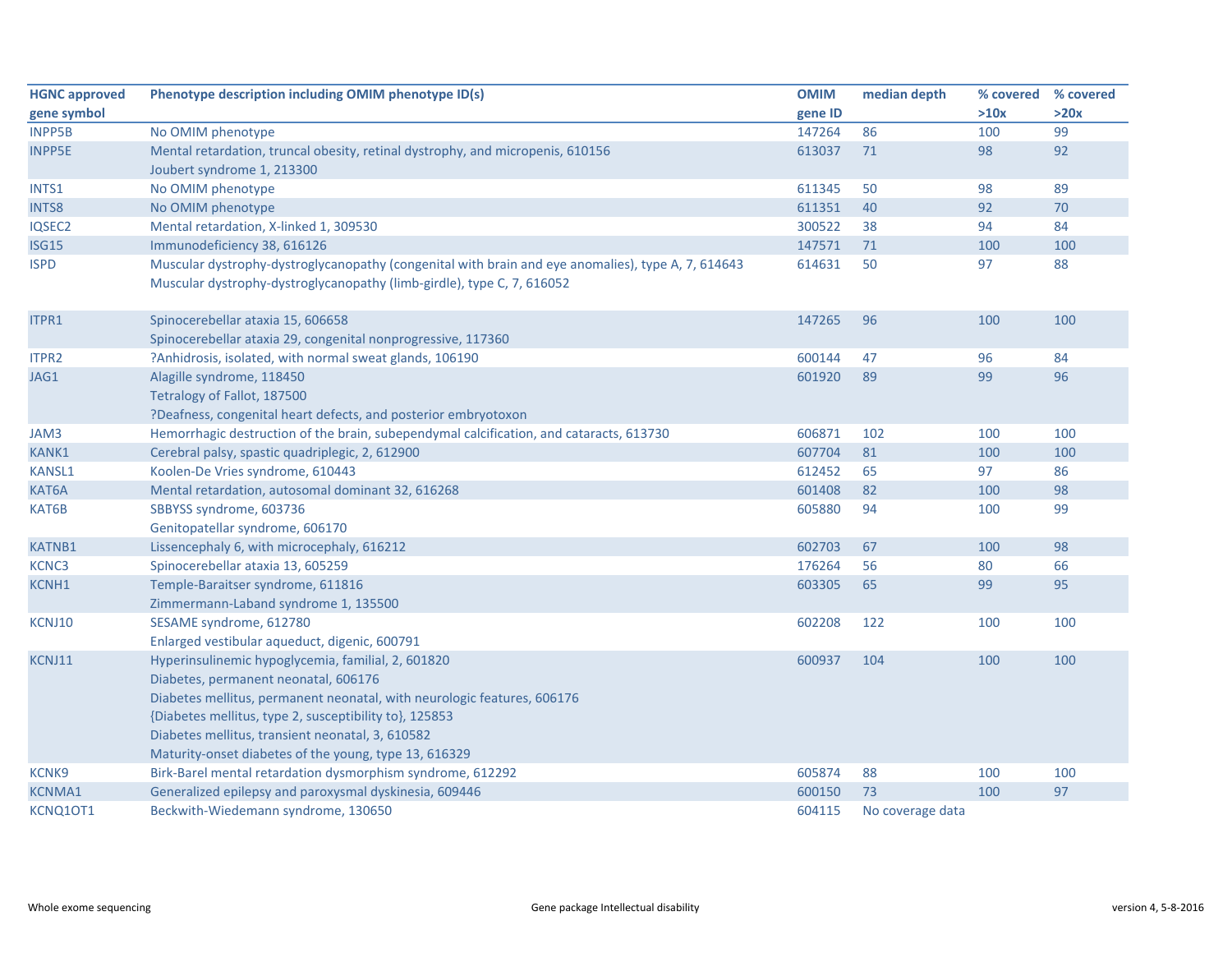| <b>HGNC approved</b> | Phenotype description including OMIM phenotype ID(s)                                      | <b>OMIM</b> | median depth     | % covered % covered |      |
|----------------------|-------------------------------------------------------------------------------------------|-------------|------------------|---------------------|------|
| gene symbol          |                                                                                           | gene ID     |                  | >10x                | >20x |
| <b>KCNQ2</b>         | Seizures, benign neonatal, 1, 121200                                                      | 602235      | 70               | 100                 | 100  |
|                      | Myokymia, 121200                                                                          |             |                  |                     |      |
|                      | Epileptic encephalopathy, early infantile, 7, 613720                                      |             |                  |                     |      |
| <b>KCNQ5</b>         | No OMIM phenotype                                                                         | 607357      | 76               | 98                  | 95   |
| KCNT1                | Epileptic encephalopathy, early infantile, 14, 614959                                     | 608167      | 86               | 100                 | 99   |
|                      | Epilepsy, nocturnal frontal lobe, 5, 615005                                               |             |                  |                     |      |
| KCTD7                | Epilepsy, progressive myoclonic 3, with or without intracellular inclusions, 611726       | 611725      | 90               | 100                 | 100  |
| KDM1A                | Cleft palate, psychomotor retardation, and distinctive facial features, 616728            | 609132      | 51               | 99                  | 88   |
| KDM5C                | Mental retardation, X-linked, syndromic, Claes-Jensen type, 300534                        | 314690      | 52               | 100                 | 96   |
| KDM6A                | Kabuki syndrome 2, 300867                                                                 | 300128      | 36               | 95                  | 84   |
| <b>KDSR</b>          | Lymphoma/leukemia, B-cell, variant                                                        | 136440      | 53               | 100                 | 90   |
| <b>KIAA0196</b>      | Spastic paraplegia 8, autosomal dominant, 603563                                          | 610657      | 96               | 100                 | 99   |
|                      | Ritscher-Schinzel syndrome 1, 220210                                                      |             |                  |                     |      |
| <b>KIAA1033</b>      | ?Mental retardation, autosomal recessive 43, 615817                                       | 615748      | 70               | 99                  | 95   |
| <b>KIAA1109</b>      | No OMIM phenotype                                                                         | 611565      | 49               | 96                  | 86   |
| <b>KIAA1586</b>      | No OMIM phenotype                                                                         | <b>NA</b>   | 31               | 92                  | 66   |
| <b>KIAA2022</b>      | Mental retardation, X-linked 98, 300912                                                   | 300524      | 44               | 100                 | 97   |
| KIF11                | Microcephaly with or without chorioretinopathy, lymphedema, or mental retardation, 152950 | 148760      | 53               | 99                  | 95   |
| KIF1A                | Spastic paraplegia 30, autosomal recessive, 610357                                        | 601255      | 75               | 100                 | 98   |
|                      | Neuropathy, hereditary sensory, type IIC, 614213                                          |             |                  |                     |      |
|                      | Mental retardation, autosomal dominant 9, 614255                                          |             |                  |                     |      |
| KIF1BP               | Goldberg-Shprintzen megacolon syndrome, 609460                                            | 609367      | No coverage data |                     |      |
| KIF <sub>2</sub> A   | Cortical dysplasia, complex, with other brain malformations 3, 615411                     | 602591      | 36               | 87                  | 63   |
| KIF4A                | ?Mental retardation, X-linked 100, 300923                                                 | 300521      | 23               | 87                  | 57   |
| KIF5C                | Cortical dysplasia, complex, with other brain malformations 2, 615282                     | 604593      | 42               | 96                  | 79   |
| KIF7                 | ?Hydrolethalus syndrome 2, 614120                                                         | 611254      | 64               | 98                  | 93   |
|                      | Acrocallosal syndrome, 200990                                                             |             |                  |                     |      |
|                      | Joubert syndrome 12, 200990                                                               |             |                  |                     |      |
|                      | ?Al-Gazali-Bakalinova syndrome, 607131                                                    |             |                  |                     |      |
| KIRREL3              | Mental retardation, autosomal dominant 4, 612581                                          | 607761      | 77               | 100                 | 99   |
| <b>KMT2A</b>         | Wiedemann-Steiner syndrome, 605130                                                        | 159555      | 55               | 99                  | 95   |
|                      | Leukemia, myeloid/lymphoid or mixed-lineage                                               |             |                  |                     |      |
| KMT2D                | Kabuki syndrome 1, 147920                                                                 | 602113      | 80               | 100                 | 99   |
| KNL1                 | Microcephaly 4, primary, autosomal recessive, 604321                                      | 609173      | No coverage data |                     |      |
| <b>KPTN</b>          | Mental retardation, autosomal recessive 41, 615637                                        | 615620      | 54               | 100                 | 95   |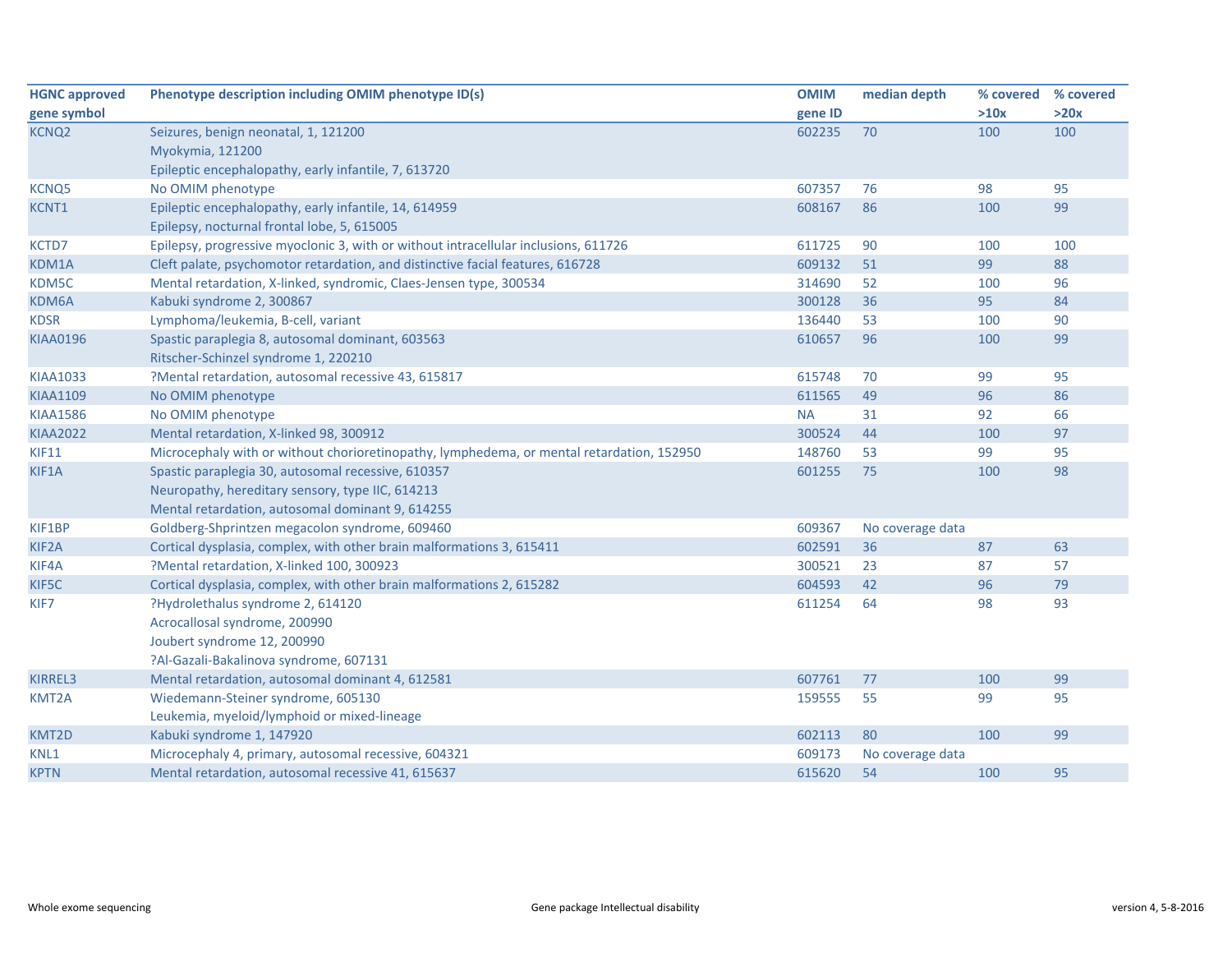| <b>HGNC approved</b> | Phenotype description including OMIM phenotype ID(s)                                                  | <b>OMIM</b> | median depth     | % covered | % covered |
|----------------------|-------------------------------------------------------------------------------------------------------|-------------|------------------|-----------|-----------|
| gene symbol          |                                                                                                       | gene ID     |                  | >10x      | >20x      |
| <b>KRAS</b>          | Lung cancer, somatic, 211980                                                                          | 190070      | 64               | 100       | 100       |
|                      | Bladder cancer, somatic, 109800                                                                       |             |                  |           |           |
|                      | Pancreatic carcinoma, somatic, 260350                                                                 |             |                  |           |           |
|                      | Gastric cancer, somatic, 137215                                                                       |             |                  |           |           |
|                      | Leukemia, acute myeloid, 601626                                                                       |             |                  |           |           |
|                      | Noonan syndrome 3, 609942                                                                             |             |                  |           |           |
|                      | Cardiofaciocutaneous syndrome 2, 615278                                                               |             |                  |           |           |
|                      | Breast cancer, somatic, 114480                                                                        |             |                  |           |           |
|                      | Schimmelpenning-Feuerstein-Mims syndrome, somatic mosaic, 163200                                      |             |                  |           |           |
|                      | RAS-associated autoimmune leukoproliferative disorder, 614470                                         |             |                  |           |           |
| <b>KRBOX4</b>        | No OMIM phenotype                                                                                     | 300585      | 59               | 100       | 100       |
| L1CAM                | Hydrocephalus due to aqueductal stenosis, 307000                                                      | 308840      | 52               | 100       | 100       |
|                      | MASA syndrome, 303350                                                                                 |             |                  |           |           |
|                      | CRASH syndrome, 303350                                                                                |             |                  |           |           |
|                      | Hydrocephalus with Hirschsprung disease, 307000                                                       |             |                  |           |           |
|                      | Hydrocephalus with congenital idiopathic intestinal pseudoobstruction, 307000                         |             |                  |           |           |
|                      | Corpus callosum, partial agenesis of, 304100                                                          |             |                  |           |           |
| L2HGDH               | L-2-hydroxyglutaric aciduria, 236792                                                                  | 609584      | 64               | 100       | 92        |
| LAMA1                | Poretti-Boltshauser syndrome, 615960                                                                  | 150320      | 88               | 100       | 99        |
| LAMA <sub>2</sub>    | Muscular dystrophy, congenital merosin-deficient, 607855                                              | 156225      | 75               | 100       | 99        |
|                      | Muscular dystrophy, congenital, due to partial LAMA2 deficiency, 607855                               |             |                  |           |           |
| LAMC1                | No OMIM phenotype                                                                                     | 150290      | 55               | 99        | 94        |
| LAMC3                | Cortical malformations, occipital, 614115                                                             | 604349      | 88               | 100       | 98        |
| LAMP <sub>2</sub>    | Danon disease, 300257                                                                                 | 309060      | 65               | 91        | 90        |
| LARGE1               | Muscular dystrophy-dystroglycanopathy (congenital with brain and eye anomalies), type A, 6, 613154    | 603590      | 91               | 100       | 100       |
|                      | Muscular dystrophy-dystroglycanopathy (congenital with mental retardation), type B, 6, 608840         |             |                  |           |           |
|                      |                                                                                                       |             |                  |           |           |
| LARP7                | Alazami syndrome, 615071                                                                              | 612026      | 23               | 63        | 41        |
| LIG4                 | LIG4 syndrome, 606593                                                                                 | 601837      | 76               | 100       | 100       |
|                      | {Multiple myeloma, resistance to}, 254500                                                             |             |                  |           |           |
| LINS1                | Mental retardation, autosomal recessive 27, 614340                                                    | 610350      | No coverage data |           |           |
| LRP2                 | Donnai-Barrow syndrome, 222448                                                                        | 600073      | 89               | 100       | 100       |
| <b>LRPPRC</b>        | Leigh syndrome, French-Canadian type, 220111                                                          | 607544      | 76               | 100       | 98        |
| <b>MAB21L2</b>       | Microphthalmia, syndromic 14, 615877                                                                  | 604357      | 96               | 100       | 100       |
| MAGEC3               | No OMIM phenotype                                                                                     | 300469      | 25               | 91        | 66        |
| MAGEL2               | Schaaf-Yang syndrome, 615547                                                                          | 605283      | 70               | 100       | 97        |
| MAGT1                | Immunodeficiency, X-linked, with magnesium defect, Epstein-Barr virus infection and neoplasia, 300853 | 300715      | 44               | 100       | 89        |
| MAN1B1               | Mental retardation, autosomal recessive 15, 614202                                                    | 604346      | 91               | 100       | 100       |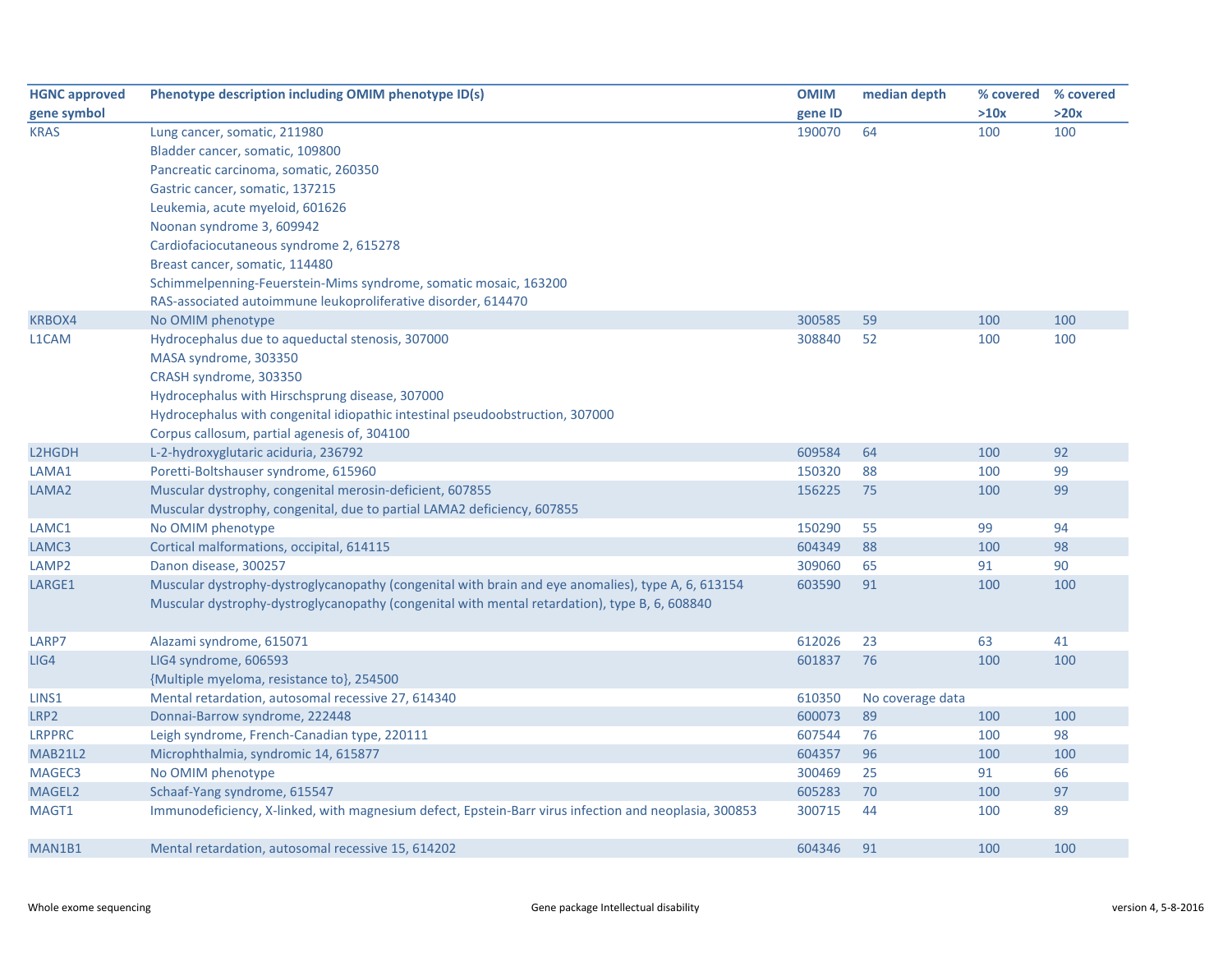| <b>HGNC approved</b> | Phenotype description including OMIM phenotype ID(s)                                                                                                                                                                                                                                                                     | <b>OMIM</b> | median depth |      | % covered % covered |
|----------------------|--------------------------------------------------------------------------------------------------------------------------------------------------------------------------------------------------------------------------------------------------------------------------------------------------------------------------|-------------|--------------|------|---------------------|
| gene symbol          |                                                                                                                                                                                                                                                                                                                          | gene ID     |              | >10x | >20x                |
| MAN2B1               | Mannosidosis, alpha-, types I and II, 248500                                                                                                                                                                                                                                                                             | 609458      | 86           | 100  | 98                  |
| <b>MANBA</b>         | Mannosidosis, beta, 248510                                                                                                                                                                                                                                                                                               | 609489      | 84           | 100  | 100                 |
| <b>MAOA</b>          | Brunner syndrome, 300615                                                                                                                                                                                                                                                                                                 | 309850      | 39           | 100  | 86                  |
| MAP2K1               | Cardiofaciocutaneous syndrome 3, 615279                                                                                                                                                                                                                                                                                  | 176872      | 87           | 100  | 100                 |
| MAP2K2               | Cardiofaciocutaneous syndrome 4, 615280                                                                                                                                                                                                                                                                                  | 601263      | 91           | 100  | 100                 |
| MAT <sub>1</sub> A   | Hypermethioninemia, persistent, autosomal dominant, due to methionine adenosyltransferase I/III<br>deficiency, 250850<br>Methionine adenosyltransferase deficiency, autosomal recessive, 250850                                                                                                                          | 610550      | 89           | 100  | 100                 |
| MBD5                 | Mental retardation, autosomal dominant 1, 156200                                                                                                                                                                                                                                                                         | 611472      | 82           | 100  | 100                 |
| MBTPS2               | IFAP syndrome with or without BRESHECK syndrome, 308205                                                                                                                                                                                                                                                                  | 300294      | 54           | 100  | 99                  |
|                      | Keratosis follicularis spinulosa decalvans, X-linked, 308800<br>?Olmsted syndrome, X-linked, 300918                                                                                                                                                                                                                      |             |              |      |                     |
| MCCC1                | 3-Methylcrotonyl-CoA carboxylase 1 deficiency, 210200                                                                                                                                                                                                                                                                    | 609010      | 77           | 100  | 100                 |
| MCCC2                | 3-Methylcrotonyl-CoA carboxylase 2 deficiency, 210210                                                                                                                                                                                                                                                                    | 609014      | 62           | 100  | 95                  |
| MCOLN1               | Mucolipidosis IV, 252650                                                                                                                                                                                                                                                                                                 | 605248      | 95           | 100  | 99                  |
| MCOLN3               | No OMIM phenotype                                                                                                                                                                                                                                                                                                        | 607400      | 37           | 94   | 78                  |
| MCPH1                | Microcephaly 1, primary, autosomal recessive, 251200                                                                                                                                                                                                                                                                     | 607117      | 67           | 100  | 99                  |
| MECP2                | Rett syndrome, 312750<br>Mental retardation, X-linked, syndromic 13, 300055<br>Rett syndrome, preserved speech variant, 312750<br>Encephalopathy, neonatal severe, 300673<br>{Autism susceptibility, X-linked 3}, 300496<br>Mental retardation, X-linked syndromic, Lubs type, 300260<br>Rett syndrome, atypical, 312750 | 300005      | 52           | 99   | 81                  |
| MED12                | Opitz-Kaveggia syndrome, 305450<br>Lujan-Fryns syndrome, 309520<br>Ohdo syndrome, X-linked, 300895                                                                                                                                                                                                                       | 300188      | 47           | 100  | 91                  |
| MED13L               | Transposition of the great arteries, dextro-looped 1, 608808<br>Mental retardation and distinctive facial features with or without cardiac defects, 616789                                                                                                                                                               | 608771      | 77           | 100  | 99                  |
| MED17                | Microcephaly, postnatal progressive, with seizures and brain atrophy, 613668                                                                                                                                                                                                                                             | 603810      | 77           | 100  | 100                 |
| MED23                | Mental retardation, autosomal recessive 18, 614249                                                                                                                                                                                                                                                                       | 605042      | 72           | 100  | 97                  |
| MEF2C                | Mental retardation, stereotypic movements, epilepsy, and/or cerebral malformations, 613443<br>Chromosome 5q14.3 deletion syndrome, 613443                                                                                                                                                                                | 600662      | 66           | 100  | 98                  |
| METTL23              | Mental retardation, autosomal recessive 44, 615942                                                                                                                                                                                                                                                                       | 615262      | 42           | 100  | 100                 |
| MGAT2                | Congenital disorder of glycosylation, type IIa, 212066                                                                                                                                                                                                                                                                   | 602616      | 87           | 100  | 100                 |
| MID1                 | Opitz GBBB syndrome, type I, 300000                                                                                                                                                                                                                                                                                      | 300552      | 57           | 100  | 99                  |
| MID <sub>2</sub>     | ?Mental retardation, X-linked 101, 300928                                                                                                                                                                                                                                                                                | 300204      | 33           | 96   | 76                  |
| <b>MKKS</b>          | McKusick-Kaufman syndrome, 236700<br>Bardet-Biedl syndrome 6, 605231                                                                                                                                                                                                                                                     | 604896      | 106          | 100  | 100                 |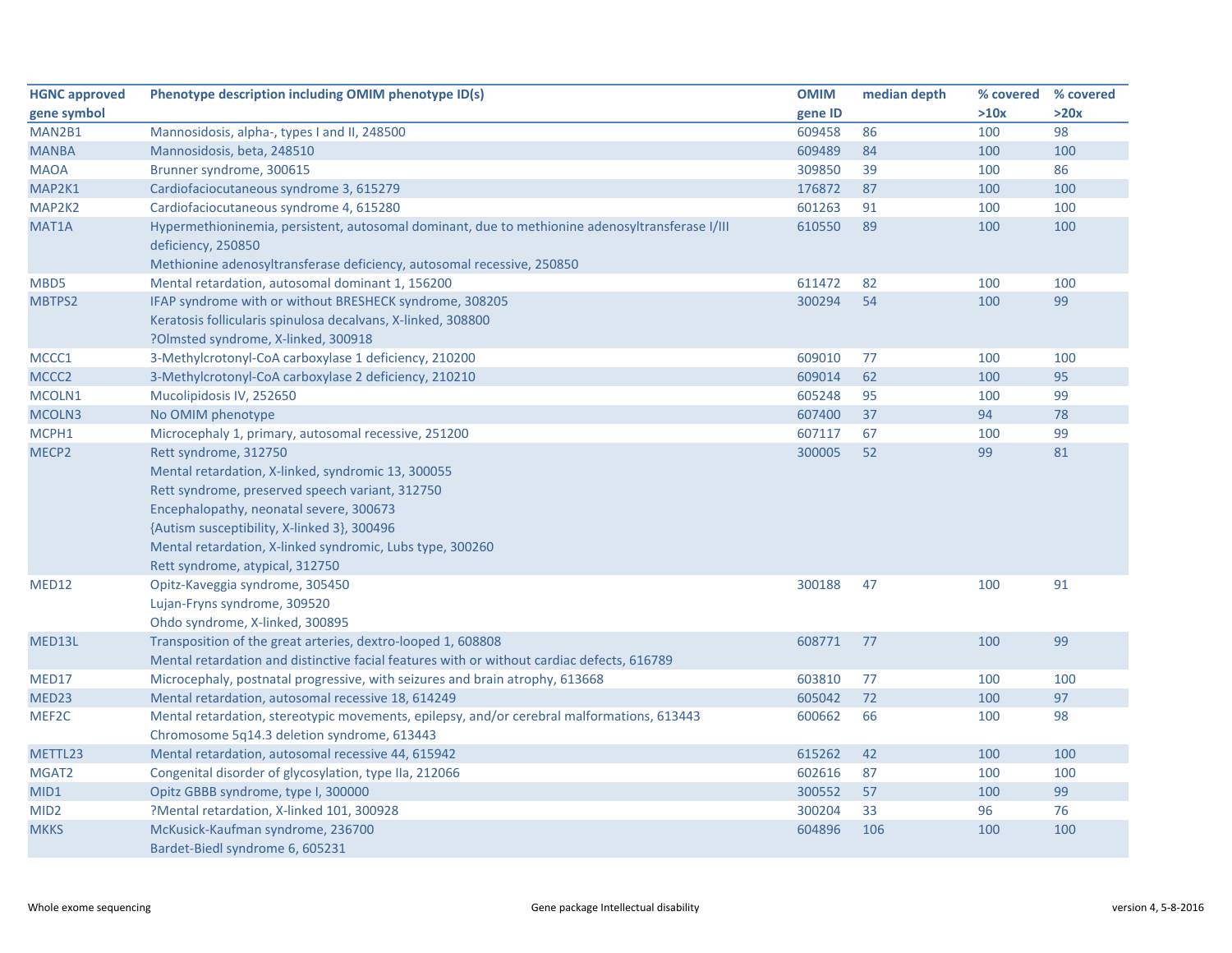| <b>HGNC approved</b> | Phenotype description including OMIM phenotype ID(s)                   | <b>OMIM</b> | median depth | % covered | % covered |
|----------------------|------------------------------------------------------------------------|-------------|--------------|-----------|-----------|
| gene symbol          |                                                                        | gene ID     |              | >10x      | >20x      |
| MLC1                 | Megalencephalic leukoencephalopathy with subcortical cysts, 604004     | 605908      | 71           | 100       | 96        |
| <b>MLYCD</b>         | Malonyl-CoA decarboxylase deficiency, 248360                           | 606761      | 67           | 95        | 92        |
| <b>MMAA</b>          | Methylmalonic aciduria, vitamin B12-responsive, 251100                 | 607481      | 105          | 100       | 100       |
| <b>MMACHC</b>        | Methylmalonic aciduria and homocystinuria, cblC type, 277400           | 609831      | 135          | 100       | 100       |
| <b>MMADHC</b>        | Homocystinuria, cblD type, variant 1, 277410                           | 611935      | 60           | 100       | 97        |
|                      | Methylmalonic aciduria, cblD type, variant 2, 277410                   |             |              |           |           |
|                      | Methylmalonic aciduria and homocystinuria, cbID type, 277410           |             |              |           |           |
| MOCS1                | Molybdenum cofactor deficiency A, 252150                               | 603707      | 67           | 93        | 77        |
| MOCS <sub>2</sub>    | Molybdenum cofactor deficiency B, 252160                               | 603708      | 73           | 100       | 100       |
| <b>MOGS</b>          | Congenital disorder of glycosylation, type IIb, 606056                 | 601336      | 78           | 100       | 100       |
| MPDU1                | Congenital disorder of glycosylation, type If, 609180                  | 604041      | 66           | 100       | 99        |
| <b>MPDZ</b>          | Hydrocephalus, nonsyndromic, autosomal recessive 2, 615219             | 603785      | 76           | 100       | 97        |
| <b>MPLKIP</b>        | Trichothiodystrophy 4, nonphotosensitive, 234050                       | 609188      | 77           | 100       | 100       |
| MRPS22               | Combined oxidative phosphorylation deficiency 5, 611719                | 605810      | 75           | 100       | 99        |
| <b>MTHFR</b>         | Homocystinuria due to MTHFR deficiency, 236250                         | 607093      | 94           | 100       | 100       |
|                      | {Schizophrenia, susceptibility to}, 181500                             |             |              |           |           |
|                      | {Vascular disease, susceptibility to}                                  |             |              |           |           |
|                      | {Neural tube defects, susceptibility to}, 601634                       |             |              |           |           |
|                      | {Thromboembolism, susceptibility to}, 188050                           |             |              |           |           |
| MTMR8                | No OMIM phenotype                                                      | <b>NA</b>   | 24           | 97        | 66        |
| <b>MTOR</b>          | Smith-Kingsmore syndrome, 616638                                       | 601231      | 47           | 98        | 86        |
| <b>MTR</b>           | Homocystinuria-megaloblastic anemia, cblG complementation type, 250940 | 156570      | 80           | 100       | 99        |
|                      | {Neural tube defects, folate-sensitive, susceptibility to}, 601634     |             |              |           |           |
| <b>MTRR</b>          | Homocystinuria-megaloblastic anemia, cbl E type, 236270                | 602568      | 81           | 100       | 100       |
|                      | {Neural tube defects, folate-sensitive, susceptibility to}, 601634     |             |              |           |           |
| <b>MUT</b>           | Methylmalonic aciduria, mut(0) type, 251000                            | 609058      | 81           | 100       | 100       |
| <b>MVK</b>           | Mevalonic aciduria, 610377                                             | 251170      | 94           | 100       | 100       |
|                      | Hyper-IgD syndrome, 260920                                             |             |              |           |           |
|                      | Porokeratosis 3, multiple types, 175900                                |             |              |           |           |
| <b>MYCN</b>          | Feingold syndrome, 164280                                              | 164840      | 68           | 100       | 91        |
| MYH <sub>9</sub>     | May-Hegglin anomaly, 155100                                            | 160775      | 91           | 100       | 100       |
|                      | Fechtner syndrome, 153640                                              |             |              |           |           |
|                      | Sebastian syndrome, 605249                                             |             |              |           |           |
|                      | Deafness, autosomal dominant 17, 603622                                |             |              |           |           |
|                      | Epstein syndrome, 153650                                               |             |              |           |           |
|                      | Macrothrombocytopenia and progressive sensorineural deafness, 600208   |             |              |           |           |
| MYO5A                | Griscelli syndrome, type 1, 214450                                     | 160777      | 74           | 100       | 98        |
| MYT1L                | Mental retardation, autosomal dominant 39, 616521                      | 613084      | 89           | 100       | 99        |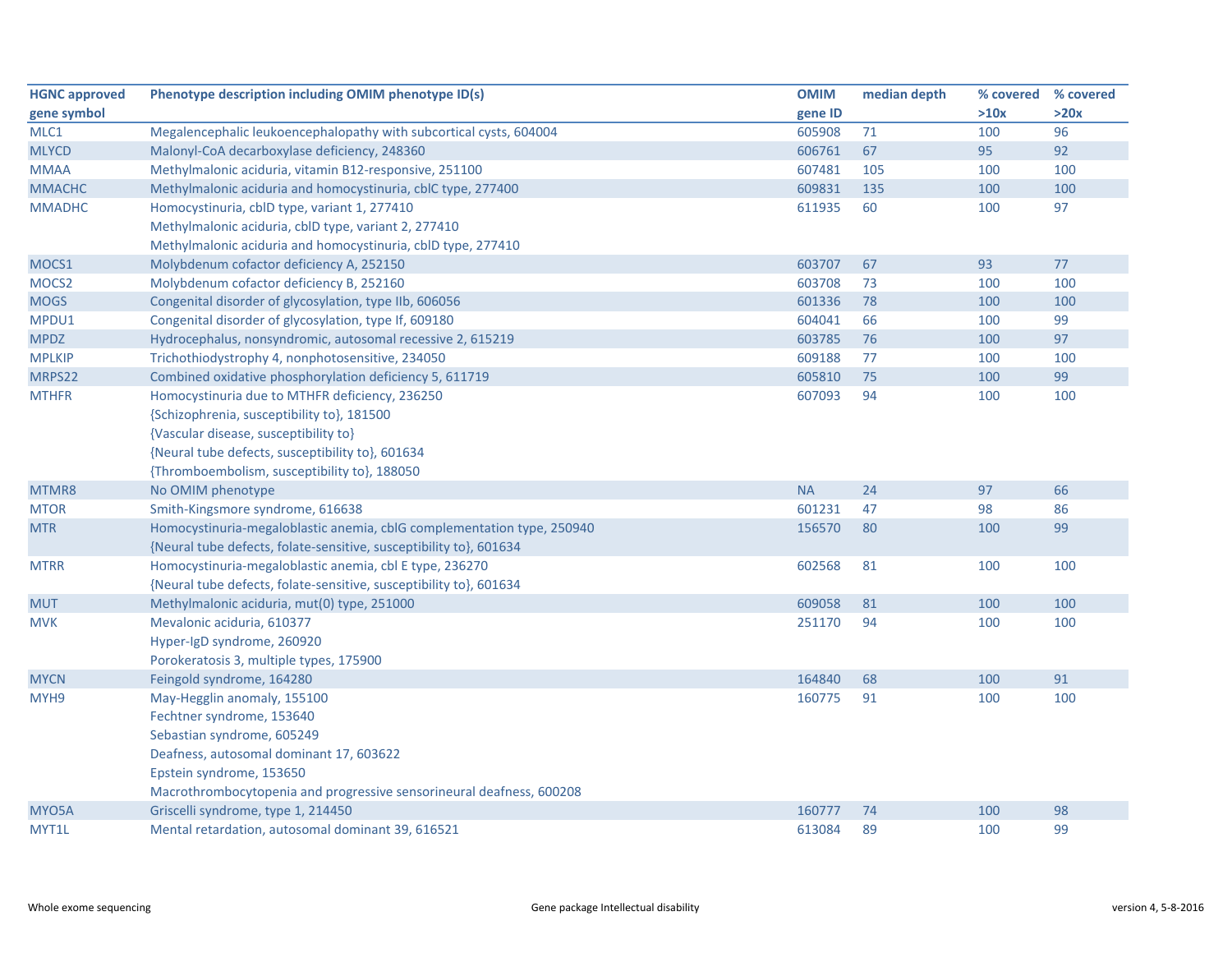| <b>HGNC approved</b> | Phenotype description including OMIM phenotype ID(s)                                      | <b>OMIM</b> | median depth | % covered | % covered |
|----------------------|-------------------------------------------------------------------------------------------|-------------|--------------|-----------|-----------|
| gene symbol          |                                                                                           | gene ID     |              | >10x      | >20x      |
| <b>NAA10</b>         | Ogden syndrome, 300855                                                                    | 300013      | 51           | 100       | 100       |
|                      | ?Microphthalmia, syndromic 1, 309800                                                      |             |              |           |           |
| <b>NAA15</b>         | No OMIM phenotype                                                                         | 608000      | 32           | 91        | 68        |
| <b>NAGA</b>          | Schindler disease, type I, 609241                                                         | 104170      | 86           | 100       | 100       |
|                      | Kanzaki disease, 609242                                                                   |             |              |           |           |
|                      | Schindler disease, type III, 609241                                                       |             |              |           |           |
| <b>NAGLU</b>         | Mucopolysaccharidosis type IIIB (Sanfilippo B), 252920                                    | 609701      | 81           | 100       | 93        |
|                      | ?Charcot-Marie-Tooth disease, axonal, type 2V, 616491                                     |             |              |           |           |
| <b>NALCN</b>         | Hypotonia, infantile, with psychomotor retardation and characteristic facies 1, 615419    | 611549      | 43           | 98        | 87        |
|                      | Congenital contractures of the limbs and face, hypotonia, and developmental delay, 616266 |             |              |           |           |
| <b>NANS</b>          | No OMIM phenotype                                                                         | 605202      | 36           | 99        | 87        |
| <b>NBN</b>           | Nijmegen breakage syndrome, 251260                                                        | 602667      | 66           | 100       | 97        |
|                      | Aplastic anemia, 609135                                                                   |             |              |           |           |
|                      | Leukemia, acute lymphoblastic, 613065                                                     |             |              |           |           |
| NCOR <sub>2</sub>    | No OMIM phenotype                                                                         | 600848      | 42           | 95        | 80        |
| NDE1                 | Lissencephaly 4 (with microcephaly), 614019                                               | 609449      | 94           | 100       | 100       |
|                      | ?Microhydranencephaly, 605013                                                             |             |              |           |           |
| <b>NDP</b>           | Norrie disease, 310600                                                                    | 300658      | 68           | 100       | 100       |
|                      | Exudative vitreoretinopathy 2, X-linked, 305390                                           |             |              |           |           |
| NDST1                | Mental retardation, autosomal recessive 46, 616116                                        | 600853      | 109          | 100       | 100       |
| NDUFA1               | Mitochondrial complex I deficiency, 252010                                                | 300078      | 85           | 100       | 90        |
| NDUFA11              | Mitochondrial complex I deficiency, 252010                                                | 612638      | 57           | 100       | 96        |
| NDUFA12              | Leigh syndrome due to mitochondrial complex 1 deficiency, 256000                          | 614530      | 98           | 100       | 100       |
| NDUFS1               | Mitochondrial complex I deficiency, 252010                                                | 157655      | 76           | 100       | 98        |
| NDUFS2               | Mitochondrial complex I deficiency, 252010                                                | 602985      | 89           | 100       | 100       |
| NDUFS3               | Leigh syndrome due to mitochondrial complex I deficiency, 256000                          | 603846      | 126          | 100       | 100       |
|                      | Mitochondrial complex I deficiency, 252010                                                |             |              |           |           |
| NDUFS4               | Leigh syndrome, 256000                                                                    | 602694      | 81           | 100       | 100       |
|                      | Mitochondrial complex I deficiency, 252010                                                |             |              |           |           |
| NDUFS7               | Leigh syndrome, 256000                                                                    | 601825      | 77           | 100       | 100       |
| <b>NDUFS8</b>        | Leigh syndrome due to mitochondrial complex I deficiency, 256000                          | 602141      | 91           | 100       | 100       |
| NDUFV1               | Mitochondrial complex I deficiency, 252010                                                | 161015      | 92           | 100       | 100       |
| NECAP1               | ?Epileptic encephalopathy, early infantile, 21, 615833                                    | 611623      | 45           | 100       | 93        |
| NEDD4L               | No OMIM phenotype                                                                         | 606384      | 84           | 100       | 97        |
| NEU1                 | Sialidosis, type I, 256550                                                                | 608272      | 60           | 95        | 86        |
|                      | Sialidosis, type II, 256550                                                               |             |              |           |           |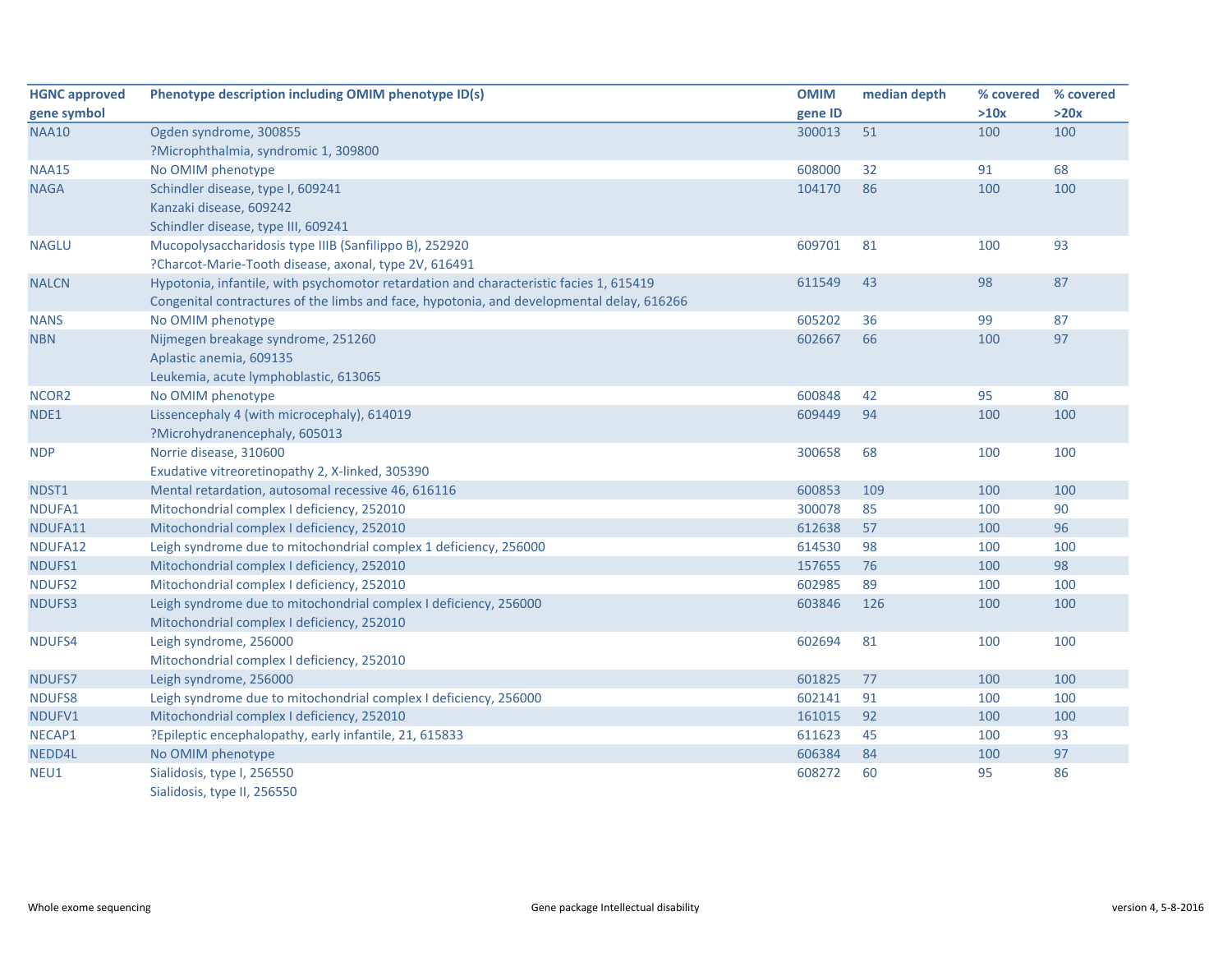| <b>HGNC approved</b> | Phenotype description including OMIM phenotype ID(s)                             | <b>OMIM</b> | median depth | % covered | % covered |
|----------------------|----------------------------------------------------------------------------------|-------------|--------------|-----------|-----------|
| gene symbol          |                                                                                  | gene ID     |              | >10x      | >20x      |
| NF <sub>1</sub>      | Neurofibromatosis, type 1, 162200                                                | 613113      | 80           | 99        | 98        |
|                      | Leukemia, juvenile myelomonocytic, 607785                                        |             |              |           |           |
|                      | Neurofibromatosis, familial spinal, 162210                                       |             |              |           |           |
|                      | Neurofibromatosis-Noonan syndrome, 601321                                        |             |              |           |           |
|                      | Watson syndrome, 193520                                                          |             |              |           |           |
| NFATC1               | No OMIM phenotype                                                                | 600489      | 62           | 100       | 99        |
| <b>NFIA</b>          | No OMIM phenotype                                                                | 600727      | 88           | 100       | 100       |
| <b>NFIX</b>          | Sotos syndrome 2, 614753                                                         | 164005      | 90           | 100       | 100       |
|                      | Marshall-Smith syndrome, 602535                                                  |             |              |           |           |
| <b>NHS</b>           | Nance-Horan syndrome, 302350                                                     | 300457      | 48           | 95        | 92        |
|                      | Cataract 40, X-linked, 302200                                                    |             |              |           |           |
| NID <sub>1</sub>     | No OMIM phenotype                                                                | 131390      | 48           | 99        | 89        |
| <b>NIN</b>           | Seckel syndrome 7, 614851                                                        | 608684      | 89           | 100       | 99        |
| <b>NIPBL</b>         | Cornelia de Lange syndrome 1, 122470                                             | 608667      | 64           | 98        | 93        |
| <b>NKX2-1</b>        | {Thyroid cancer, monmedullary, 1}, 188550                                        | 600635      | 70           | 100       | 97        |
|                      | Chorea, hereditary benign, 118700                                                |             |              |           |           |
|                      | Choreoathetosis, hypothyroidism, and neonatal respiratory distress, 610978       |             |              |           |           |
| NLGN3                | {Autism susceptibility, X-linked 1}, 300425                                      | 300336      | 49           | 100       | 97        |
|                      | {Asperger syndrome susceptibility, X-linked 1}, 300494                           |             |              |           |           |
| NLGN4X               | {Autism susceptibility, X-linked 2}, 300495                                      | 300427      | 74           | 100       | 100       |
|                      | {Asperger syndrome susceptibility, X-linked 2}, 300497                           |             |              |           |           |
|                      | Mental retardation, X-linked, 300495                                             |             |              |           |           |
| NLRP3                | Familial cold-induced inflammatory syndrome 1, 120100                            | 606416      | 102          | 100       | 100       |
|                      | Muckle-Wells syndrome, 191900                                                    |             |              |           |           |
|                      | CINCA syndrome, 607115                                                           |             |              |           |           |
| NPHP1                | Nephronophthisis 1, juvenile, 256100                                             | 607100      | 78           | 100       | 99        |
|                      | Senior-Loken syndrome-1, 266900                                                  |             |              |           |           |
|                      | Joubert syndrome 4, 609583                                                       |             |              |           |           |
| NPRL3                | No OMIM phenotype                                                                | 600928      | 51           | 100       | 96        |
| NR2F1                | Bosch-Boonstra-Schaaf optic atrophy syndrome, 615722                             | 132890      | 123          | 100       | 100       |
| <b>NRAS</b>          | ?RAS-associated autoimmune lymphoproliferative syndrome type IV, somatic, 614470 | 164790      | 78           | 100       | 100       |
|                      | Noonan syndrome 6, 613224                                                        |             |              |           |           |
|                      | Epidermal nevus, somatic, 162900                                                 |             |              |           |           |
|                      | Thyroid carcinoma, follicular, somatic, 188470                                   |             |              |           |           |
|                      | Colorectal cancer, somatic, 114500                                               |             |              |           |           |
|                      | Melanocytic nevus syndrome, congenital, somatic, 137550                          |             |              |           |           |
|                      | Neurocutaneous melanosis, somatic, 249400                                        |             |              |           |           |
|                      | Schimmelpenning-Feuerstein-Mims syndrome, somatic mosaic, 163200                 |             |              |           |           |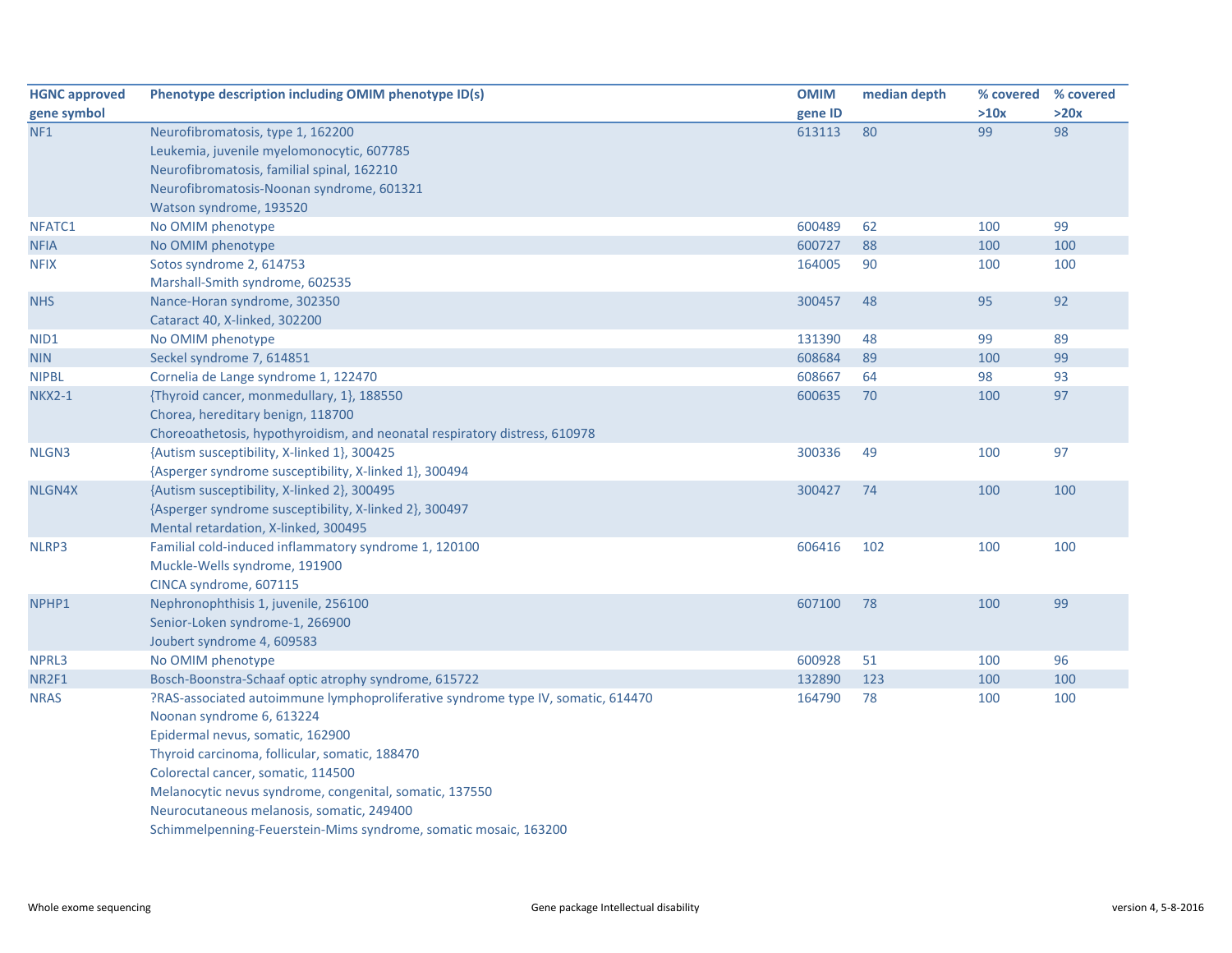| <b>HGNC approved</b> | Phenotype description including OMIM phenotype ID(s)                                               | <b>OMIM</b> | median depth | % covered | % covered |
|----------------------|----------------------------------------------------------------------------------------------------|-------------|--------------|-----------|-----------|
| gene symbol          |                                                                                                    | gene ID     |              | >10x      | >20x      |
| NRXN1                | Pitt-Hopkins-like syndrome 2, 614325                                                               | 600565      | 102          | 100       | 99        |
|                      | {Schizophrenia, susceptibility to, 17}, 614332                                                     |             |              |           |           |
| NSD1                 | Sotos syndrome 1, 117550                                                                           | 606681      | 90           | 100       | 99        |
|                      | Leukemia, acute myeloid, 601626                                                                    |             |              |           |           |
|                      | Beckwith-Wiedemann syndrome, 130650                                                                |             |              |           |           |
| <b>NSDHL</b>         | CHILD syndrome, 308050                                                                             | 300275      | 57           | 100       | 100       |
|                      | CK syndrome, 300831                                                                                |             |              |           |           |
| NSUN <sub>2</sub>    | Mental retardation, autosomal recessive 5, 611091                                                  | 610916      | 78           | 100       | 95        |
| NTRK1                | Insensitivity to pain, congenital, with anhidrosis, 256800                                         | 191315      | 75           | 100       | 99        |
|                      | Medullary thyroid carcinoma, familial, 155240                                                      |             |              |           |           |
| <b>OCLN</b>          | Band-like calcification with simplified gyration and polymicrogyria, 251290                        | 602876      | 79           | 100       | 100       |
| <b>OCRL</b>          | Lowe syndrome, 309000                                                                              | 300535      | 45           | 99        | 93        |
|                      | Dent disease 2, 300555                                                                             |             |              |           |           |
| ODC1                 | {Colonic adenoma recurrence, reduced risk of}, 114500                                              | 165640      | 88           | 100       | 100       |
| OFD1                 | Orofaciodigital syndrome I, 311200                                                                 | 300170      | 43           | 99        | 88        |
|                      | Simpson-Golabi-Behmel syndrome, type 2, 300209                                                     |             |              |           |           |
|                      | Joubert syndrome 10, 300804                                                                        |             |              |           |           |
|                      | ?Retinitis pigmentosa 23, 300424                                                                   |             |              |           |           |
| OPHN1                | Mental retardation, X-linked, with cerebellar hypoplasia and distinctive facial appearance, 300486 | 300127      | 42           | 100       | 97        |
|                      |                                                                                                    |             |              |           |           |
| ORC1                 | Meier-Gorlin syndrome 1, 224690                                                                    | 601902      | 94           | 100       | 100       |
| <b>OTC</b>           | Ornithine transcarbamylase deficiency, 311250                                                      | 300461      | 59           | 100       | 93        |
| P2RX6                | No OMIM phenotype                                                                                  | 608077      | 55           | 87        | 71        |
| PACS1                | Mental retardation, autosomal dominant 17, 615009                                                  | 607492      | 78           | 98        | 95        |
| PAFAH1B1             | Lissencephaly 1, 607432                                                                            | 601545      | 68           | 100       | 97        |
|                      | Subcortical laminar heterotopia, 607432                                                            |             |              |           |           |
| PAH                  | Phenylketonuria, 261600                                                                            | 612349      | 112          | 100       | 100       |
|                      | [Hyperphenylalaninemia, non-PKU mild], 261600                                                      |             |              |           |           |
| PAK3                 | Mental retardation, X-linked 30/47, 300558                                                         | 300142      | 41           | 99        | 86        |
| PANK <sub>2</sub>    | Neurodegeneration with brain iron accumulation 1, 234200                                           | 606157      | 90           | 100       | 100       |
|                      | HARP syndrome, 607236                                                                              |             |              |           |           |
| PAX1                 | ?Otofaciocervical syndrome 2, 615560                                                               | 167411      | 90           | 100       | 90        |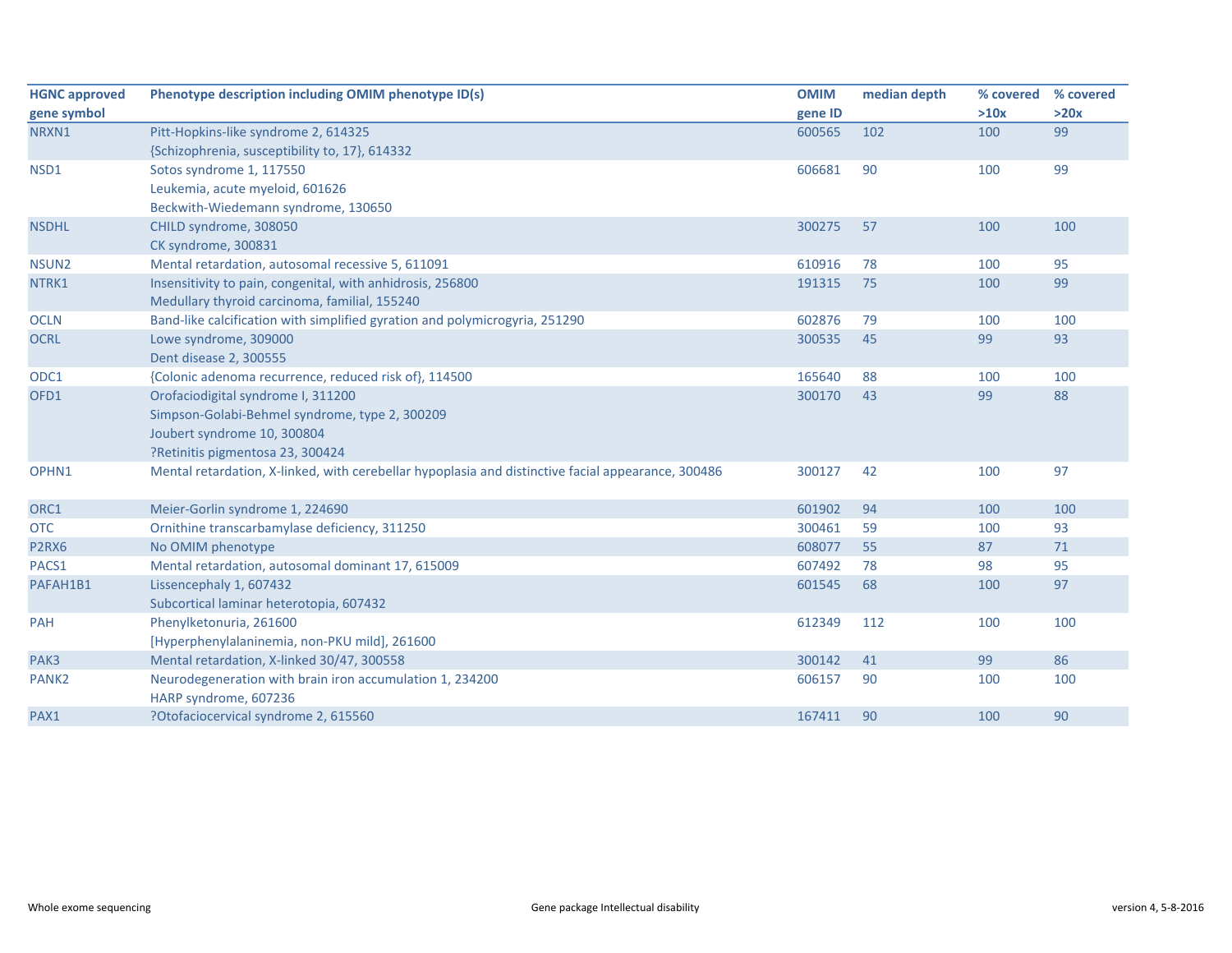| <b>HGNC approved</b> | Phenotype description including OMIM phenotype ID(s)                        | <b>OMIM</b> | median depth | % covered % covered |      |
|----------------------|-----------------------------------------------------------------------------|-------------|--------------|---------------------|------|
| gene symbol          |                                                                             | gene ID     |              | >10x                | >20x |
| PAX <sub>6</sub>     | Aniridia, 106210                                                            | 607108      | 62           | 100                 | 99   |
|                      | Peters anomaly, 604229                                                      |             |              |                     |      |
|                      | Cataract with late-onset corneal dystrophy, 106210                          |             |              |                     |      |
|                      | <b>Keratitis, 148190</b>                                                    |             |              |                     |      |
|                      | Foveal hypoplasia 1, 136520                                                 |             |              |                     |      |
|                      | ?Morning glory disc anomaly, 120430                                         |             |              |                     |      |
|                      | Optic nerve hypoplasia, 165550                                              |             |              |                     |      |
|                      | Coloboma, ocular, 120200                                                    |             |              |                     |      |
|                      | Coloboma of optic nerve, 120430                                             |             |              |                     |      |
|                      | Gillespie syndrome, 206700                                                  |             |              |                     |      |
| PAX8                 | Hypothyroidism, congenital, due to thyroid dysgenesis or hypoplasia, 218700 | 167415      | 73           | 100                 | 98   |
| PC                   | Pyruvate carboxylase deficiency, 266150                                     | 608786      | 84           | 100                 | 100  |
| PCDH19               | Epileptic encephalopathy, early infantile, 9, 300088                        | 300460      | 57           | 100                 | 97   |
| PCGF <sub>2</sub>    | No OMIM phenotype                                                           | 600346      | 46           | 97                  | 93   |
| <b>PCNT</b>          | Microcephalic osteodysplastic primordial dwarfism, type II, 210720          | 605925      | 79           | 100                 | 97   |
| PDE4D                | {Stroke, susceptibility to, 1}, 606799                                      | 600129      | 64           | 99                  | 95   |
|                      | Acrodysostosis 2, with or without hormone resistance, 614613                |             |              |                     |      |
| PDHA1                | Pyruvate dehydrogenase E1-alpha deficiency, 312170                          | 300502      | 64           | 99                  | 92   |
| PDSS1                | Coenzyme Q10 deficiency, primary, 2, 614651                                 | 607429      | 65           | 91                  | 83   |
| PDSS2                | Coenzyme Q10 deficiency, primary, 3, 614652                                 | 610564      | 69           | 99                  | 94   |
| <b>PEPD</b>          | Prolidase deficiency, 170100                                                | 613230      | 68           | 100                 | 94   |
| PEX1                 | Peroxisome biogenesis disorder 1A (Zellweger), 214100                       | 602136      | 67           | 100                 | 98   |
|                      | Peroxisome biogenesis disorder 1B (NALD/IRD), 601539                        |             |              |                     |      |
|                      | Heimler syndrome 1, 234580                                                  |             |              |                     |      |
| <b>PEX10</b>         | Peroxisome biogenesis disorder 6A (Zellweger), 614870                       | 602859      | 60           | 95                  | 89   |
|                      | Peroxisome biogenesis disorder 6B, 614871                                   |             |              |                     |      |
| PEX11B               | Peroxisome biogenesis disorder 14B, 614920                                  | 603867      | 92           | 100                 | 100  |
| <b>PEX12</b>         | Peroxisome biogenesis disorder 3A (Zellweger), 614859                       | 601758      | 104          | 100                 | 100  |
|                      | Peroxisome biogenesis disorder 3B, 266510                                   |             |              |                     |      |
| <b>PEX13</b>         | Peroxisome biogenesis disorder 11A (Zellweger), 614883                      | 601789      | 91           | 100                 | 100  |
|                      | Peroxisome biogenesis disorder 11B, 614885                                  |             |              |                     |      |
| <b>PEX16</b>         | Peroxisome biogenesis disorder 8A, (Zellweger), 614876                      | 603360      | 85           | 100                 | 95   |
|                      | Peroxisome biogenesis disorder 8B, 614877                                   |             |              |                     |      |
| <b>PEX19</b>         | Peroxisome biogenesis disorder 12A (Zellweger), 614886                      | 600279      | 75           | 100                 | 100  |
| PEX <sub>2</sub>     | Peroxisome biogenesis disorder 5A (Zellweger), 614866                       | 170993      | 71           | 100                 | 100  |
|                      | Peroxisome biogenesis disorder 5B, 614867                                   |             |              |                     |      |
| <b>PEX26</b>         | Peroxisome biogenesis disorder 7A (Zellweger), 614872                       | 608666      | 94           | 100                 | 100  |
|                      | Peroxisome biogenesis disorder 7B, 614873                                   |             |              |                     |      |
| PEX3                 | Peroxisome biogenesis disorder 10A (Zellweger), 614882                      | 603164      | 58           | 100                 | 98   |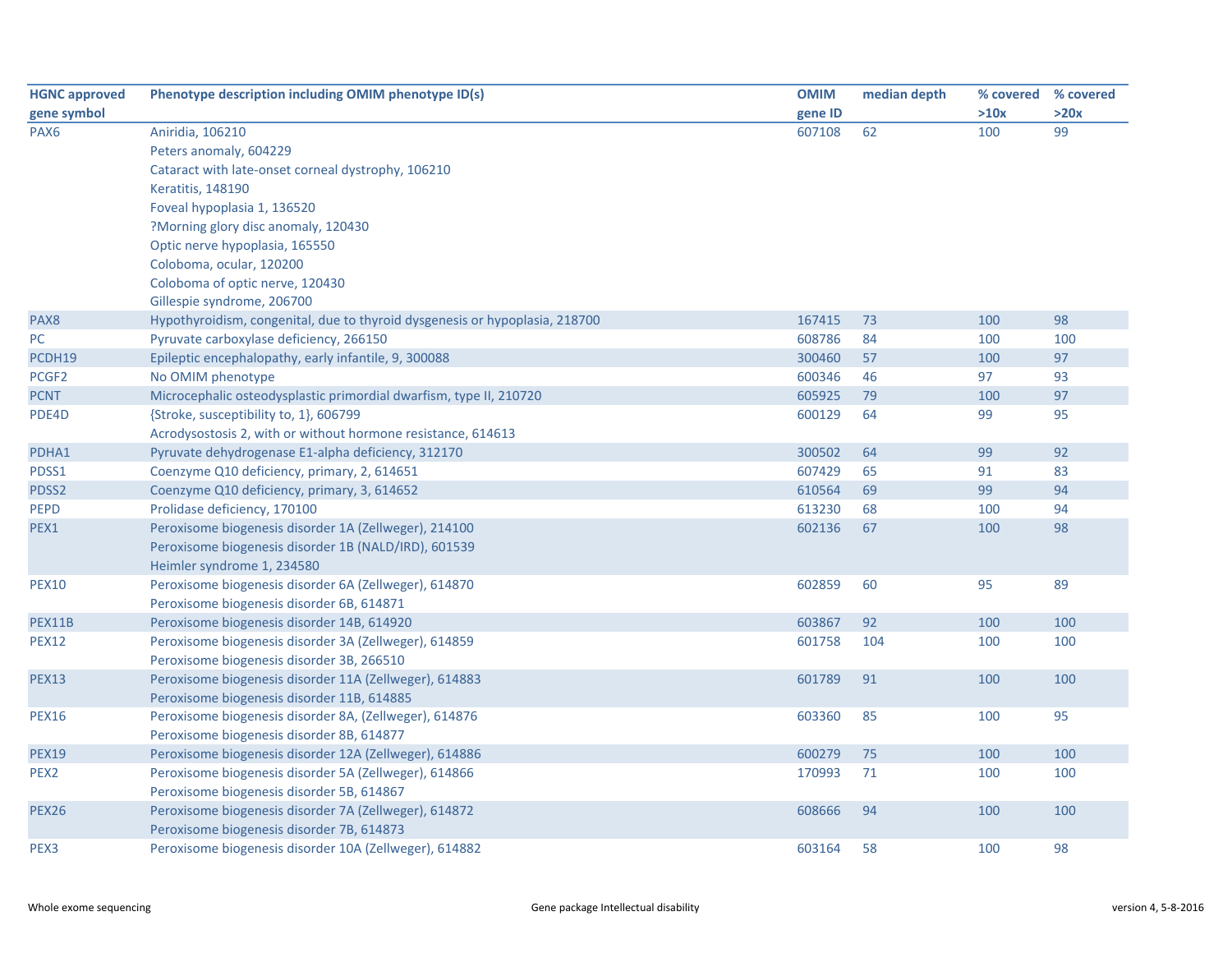| <b>HGNC approved</b> | Phenotype description including OMIM phenotype ID(s)                               | <b>OMIM</b> | median depth | % covered % covered |      |
|----------------------|------------------------------------------------------------------------------------|-------------|--------------|---------------------|------|
| gene symbol          |                                                                                    | gene ID     |              | >10x                | >20x |
| PEX <sub>5</sub>     | Peroxisome biogenesis disorder 2A (Zellweger), 214110                              | 600414      | 93           | 100                 | 100  |
|                      | Peroxisome biogenesis disorder 2B, 202370                                          |             |              |                     |      |
|                      | Rhizomelic chondrodysplasia punctata, type 5, 616716                               |             |              |                     |      |
| PEX6                 | Peroxisome biogenesis disorder 4A (Zellweger), 614862                              | 601498      | 71           | 95                  | 91   |
|                      | Peroxisome biogenesis disorder 4B, 614863                                          |             |              |                     |      |
|                      | Heimler syndrome 2, 616617                                                         |             |              |                     |      |
| PEX7                 | Rhizomelic chondrodysplasia punctata, type 1, 215100                               | 601757      | 68           | 100                 | 89   |
|                      | Peroxisome biogenesis disorder 9B, 614879                                          |             |              |                     |      |
| PGAP1                | Mental retardation, autosomal recessive 42, 615802                                 | 611655      | 36           | 87                  | 68   |
| PGAP2                | Hyperphosphatasia with mental retardation syndrome 3, 614207                       | 615187      | 63           | 100                 | 92   |
| PGAP3                | Hyperphosphatasia with mental retardation syndrome 4, 615716                       | 611801      | 42           | 96                  | 81   |
| PGK1                 | Phosphoglycerate kinase 1 deficiency, 300653                                       | 311800      | 43           | 100                 | 93   |
| PHC1                 | ?Microcephaly 11, primary, autosomal recessive, 615414                             | 602978      | 73           | 97                  | 93   |
| PHF <sub>6</sub>     | Borjeson-Forssman-Lehmann syndrome, 301900                                         | 300414      | 31           | 98                  | 73   |
| PHF8                 | Mental retardation syndrome, X-linked, Siderius type, 300263                       | 300560      | 52           | 99                  | 90   |
| <b>PHGDH</b>         | Phosphoglycerate dehydrogenase deficiency, 601815                                  | 606879      | 86           | 100                 | 99   |
|                      | Neu-Laxova syndrome 1, 256520                                                      |             |              |                     |      |
| PHIP                 | No OMIM phenotype                                                                  | 612870      | 76           | 100                 | 97   |
| PI4KA                | Polymicrogyria, perisylvian, with cerebellar hypoplasia and arthrogryposis, 616531 | 600286      | 38           | 88                  | 76   |
| <b>PIGG</b>          | Mental retardation, autosomal recessive 53, 616917                                 | 616918      | 58           | 99                  | 92   |
| <b>PIGL</b>          | CHIME syndrome, 280000                                                             | 605947      | 74           | 100                 | 94   |
| <b>PIGN</b>          | Multiple congenital anomalies-hypotonia-seizures syndrome 1, 614080                | 606097      | 66           | 98                  | 93   |
| <b>PIGO</b>          | Hyperphosphatasia with mental retardation syndrome 2, 614749                       | 614730      | 82           | 100                 | 100  |
| <b>PIGT</b>          | ?Paroxysmal nocturnal hemoglobinuria 2, 615399                                     | 610272      | 73           | 100                 | 98   |
|                      | Multiple congenital anomalies-hypotonia-seizures syndrome 3, 615398                |             |              |                     |      |
| <b>PIGV</b>          | Hyperphosphatasia with mental retardation syndrome 1, 239300                       | 610274      | 102          | 100                 | 100  |
| PIK3CA               | Ovarian cancer, somatic, 167000                                                    | 171834      | 71           | 100                 | 98   |
|                      | Breast cancer, somatic, 114480                                                     |             |              |                     |      |
|                      | Colorectal cancer, somatic, 114500                                                 |             |              |                     |      |
|                      | Gastric cancer, somatic, 613659                                                    |             |              |                     |      |
|                      | Hepatocellular carcinoma, somatic, 114550                                          |             |              |                     |      |
|                      | Nonsmall cell lung cancer, somatic, 211980                                         |             |              |                     |      |
|                      | Keratosis, seborrheic, somatic, 182000                                             |             |              |                     |      |
|                      | Nevus, epidermal, somatic, 162900                                                  |             |              |                     |      |
|                      | CLOVE syndrome, somatic, 612918                                                    |             |              |                     |      |
|                      | Megalencephaly-capillary malformation-polymicrogyria syndrome, somatic, 602501     |             |              |                     |      |
|                      | Cowden syndrome 5, 615108                                                          |             |              |                     |      |
| PIK3R2               | Megalencephaly-polymicrogyria-polydactyly-hydrocephalus syndrome 1, 603387         | 603157      | 70           | 90                  | 89   |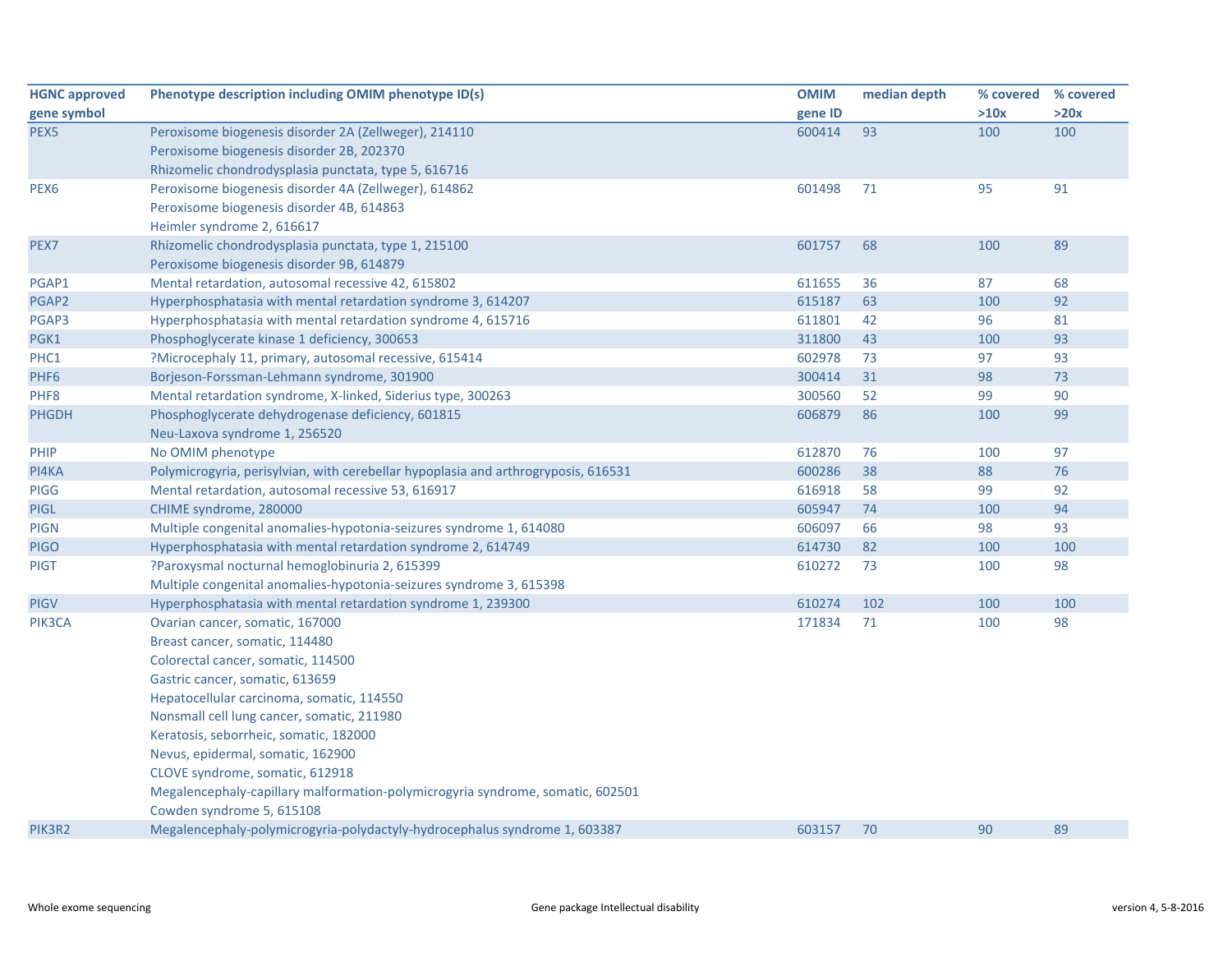| <b>HGNC approved</b> | Phenotype description including OMIM phenotype ID(s)                                                            | <b>OMIM</b> | median depth | % covered | % covered |
|----------------------|-----------------------------------------------------------------------------------------------------------------|-------------|--------------|-----------|-----------|
| gene symbol          |                                                                                                                 | gene ID     |              | >10x      | >20x      |
| PLA2G6               | Infantile neuroaxonal dystrophy 1, 256600                                                                       | 603604      | 88           | 100       | 99        |
|                      | Neurodegeneration with brain iron accumulation 2B, 610217                                                       |             |              |           |           |
|                      | Parkinson disease 14, autosomal recessive, 612953                                                               |             |              |           |           |
| PLCB1                | Epileptic encephalopathy, early infantile, 12, 613722                                                           | 607120      | 76           | 100       | 99        |
| PLK4                 | Microcephaly and chorioretinopathy, autosomal recessive, 2, 616171                                              | 605031      | 53           | 92        | 69        |
| PLP1                 | Pelizaeus-Merzbacher disease, 312080                                                                            | 300401      | 71           | 100       | 99        |
|                      | Spastic paraplegia 2, X-linked, 312920                                                                          |             |              |           |           |
| PLXND1               | No OMIM phenotype                                                                                               | 604282      | 55           | 95        | 89        |
| PMM <sub>2</sub>     | Congenital disorder of glycosylation, type Ia, 212065                                                           | 601785      | 93           | 100       | 100       |
| <b>PNKP</b>          | Microcephaly, seizures, and developmental delay, 613402<br>Ataxia-oculomotor apraxia 4, 616267                  | 605610      | 61           | 100       | 98        |
| <b>PNP</b>           | Immunodeficiency due to purine nucleoside phosphorylase deficiency, 613179                                      | 164050      | 85           | 100       | 100       |
| POC1A                | Short stature, onychodysplasia, facial dysmorphism, and hypotrichosis, 614813                                   | 614783      | 90           | 100       | 100       |
| POGZ                 | White-Sutton syndrome, 616364                                                                                   | 614787      | 82           | 100       | 97        |
| <b>POLG</b>          | Progressive external ophthalmoplegia, autosomal recessive 1, 258450                                             | 174763      | 86           | 100       | 100       |
|                      | Progressive external ophthalmoplegia, autosomal dominant 1, 157640                                              |             |              |           |           |
|                      | Mitochondrial DNA depletion syndrome 4B (MNGIE type), 613662                                                    |             |              |           |           |
|                      | Mitochondrial DNA depletion syndrome 4A (Alpers type), 203700                                                   |             |              |           |           |
|                      | Mitochondrial recessive ataxia syndrome (includes SANDO and SCAE), 607459                                       |             |              |           |           |
| POLR3A               | Leukodystrophy, hypomyelinating, 7, with or without oligodontia and/or hypogonadotropic hypogonadism,           | 614258      | 88           | 100       | 100       |
|                      | 607694                                                                                                          |             |              |           |           |
| POLR3B               | Leukodystrophy, hypomyelinating, 8, with or without oligodontia and/or hypogonadotropic hypogonadism,<br>614381 | 614366      | 82           | 100       | 99        |
| POMGNT1              | Muscular dystrophy-dystroglycanopathy (congenital with brain and eye anomalies), type A, 3, 253280              | 606822      | 82           | 100       | 95        |
|                      | Muscular dystrophy-dystroglycanopathy (congenital with mental retardation), type B, 3, 613151                   |             |              |           |           |
|                      | Muscular dystrophy-dystroglycanopathy (limb-girdle), type C, 3, 613157                                          |             |              |           |           |
|                      |                                                                                                                 |             |              |           |           |
| <b>POMK</b>          | Muscular dystrophy-dystroglycanopathy (congenital with brain and eye anomalies), type A, 12, 615249             | 615247      | 77           | 100       | 100       |
|                      | ?Muscular dystrophy-dystroglycanopathy (limb-girdle), type C, 12, 616094                                        |             |              |           |           |
|                      |                                                                                                                 |             |              |           |           |
| POMT1                | Muscular dystrophy-dystroglycanopathy (congenital with brain and eye anomalies), type A, 1, 236670              | 607423      | 90           | 100       | 100       |
|                      | Muscular dystrophy-dystroglycanopathy (congenital with mental retardation), type B, 1, 613155                   |             |              |           |           |
|                      | Muscular dystrophy-dystroglycanopathy (limb-girdle), type C, 1, 609308                                          |             |              |           |           |
|                      |                                                                                                                 |             |              |           |           |
| POMT <sub>2</sub>    | Muscular dystrophy-dystroglycanopathy (congenital with brain and eye anomalies), type A, 2, 613150              | 607439      | 64           | 98        | 95        |
|                      | Muscular dystrophy-dystroglycanopathy (congenital with mental retardation), type B, 2, 613156                   |             |              |           |           |
|                      | Muscular dystrophy-dystroglycanopathy (limb-girdle), type C, 2, 613158                                          |             |              |           |           |
|                      |                                                                                                                 |             |              |           |           |
| <b>PORCN</b>         | Focal dermal hypoplasia, 305600                                                                                 | 300651      | 59           | 100       | 96        |
|                      |                                                                                                                 |             |              |           |           |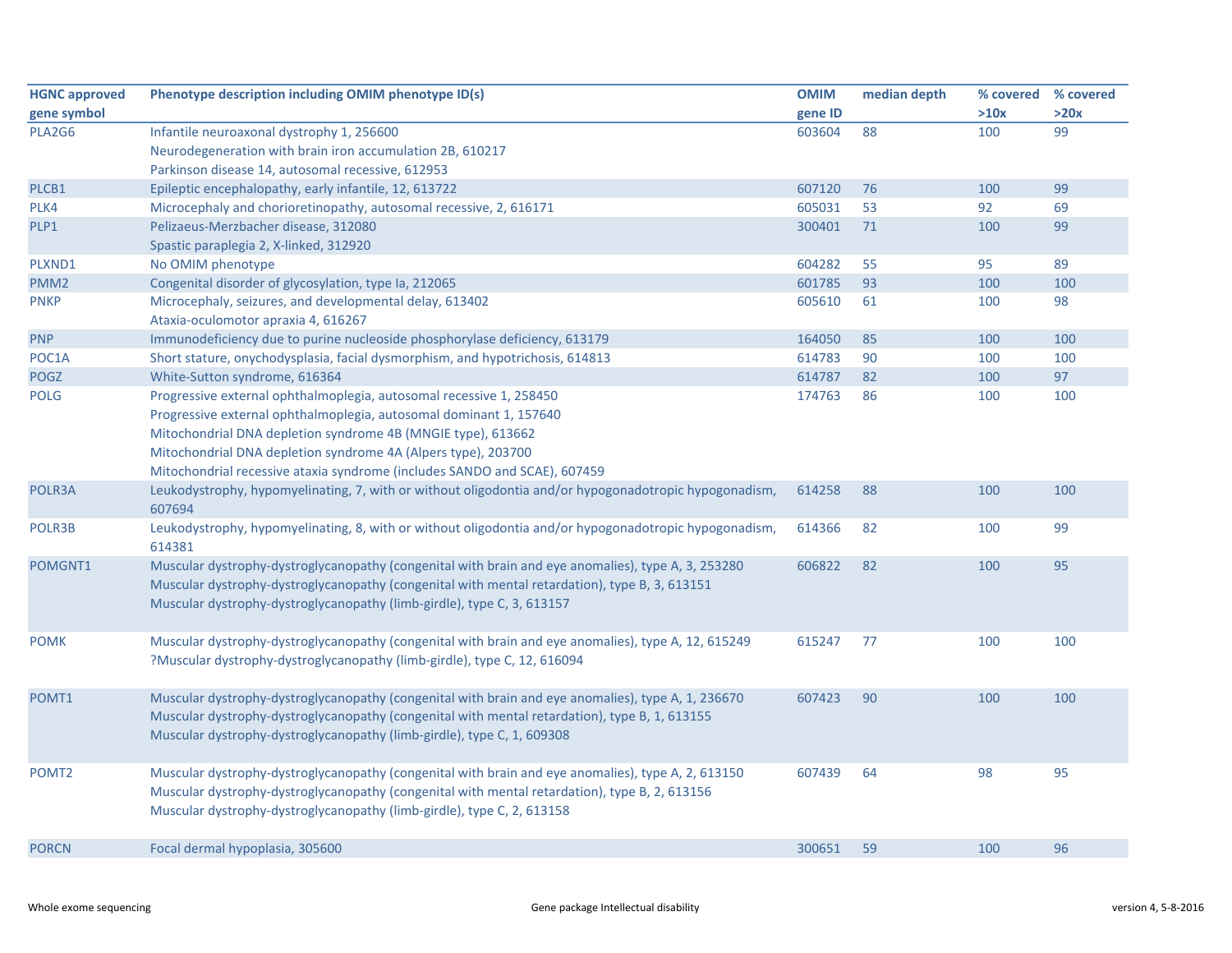| <b>HGNC approved</b> | Phenotype description including OMIM phenotype ID(s)             | <b>OMIM</b> | median depth | % covered | % covered |
|----------------------|------------------------------------------------------------------|-------------|--------------|-----------|-----------|
| gene symbol          |                                                                  | gene ID     |              | >10x      | >20x      |
| POU1F1               | Pituitary hormone deficiency, combined, 1, 613038                | 173110      | 71           | 100       | 97        |
| PPFIA4               | No OMIM phenotype                                                | 603145      | 44           | 98        | 89        |
| PPM1D                | Breast cancer, 114480                                            | 605100      | 88           | 100       | 100       |
| <b>PPOX</b>          | Porphyria variegata, 176200                                      | 600923      | 69           | 100       | 100       |
| PPP1CB               | No OMIM phenotype                                                | 600590      | 38           | 98        | 81        |
| PPP2R1A              | Mental retardation, autosomal dominant 36, 616362                | 605983      | 61           | 100       | 96        |
| PPP2R5D              | Mental retardation, autosomal dominant 35, 616355                | 601646      | 58           | 100       | 94        |
| PPT1                 | Ceroid lipofuscinosis, neuronal, 1, 256730                       | 600722      | 81           | 100       | 100       |
| PQBP1                | Renpenning syndrome, 309500                                      | 300463      | 62           | 100       | 100       |
| <b>PRODH</b>         | Hyperprolinemia, type I, 239500                                  | 606810      | 51           | 95        | 83        |
|                      | {Schizophrenia, susceptibility to, 4}, 600850                    |             |              |           |           |
| PRPS1                | Gout, PRPS-related, 300661                                       | 311850      | 59           | 100       | 100       |
|                      | Phosphoribosylpyrophosphate synthetase superactivity, 300661     |             |              |           |           |
|                      | Charcot-Marie-Tooth disease, X-linked recessive, 5, 311070       |             |              |           |           |
|                      | Arts syndrome, 301835                                            |             |              |           |           |
|                      | Deafness, X-linked 1, 304500                                     |             |              |           |           |
| PRSS12               | Mental retardation, autosomal recessive 1, 249500                | 606709      | 82           | 100       | 98        |
| <b>PSAP</b>          | Metachromatic leukodystrophy due to SAP-b deficiency, 249900     | 176801      | 98           | 100       | 100       |
|                      | Gaucher disease, atypical, 610539                                |             |              |           |           |
|                      | Combined SAP deficiency, 611721                                  |             |              |           |           |
|                      | Krabbe disease, atypical, 611722                                 |             |              |           |           |
| PSMD12               | No OMIM phenotype                                                | 604450      | 32           | 83        | 57        |
| PTCH <sub>1</sub>    | Basal cell nevus syndrome, 109400                                | 601309      | 88           | 99        | 96        |
|                      | Basal cell carcinoma, somatic, 605462                            |             |              |           |           |
|                      | Holoprosencephaly-7, 610828                                      |             |              |           |           |
| PTCHD1               | {Autism, susceptibility to, X-linked 4}, 300830                  | 300828      | 54           | 100       | 99        |
| PTDSS1               | Lenz-Majewski hyperostotic dwarfism, 151050                      | 612792      | 46           | 100       | 94        |
| <b>PTEN</b>          | Cowden syndrome 1, 158350                                        | 601728      | 57           | 77        | 73        |
|                      | Lhermitte-Duclos syndrome, 158350                                |             |              |           |           |
|                      | Bannayan-Riley-Ruvalcaba syndrome, 153480                        |             |              |           |           |
|                      | {Meningioma}, 607174                                             |             |              |           |           |
|                      | {Glioma susceptibility 2}, 613028                                |             |              |           |           |
|                      | Macrocephaly/autism syndrome, 605309                             |             |              |           |           |
|                      | PTEN hamartoma tumor syndrome                                    |             |              |           |           |
|                      | VATER association with macrocephaly and ventriculomegaly, 276950 |             |              |           |           |
|                      | {Prostate cancer, somatic}, 176807                               |             |              |           |           |
|                      | Malignant melanoma, somatic, 155600                              |             |              |           |           |
|                      | Endometrial carcinoma, somatic, 608089                           |             |              |           |           |
|                      | Squamous cell carcinoma, head and neck, somatic, 275355          |             |              |           |           |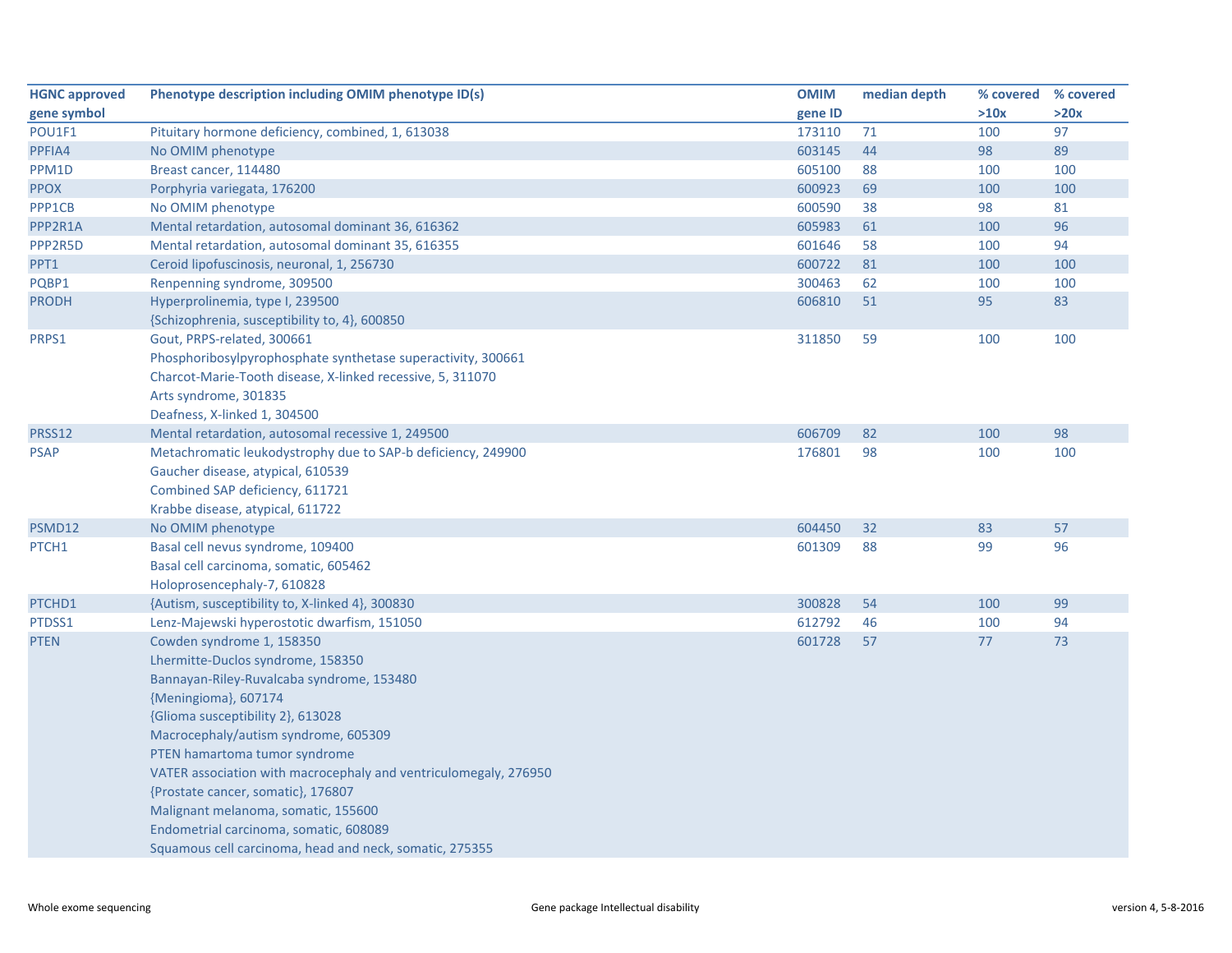| <b>HGNC approved</b> | Phenotype description including OMIM phenotype ID(s)                             | <b>OMIM</b> | median depth | % covered | % covered |
|----------------------|----------------------------------------------------------------------------------|-------------|--------------|-----------|-----------|
| gene symbol          |                                                                                  | gene ID     |              | >10x      | >20x      |
| PTF1A                | Pancreatic and cerebellar agenesis, 609069                                       | 607194      | 75           | 95        | 84        |
|                      | Pancreatic agenesis 2, 615935                                                    |             |              |           |           |
| PTGR1                | No OMIM phenotype                                                                | 601274      | 31           | 97        | 74        |
| PTPN11               | Noonan syndrome 1, 163950                                                        | 176876      | 68           | 99        | 99        |
|                      | LEOPARD syndrome 1, 151100                                                       |             |              |           |           |
|                      | Leukemia, juvenile myelomonocytic, somatic, 607785                               |             |              |           |           |
|                      | Metachondromatosis, 156250                                                       |             |              |           |           |
| <b>PUF60</b>         | Verheij syndrome, 615583                                                         | 604819      | 71           | 97        | 95        |
| <b>PURA</b>          | Mental retardation, autosomal dominant 31, 616158                                | 600473      | 87           | 98        | 86        |
| PUS1                 | Mitochondrial myopathy and sideroblastic anemia 1, 600462                        | 608109      | 71           | 100       | 98        |
| PYCR1                | Cutis laxa, autosomal recessive, type IIB, 612940                                | 179035      | 71           | 100       | 96        |
|                      | Cutis laxa, autosomal recessive, type IIIB, 614438                               |             |              |           |           |
| PYCR2                | Leukodystrophy, hypomyelinating, 10, 616420                                      | 616406      | 60           | 96        | 87        |
| QARS                 | Microcephaly, progressive, seizures, and cerebral and cerebellar atrophy, 615760 | 603727      | 57           | 99        | 92        |
| <b>RAB18</b>         | Warburg micro syndrome 3, 614222                                                 | 602207      | 59           | 97        | 91        |
| RAB27A               | Griscelli syndrome, type 2, 607624                                               | 603868      | 83           | 100       | 100       |
| RAB39B               | Mental retardation, X-linked 72, 300271                                          | 300774      | 48           | 100       | 97        |
|                      | ?Waisman syndrome, 311510                                                        |             |              |           |           |
| RAB3GAP1             | Warburg micro syndrome 1, 600118                                                 | 602536      | 68           | 100       | 98        |
| RAB3GAP2             | Martsolf syndrome, 212720                                                        | 609275      | 69           | 100       | 96        |
|                      | Warburg micro syndrome 2, 614225                                                 |             |              |           |           |
| RAB40AL              | No OMIM phenotype                                                                | 300405      | 50           | 100       | 100       |
| RAC1                 | No OMIM phenotype                                                                | 602048      | 43           | 88        | 69        |
| RAD21                | Cornelia de Lange syndrome 4, 614701                                             | 606462      | 65           | 100       | 93        |
| <b>RAD50</b>         | Nijmegen breakage syndrome-like disorder, 613078                                 | 604040      | 66           | 97        | 92        |
| RAF1                 | Noonan syndrome 5, 611553                                                        | 164760      | 82           | 100       | 98        |
|                      | LEOPARD syndrome 2, 611554                                                       |             |              |           |           |
|                      | Cardiomyopathy, dilated, 1NN, 615916                                             |             |              |           |           |
| RAI1                 | Smith-Magenis syndrome, 182290                                                   | 607642      | 91           | 100       | 100       |
| RARS2                | Pontocerebellar hypoplasia, type 6, 611523                                       | 611524      | 71           | 100       | 95        |
| RBBP8                | Pancreatic carcinoma, somatic                                                    | 604124      | 64           | 100       | 94        |
|                      | Seckel syndrome 2, 606744                                                        |             |              |           |           |
|                      | Jawad syndrome, 251255                                                           |             |              |           |           |
| <b>RBM10</b>         | TARP syndrome, 311900                                                            | 300080      | 42           | 98        | 88        |
| <b>RBM28</b>         | ?Alopecia, neurologic defects, and endocrinopathy syndrome, 612079               | 612074      | 87           | 100       | 100       |
| <b>RELN</b>          | Lissencephaly 2 (Norman-Roberts type), 257320                                    | 600514      | 91           | 100       | 98        |
|                      | {Epilepsy, familial temporal lobe, 7}, 616436                                    |             |              |           |           |
| REV3L                | No OMIM phenotype                                                                | 602776      | 55           | 97        | 88        |
| RFT1                 | Congenital disorder of glycosylation, type In, 612015                            | 611908      | 62           | 100       | 98        |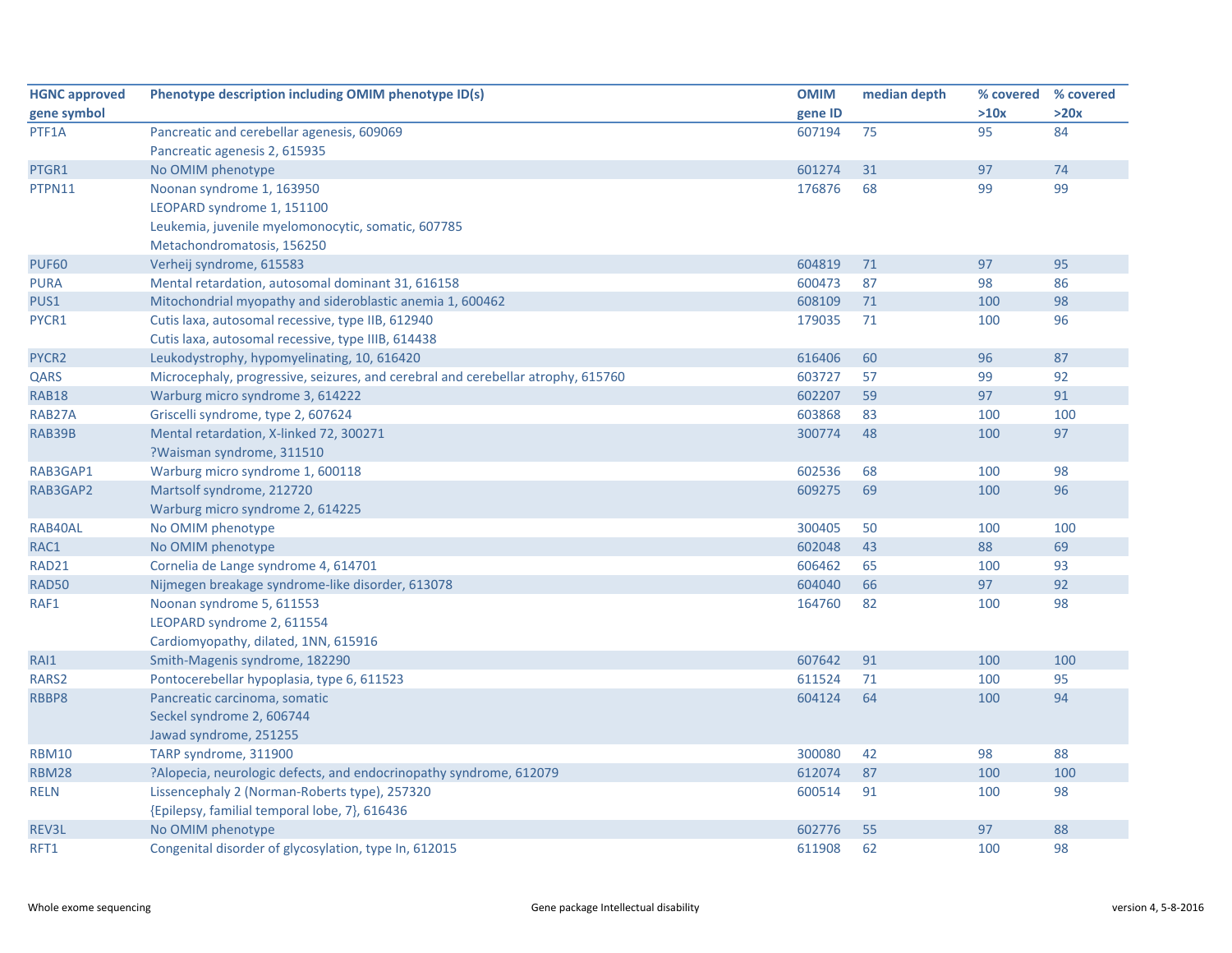| <b>HGNC</b> approved | Phenotype description including OMIM phenotype ID(s)                                                           | <b>OMIM</b> | median depth     | % covered % covered |      |
|----------------------|----------------------------------------------------------------------------------------------------------------|-------------|------------------|---------------------|------|
| gene symbol          |                                                                                                                | gene ID     |                  | >10x                | >20x |
| <b>RHEB</b>          | No OMIM phenotype                                                                                              | 601293      | 14               | 59                  | 24   |
| RIT1                 | Noonan syndrome 8, 615355                                                                                      | 609591      | 54               | 100                 | 98   |
| RMND1                | Combined oxidative phosphorylation deficiency 11, 614922                                                       | 614917      | 82               | 100                 | 100  |
| <b>RMRP</b>          | Cartilage-hair hypoplasia, 250250                                                                              | 157660      | No coverage data |                     |      |
|                      | Metaphyseal dysplasia without hypotrichosis, 250460                                                            |             |                  |                     |      |
|                      | Anauxetic dysplasia, 607095                                                                                    |             |                  |                     |      |
| RNASEH2A             | Aicardi-Goutieres syndrome 4, 610333                                                                           | 606034      | 89               | 100                 | 100  |
| RNASEH2B             | Aicardi-Goutieres syndrome 2, 610181                                                                           | 610326      | 50               | 100                 | 88   |
| RNASEH2C             | Aicardi-Goutieres syndrome 3, 610329                                                                           | 610330      | 112              | 100                 | 100  |
| RNASET2              | Leukoencephalopathy, cystic, without megalencephaly, 612951                                                    | 612944      | 54               | 100                 | 95   |
| <b>RNF135</b>        | Macrocephaly, macrosomia, facial dysmorphism syndrome, 614192                                                  | 611358      | 57               | 100                 | 97   |
| <b>ROGDI</b>         | Kohlschutter-Tonz syndrome, 226750                                                                             | 614574      | 63               | 100                 | 98   |
| RPGRIP1L             | Joubert syndrome 7, 611560                                                                                     | 610937      | 77               | 97                  | 95   |
|                      | Meckel syndrome 5, 611561                                                                                      |             |                  |                     |      |
|                      | COACH syndrome, 216360                                                                                         |             |                  |                     |      |
| <b>RPL10</b>         | {Autism, susceptibility to, X-linked 5}, 300847                                                                | 312173      | 68               | 100                 | 100  |
| RPS6KA3              | Coffin-Lowry syndrome, 303600                                                                                  | 300075      | 40               | 96                  | 81   |
|                      | Mental retardation, X-linked 19, 300844                                                                        |             |                  |                     |      |
| RTEL1                | Dyskeratosis congenita, autosomal recessive 5, 615190                                                          | 608833      | 58               | 97                  | 87   |
|                      | Dyskeratosis congenita, autosomal dominant 4, 615190                                                           |             |                  |                     |      |
|                      | Pulmonary fibrosis and/or bone marrow failure, telomere-related, 3, 616373                                     |             |                  |                     |      |
| <b>RTTN</b>          | Polymicrogyria with seizures, 614833                                                                           | 610436      | 71               | 99                  | 96   |
| <b>RUBCN</b>         | ?Spinocerebellar ataxia, autosomal recessive 15, 615705                                                        | 613516      | No coverage data |                     |      |
| SALL1                | Townes-Brocks syndrome, 107480                                                                                 | 602218      | 99               | 100                 | 98   |
|                      | Townes-Brocks branchiootorenal-like syndrome, 107480                                                           |             |                  |                     |      |
| SAMHD1               | Aicardi-Goutieres syndrome 5, 612952                                                                           | 606754      | 76               | 100                 | 94   |
|                      | ?Chilblain lupus 2, 614415                                                                                     |             |                  |                     |      |
| SATB <sub>2</sub>    | Glass syndrome, 612313                                                                                         | 608148      | 67               | 100                 | 99   |
| SC5D                 | Lathosterolosis, 607330                                                                                        | 602286      | 86               | 100                 | 100  |
| SCN1A                | Epilepsy, generalized, with febrile seizures plus, type 2, 604403                                              | 182389      | 100              | 100                 | 99   |
|                      | Dravet syndrome, 607208                                                                                        |             |                  |                     |      |
|                      | Migraine, familial hemiplegic, 3, 609634                                                                       |             |                  |                     |      |
|                      | Febrile seizures, familial, 3A, 604403                                                                         |             |                  |                     |      |
| SCN <sub>2</sub> A   | Seizures, benign familial infantile, 3, 607745                                                                 | 182390      | 100              | 100                 | 99   |
|                      | Epileptic encephalopathy, early infantile, 11, 613721                                                          |             |                  |                     |      |
| <b>SCN8A</b>         | ?Cognitive impairment with or without cerebellar ataxia, 614306                                                | 600702      | 97               | 100                 | 99   |
|                      | Epileptic encephalopathy, early infantile, 13, 614558                                                          |             |                  |                     |      |
| SCO <sub>2</sub>     | Cardioencephalomyopathy, fatal infantile, due to cytochrome c oxidase deficiency 1, 604377<br>Myopia 6, 608908 | 604272      | 94               | 100                 | 100  |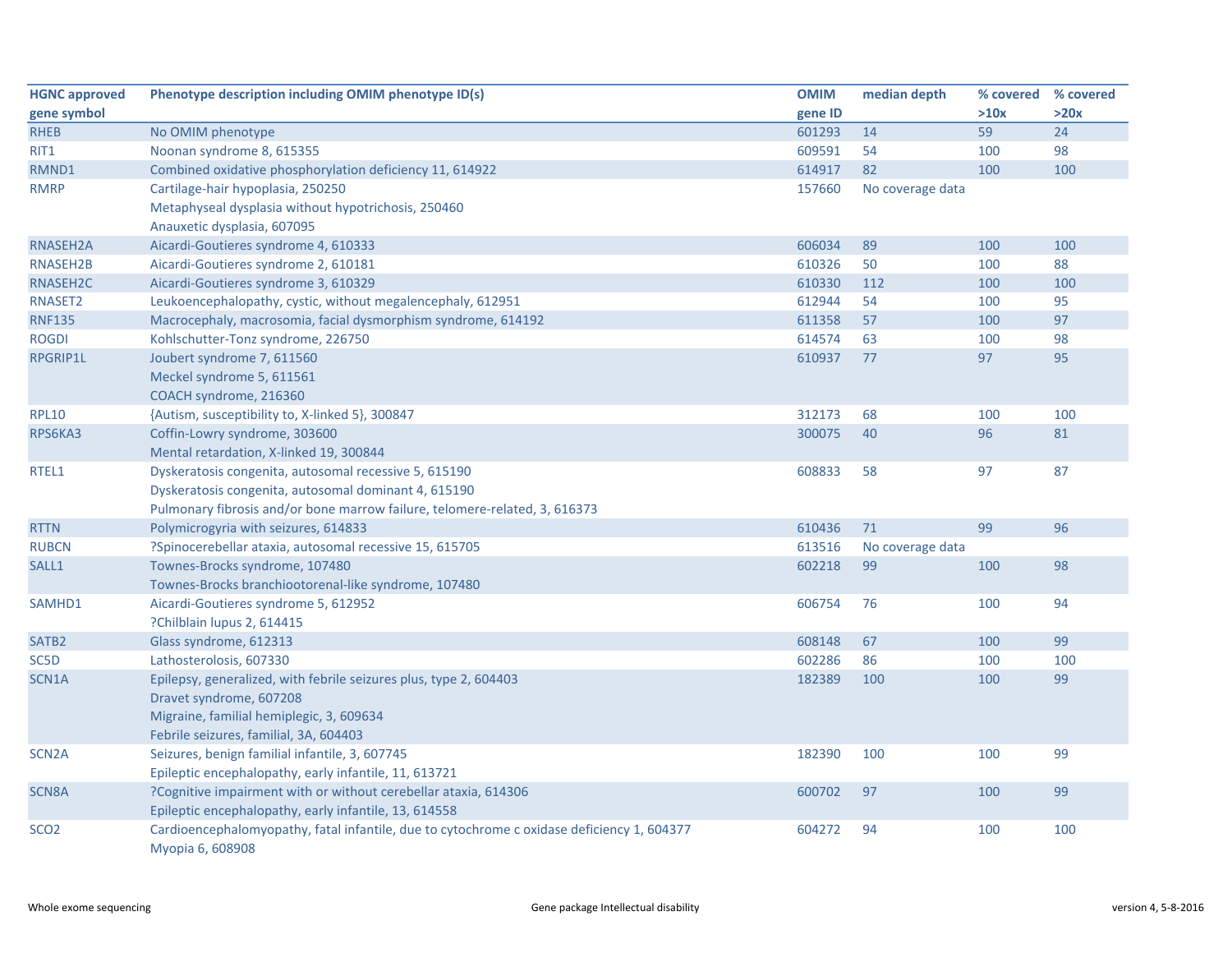| <b>HGNC approved</b> | Phenotype description including OMIM phenotype ID(s)                                               | <b>OMIM</b> | median depth |      | % covered % covered |
|----------------------|----------------------------------------------------------------------------------------------------|-------------|--------------|------|---------------------|
| gene symbol          |                                                                                                    | gene ID     |              | >10x | >20x                |
| <b>SDHA</b>          | Leigh syndrome, 256000                                                                             | 600857      | 43           | 77   | 64                  |
|                      | Mitochondrial respiratory chain complex II deficiency, 252011                                      |             |              |      |                     |
|                      | Cardiomyopathy, dilated, 1GG, 613642                                                               |             |              |      |                     |
|                      | Paragangliomas 5, 614165                                                                           |             |              |      |                     |
| <b>SEMA3E</b>        | ?CHARGE syndrome, 214800                                                                           | 608166      | 72           | 100  | 100                 |
| SERAC1               | 3-methylglutaconic aciduria with deafness, encephalopathy, and Leigh-like syndrome, 614739         | 614725      | 69           | 100  | 99                  |
| SETBP1               | Schinzel-Giedion midface retraction syndrome, 269150                                               | 611060      | 74           | 98   | 97                  |
|                      | Mental retardation, autosomal dominant 29, 616078                                                  |             |              |      |                     |
| SETD1A               | No OMIM phenotype                                                                                  | 611052      | 57           | 97   | 91                  |
| SETD <sub>2</sub>    | Luscan-Lumish syndrome, 616831                                                                     | 612778      | 75           | 100  | 98                  |
| SETD5                | Mental retardation, autosomal dominant 23, 615761                                                  | 615743      | 57           | 99   | 96                  |
| SF <sub>1</sub>      | No OMIM phenotype                                                                                  | 601516      | 36           | 83   | 69                  |
| <b>SGSH</b>          | Mucopolysaccharidisis type IIIA (Sanfilippo A), 252900                                             | 605270      | 86           | 94   | 94                  |
| SHANK <sub>2</sub>   | {Autism susceptibility 17}, 613436                                                                 | 603290      | 81           | 100  | 100                 |
| <b>SHANK3</b>        | Phelan-McDermid syndrome, 606232                                                                   | 606230      | 56           | 93   | 82                  |
|                      | {Schizophrenia 15}, 613950                                                                         |             |              |      |                     |
| <b>SHH</b>           | Holoprosencephaly-3, 142945                                                                        | 600725      | 80           | 100  | 97                  |
|                      | Single median maxillary central incisor, 147250                                                    |             |              |      |                     |
|                      | Microphthalmia with coloboma 5, 611638                                                             |             |              |      |                     |
|                      | Schizencephaly, 269160                                                                             |             |              |      |                     |
| SHOC <sub>2</sub>    | Noonan-like syndrome with loose anagen hair, 607721                                                | 602775      | 78           | 100  | 100                 |
| SHROOM4              | ?Stocco dos Santos X-linked mental retardation syndrome, 300434                                    | 300579      | 44           | 100  | 93                  |
| SIL1                 | Marinesco-Sjogren syndrome, 248800                                                                 | 608005      | 85           | 100  | 100                 |
| SIN <sub>3</sub> A   | No OMIM phenotype                                                                                  | 607776      | 42           | 96   | 83                  |
| SIX <sub>3</sub>     | Holoprosencephaly-2, 157170                                                                        | 603714      | 103          | 100  | 100                 |
|                      | Schizencephaly, 269160                                                                             |             |              |      |                     |
| <b>SKI</b>           | Shprintzen-Goldberg syndrome, 182212                                                               | 164780      | 55           | 99   | 97                  |
| <b>SLC12A6</b>       | Agenesis of the corpus callosum with peripheral neuropathy, 218000                                 | 604878      | 71           | 100  | 99                  |
| <b>SLC16A2</b>       | Allan-Herndon-Dudley syndrome, 300523                                                              | 300095      | 42           | 99   | 89                  |
| <b>SLC17A5</b>       | Salla disease, 604369                                                                              | 604322      | 75           | 100  | 99                  |
|                      | Sialic acid storage disorder, infantile, 269920                                                    |             |              |      |                     |
| <b>SLC19A3</b>       | Thiamine metabolism dysfunction syndrome 2 (biotin- or thiamine-responsive encephalopathy type 2), | 606152      | 118          | 100  | 100                 |
|                      | 607483                                                                                             |             |              |      |                     |
| SLC1A1               | {?Schizophrenia susceptibility 18}, 615232                                                         | 133550      | 95           | 100  | 100                 |
|                      | Dicarboxylic aminoaciduria, 222730                                                                 |             |              |      |                     |
| SLC1A4               | Spastic tetraplegia, thin corpus callosum, and progressive microcephaly, 616657                    | 600229      | 62           | 99   | 90                  |
| <b>SLC25A15</b>      | Hyperornithinemia-hyperammonemia-homocitrullinemia syndrome, 238970                                | 603861      | 106          | 90   | 86                  |
| <b>SLC25A19</b>      | Microcephaly, Amish type, 607196                                                                   | 606521      | 85           | 100  | 100                 |
|                      | Thiamine metabolism dysfunction syndrome 4 (progressive polyneuropathy type), 613710               |             |              |      |                     |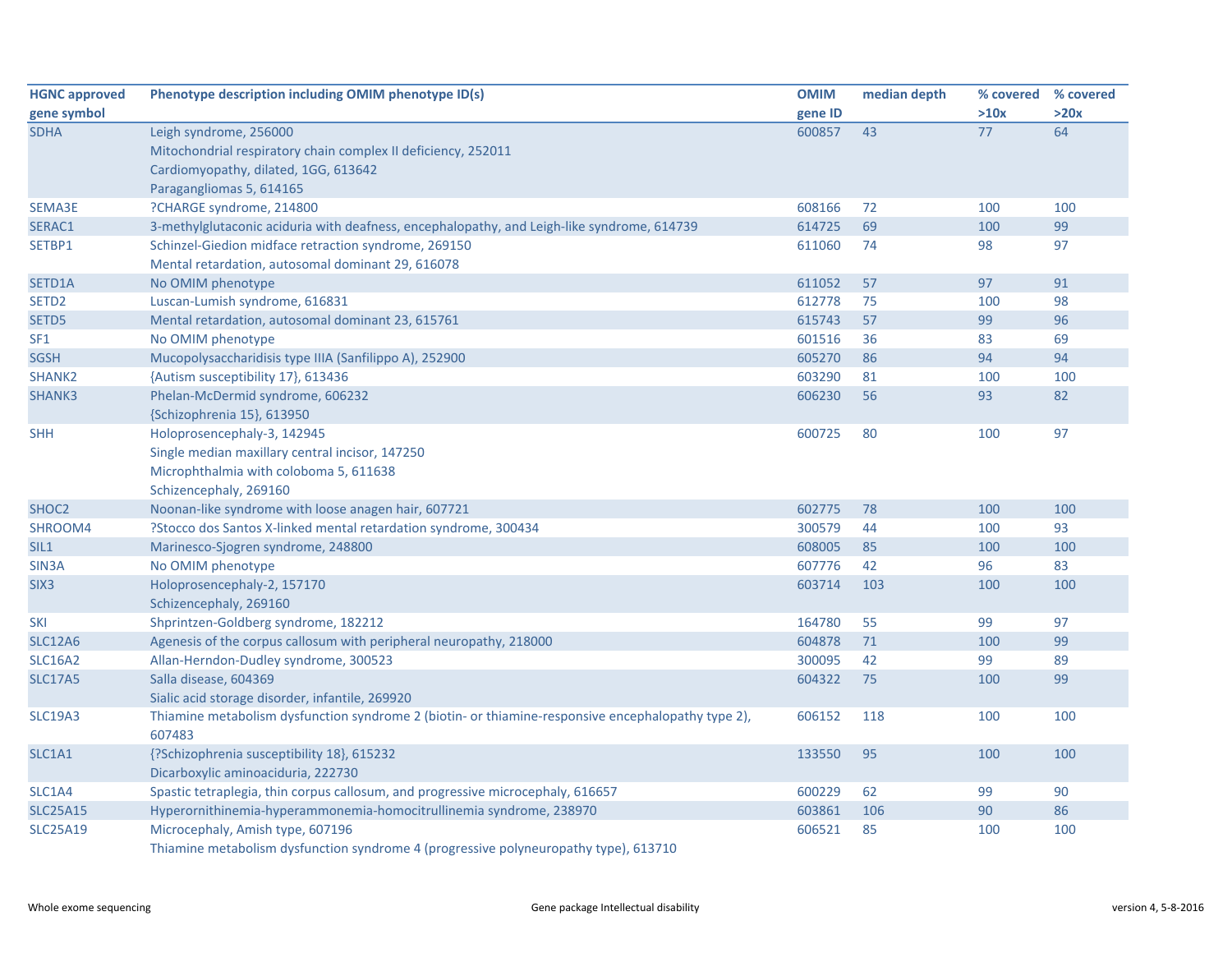| <b>HGNC approved</b>            | Phenotype description including OMIM phenotype ID(s)                                       | <b>OMIM</b> | median depth | % covered % covered |      |
|---------------------------------|--------------------------------------------------------------------------------------------|-------------|--------------|---------------------|------|
| gene symbol                     |                                                                                            | gene ID     |              | >10x                | >20x |
| <b>SLC25A22</b>                 | Epileptic encephalopathy, early infantile, 3, 609304                                       | 609302      | 63           | 100                 | 100  |
| SLC <sub>2</sub> A <sub>1</sub> | GLUT1 deficiency syndrome 1, infantile onset, severe, 606777                               | 138140      | 104          | 100                 | 100  |
|                                 | GLUT1 deficiency syndrome 2, childhood onset, 612126                                       |             |              |                     |      |
|                                 | {Epilepsy, idiopathic generalized, susceptibility to, 12}, 614847                          |             |              |                     |      |
|                                 | Dystonia 9, 601042                                                                         |             |              |                     |      |
|                                 | Stomatin-deficient cryohydrocytosis with neurologic defects, 608885                        |             |              |                     |      |
| SLC33A1                         | Spastic paraplegia 42, autosomal dominant, 612539                                          | 603690      | 62           | 100                 | 96   |
|                                 | Congenital cataracts, hearing loss, and neurodegeneration, 614482                          |             |              |                     |      |
| SLC35A2                         | Congenital disorder of glycosylation, type IIm, 300896                                     | 314375      | 29           | 98                  | 80   |
| <b>SLC35A3</b>                  | ?Arthrogryposis, mental retardation, and seizures, 615553                                  | 605632      | 30           | 94                  | 67   |
| <b>SLC35C1</b>                  | Congenital disorder of glycosylation, type IIc, 266265                                     | 605881      | 103          | 100                 | 100  |
| <b>SLC39A12</b>                 | No OMIM phenotype                                                                          | 608734      | 39           | 97                  | 81   |
| SLC4A4                          | Renal tubular acidosis, proximal, with ocular abnormalities, 604278                        | 603345      | 71           | 100                 | 99   |
| SLC6A17                         | Mental retardation, autosomal recessive 48, 616269                                         | 610299      | 69           | 100                 | 98   |
| SLC6A3                          | {Nicotine dependence, protection against}, 188890                                          | 126455      | 87           | 100                 | 100  |
|                                 | Parkinsonism-dystonia, infantile, 613135                                                   |             |              |                     |      |
| SLC6A8                          | Cerebral creatine deficiency syndrome 1, 300352                                            | 300036      | 19           | 81                  | 42   |
| SLC7A7                          | Lysinuric protein intolerance, 222700                                                      | 603593      | 79           | 100                 | 98   |
| SLC9A6                          | Mental retardation, X-linked syndromic, Christianson type, 300243                          | 300231      | 50           | 100                 | 96   |
| SMAD4                           | Pancreatic cancer, somatic, 260350                                                         | 600993      | 76           | 100                 | 98   |
|                                 | Juvenile polyposis/hereditary hemorrhagic telangiectasia syndrome, 175050                  |             |              |                     |      |
|                                 | Myhre syndrome, 139210                                                                     |             |              |                     |      |
|                                 | Polyposis, juvenile intestinal, 174900                                                     |             |              |                     |      |
| SMARCA2                         | Nicolaides-Baraitser syndrome, 601358                                                      | 600014      | 78           | 98                  | 96   |
| SMARCA4                         | {Rhabdoid tumor predisposition syndrome 2}, 613325                                         | 603254      | 91           | 100                 | 100  |
|                                 | Mental retardation, autosomal dominant 16, 614609                                          |             |              |                     |      |
| SMARCB1                         | Rhabdoid tumors, somatic, 609322                                                           | 601607      | 123          | 100                 | 100  |
|                                 | {Rhabdoid predisposition syndrome 1}, 609322                                               |             |              |                     |      |
|                                 | Mental retardation, autosomal dominant 15, 614608                                          |             |              |                     |      |
|                                 | {Schwannomatosis-1, susceptibility to}, 162091                                             |             |              |                     |      |
| SMARCC <sub>2</sub>             | No OMIM phenotype                                                                          | 601734      | 42           | 96                  | 83   |
| SMARCE1                         | {Meningioma, familial, susceptibility to}, 607174                                          | 603111      | 48           | 86                  | 75   |
| SMC1A                           | Cornelia de Lange syndrome 2, 300590                                                       | 300040      | 48           | 100                 | 91   |
| SMC <sub>3</sub>                | Cornelia de Lange syndrome 3, 610759                                                       | 606062      | 50           | 93                  | 84   |
| SMOC1                           | Microphthalmia with limb anomalies, 206920                                                 | 608488      | 77           | 100                 | 100  |
| SMPD1                           | Niemann-Pick disease, type A, 257200                                                       | 607608      | 110          | 100                 | 100  |
|                                 | Niemann-Pick disease, type B, 607616                                                       |             |              |                     |      |
| <b>SMS</b>                      | Mental retardation, X-linked, Snyder-Robinson type, 309583                                 | 300105      | 39           | 95                  | 94   |
| SNAP29                          | Cerebral dysgenesis, neuropathy, ichthyosis, and palmoplantar keratoderma syndrome, 609528 | 604202      | 99           | 100                 | 100  |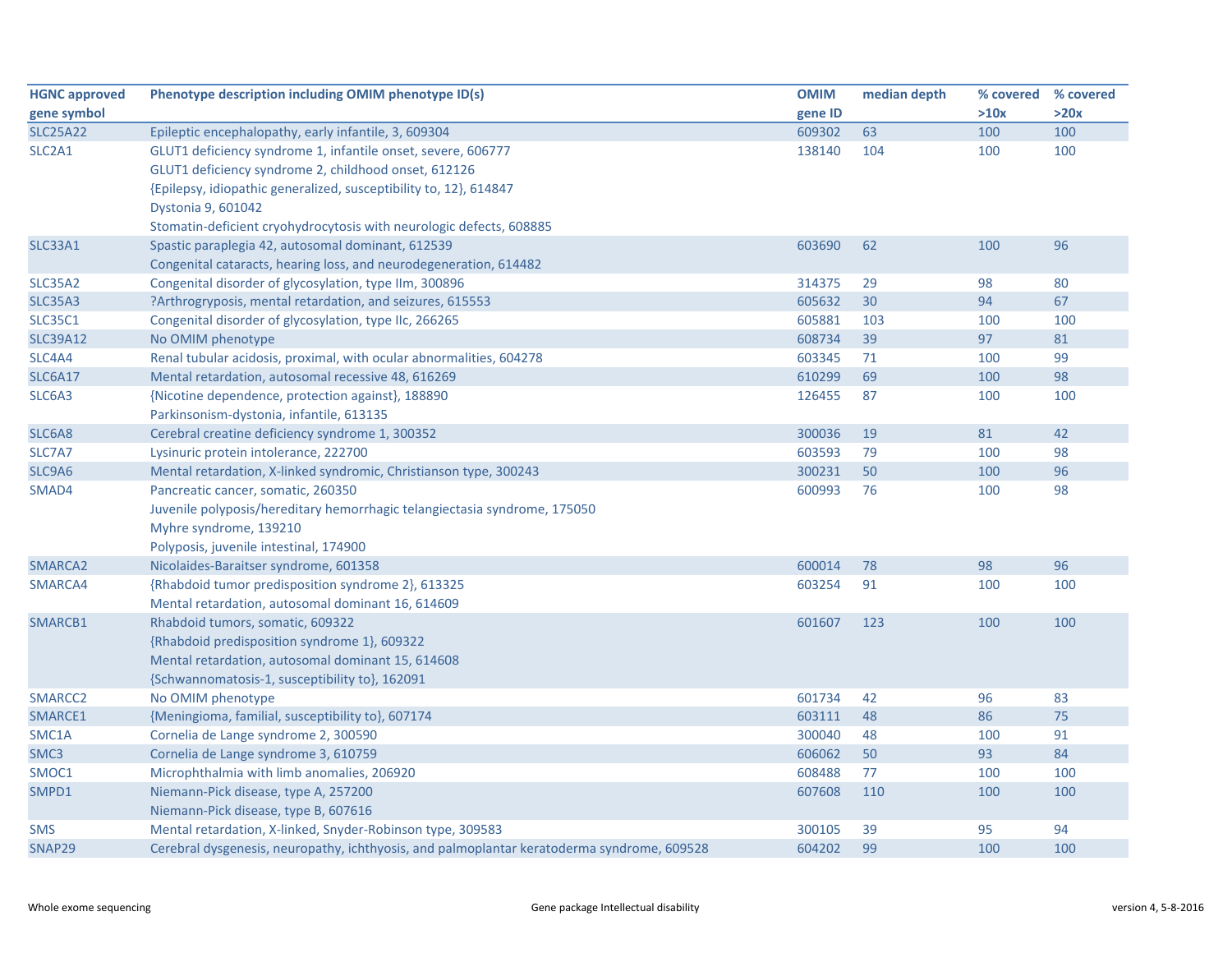| <b>HGNC approved</b> | Phenotype description including OMIM phenotype ID(s)                           | <b>OMIM</b> | median depth | % covered % covered |      |
|----------------------|--------------------------------------------------------------------------------|-------------|--------------|---------------------|------|
| gene symbol          |                                                                                | gene ID     |              | >10x                | >20x |
| SNIP1                | Psychomotor retardation, epilepsy, and craniofacial dysmorphism, 614501        | 608241      | 88           | 100                 | 100  |
| SNRNP70              | No OMIM phenotype                                                              | 180740      | 49           | 99                  | 94   |
| <b>SNX14</b>         | Spinocerebellar ataxia, autosomal recessive 20, 616354                         | 616105      | 27           | 80                  | 52   |
| <b>SOBP</b>          | Mental retardation, anterior maxillary protrusion, and strabismus, 613671      | 613667      | 79           | 98                  | 94   |
| SON                  | No OMIM phenotype                                                              | 182465      | 55           | 91                  | 80   |
| <b>SOS1</b>          | ?Fibromatosis, gingival, 1, 135300                                             | 182530      | 65           | 100                 | 95   |
|                      | Noonan syndrome 4, 610733                                                      |             |              |                     |      |
| SOX10                | Waardenburg syndrome, type 4C, 613266                                          | 602229      | 45           | 99                  | 87   |
|                      | Waardenburg syndrome, type 2E, with or without neurologic involvement, 611584  |             |              |                     |      |
|                      | PCWH syndrome, 609136                                                          |             |              |                     |      |
| <b>SOX11</b>         | Mental retardation, autosomal dominant, 27, 615866                             | 600898      | 64           | 100                 | 96   |
| SOX <sub>2</sub>     | Microphthalmia, syndromic 3, 206900                                            | 184429      | 113          | 100                 | 100  |
|                      | Optic nerve hypoplasia and abnormalities of the central nervous system, 206900 |             |              |                     |      |
| SOX3                 | Mental retardation, X-linked, with isolated growth hormone deficiency, 300123  | 313430      | 34           | 99                  | 76   |
|                      | Panhypopituitarism, X-linked, 312000                                           |             |              |                     |      |
| SOX5                 | Lamb-Shaffer syndrome, 616803                                                  | 604975      | 72           | 100                 | 100  |
| <b>SPG11</b>         | Spastic paraplegia 11, autosomal recessive, 604360                             | 610844      | 73           | 100                 | 99   |
|                      | Amyotrophic lateral sclerosis 5, juvenile, 602099                              |             |              |                     |      |
|                      | Charcot-Marie-Tooth disease, axonal, type 2X, 616668                           |             |              |                     |      |
| SPRED1               | Legius syndrome, 611431                                                        | 609291      | 67           | 100                 | 95   |
| SPTAN1               | Epileptic encephalopathy, early infantile, 5, 613477                           | 182810      | 87           | 100                 | 100  |
| <b>SRCAP</b>         | Floating-Harbor syndrome, 136140                                               | 611421      | 101          | 100                 | 99   |
| SRD5A3               | Congenital disorder of glycosylation, type Iq, 612379                          | 611715      | 105          | 100                 | 100  |
|                      | Kahrizi syndrome, 612713                                                       |             |              |                     |      |
| SRPX2                | ?Rolandic epilepsy, mental retardation, and speech dyspraxia, 300643           | 300642      | 50           | 99                  | 91   |
| ST3GAL3              | Mental retardation, autosomal recessive 12, 611090                             | 606494      | 111          | 100                 | 100  |
|                      | Epileptic encephalopathy, early infantile, 15, 615006                          |             |              |                     |      |
| ST3GAL5              | Amish infantile epilepsy syndrome, 609056                                      | 604402      | 85           | 93                  | 93   |
| STAG1                | No OMIM phenotype                                                              | 604358      | 39           | 92                  | 74   |
| <b>STAMBP</b>        | Microcephaly-capillary malformation syndrome, 614261                           | 606247      | 37           | 96                  | 79   |
| <b>STIL</b>          | Microcephaly 7, primary, autosomal recessive, 612703                           | 181590      | 81           | 100                 | 97   |
| STRA6                | Microphthalmia, syndromic 9, 601186                                            | 610745      | 58           | 100                 | 100  |
|                      | Microphthalmia, isolated, with coloboma 8, 601186                              |             |              |                     |      |
| <b>STRADA</b>        | Polyhydramnios, megalencephaly, and symptomatic epilepsy, 611087               | 608626      | 83           | 100                 | 100  |
| STT3A                | ?Congenital disorder of glycosylation, type Iw, 615596                         | 601134      | 77           | 100                 | 99   |
| STT3B                | ?Congenital disorder of glycosylation, type Ix, 615597                         | 608605      | 82           | 100                 | 99   |
| STX1B                | Generalized epilepsy with febrile seizures plus, type 9, 616172                | 601485      | 57           | 99                  | 87   |
| STXBP1               | Epileptic encephalopathy, early infantile, 4, 612164                           | 602926      | 92           | 100                 | 100  |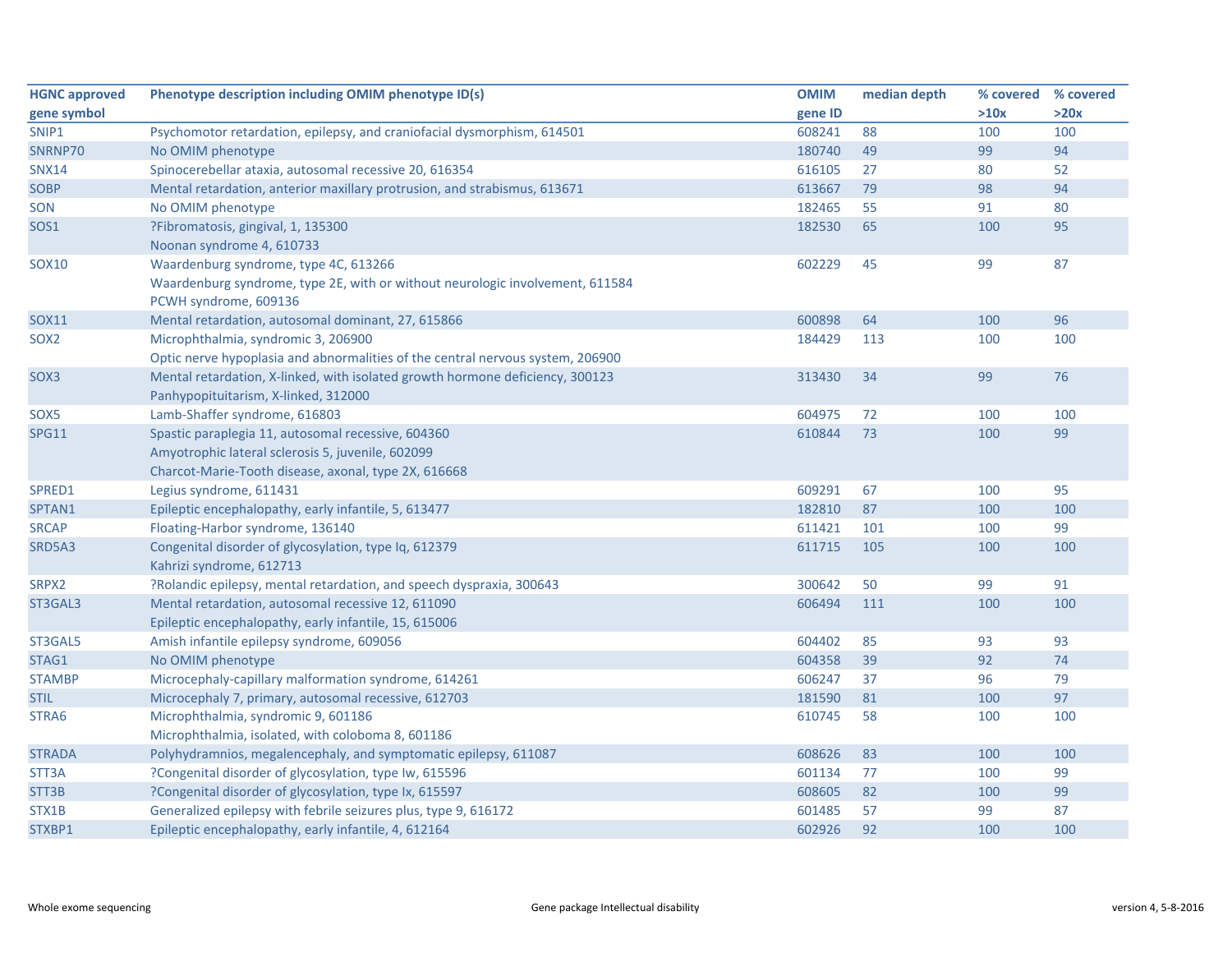| <b>HGNC approved</b> | Phenotype description including OMIM phenotype ID(s)                                                | <b>OMIM</b> | median depth | % covered % covered |      |
|----------------------|-----------------------------------------------------------------------------------------------------|-------------|--------------|---------------------|------|
| gene symbol          |                                                                                                     | gene ID     |              | >10x                | >20x |
| <b>SUCLA2</b>        | Mitochondrial DNA depletion syndrome 5 (encephalomyopathic with or without methylmalonic aciduria), | 603921      | 38           | 86                  | 75   |
|                      | 612073                                                                                              |             |              |                     |      |
| <b>SUOX</b>          | Sulfite oxidase deficiency, 272300                                                                  | 606887      | 104          | 100                 | 100  |
| SURF1                | Leigh syndrome, due to COX IV deficiency, 256000                                                    | 185620      | 71           | 88                  | 88   |
|                      | Charcot-Marie-Tooth disease, type 4K, 616684                                                        |             |              |                     |      |
| <b>SUZ12</b>         | No OMIM phenotype                                                                                   | 606245      | 54           | 98                  | 83   |
| SYN1                 | Epilepsy, X-linked, with variable learning disabilities and behavior disorders, 300491              | 313440      | 37           | 86                  | 67   |
| <b>SYNCRIP</b>       | No OMIM phenotype                                                                                   | 616686      | 30           | 79                  | 54   |
| SYNE1                | Spinocerebellar ataxia, autosomal recessive 8, 610743                                               | 608441      | 87           | 100                 | 100  |
|                      | Emery-Dreifuss muscular dystrophy 4, autosomal dominant, 612998                                     |             |              |                     |      |
| SYNGAP1              | Mental retardation, autosomal dominant 5, 612621                                                    | 603384      | 55           | 95                  | 82   |
| <b>SYP</b>           | Mental retardation, X-linked 96, 300802                                                             | 313475      | 48           | 100                 | 100  |
| SYT1                 | No OMIM phenotype                                                                                   | 185605      | 52           | 96                  | 88   |
| <b>SYT14</b>         | Spinocerebellar ataxia, autosomal recessive 11, 614229                                              | 610949      | 92           | 93                  | 89   |
| TAF <sub>2</sub>     | Mental retardation, autosomal recessive 40, 615599                                                  | 604912      | 63           | 100                 | 99   |
| <b>TAT</b>           | Tyrosinemia, type II, 276600                                                                        | 613018      | 82           | 100                 | 100  |
| <b>TBC1D20</b>       | Warburg micro syndrome 4, 615663                                                                    | 611663      | 51           | 93                  | 85   |
| <b>TBC1D24</b>       | Myoclonic epilepsy, infantile, familial, 605021                                                     | 613577      | 92           | 100                 | 100  |
|                      | Epileptic encephalopathy, early infantile, 16, 615338                                               |             |              |                     |      |
|                      | DOOR syndrome, 220500                                                                               |             |              |                     |      |
|                      | Deafness, autosomal recessive 86, 614617                                                            |             |              |                     |      |
|                      | Deafness, autosomal dominant 65, 616044                                                             |             |              |                     |      |
| <b>TBC1D7</b>        | Macrocephaly/megalencephaly syndrome, autosomal recessive, 248000                                   | 612655      | 39           | 95                  | 85   |
| <b>TBCE</b>          | Kenny-Caffey syndrome, type 1, 244460                                                               | 604934      | 80           | 99                  | 91   |
|                      | Hypoparathyroidism-retardation-dysmorphism syndrome, 241410                                         |             |              |                     |      |
| TBR1                 | No OMIM phenotype                                                                                   | 604616      | 62           | 100                 | 95   |
| TBX1                 | Conotruncal anomaly face syndrome, 217095                                                           | 602054      | 55           | 79                  | 66   |
|                      | DiGeorge syndrome, 188400                                                                           |             |              |                     |      |
|                      | Velocardiofacial syndrome, 192430                                                                   |             |              |                     |      |
|                      | Tetralogy of Fallot, 187500                                                                         |             |              |                     |      |
| <b>TCF12</b>         | Craniosynostosis 3, 615314                                                                          | 600480      | 51           | 100                 | 94   |
| <b>TCF20</b>         | No OMIM phenotype                                                                                   | 603107      | 60           | 100                 | 99   |
| TCF4                 | Pitt-Hopkins syndrome, 610954                                                                       | 602272      | 73           | 100                 | 98   |
|                      | Corneal dystrophy, Fuchs endothelial, 3, 613267                                                     |             |              |                     |      |
| TCF7L2               | {Diabetes mellitus, type 2, susceptibility to}, 125853                                              | 602228      | 84           | 100                 | 99   |
| <b>TECR</b>          | Mental retardation, autosomal recessive 14, 614020                                                  | 610057      | 68           | 99                  | 94   |
| TFAP2A               | Branchiooculofacial syndrome, 113620                                                                | 107580      | 66           | 100                 | 96   |
| TGFBR1               | Loeys-Dietz syndrome 1, 609192                                                                      | 190181      | 111          | 94                  | 94   |
|                      | {Multiple self-healing squamous epithelioma, susceptibility to}, 132800                             |             |              |                     |      |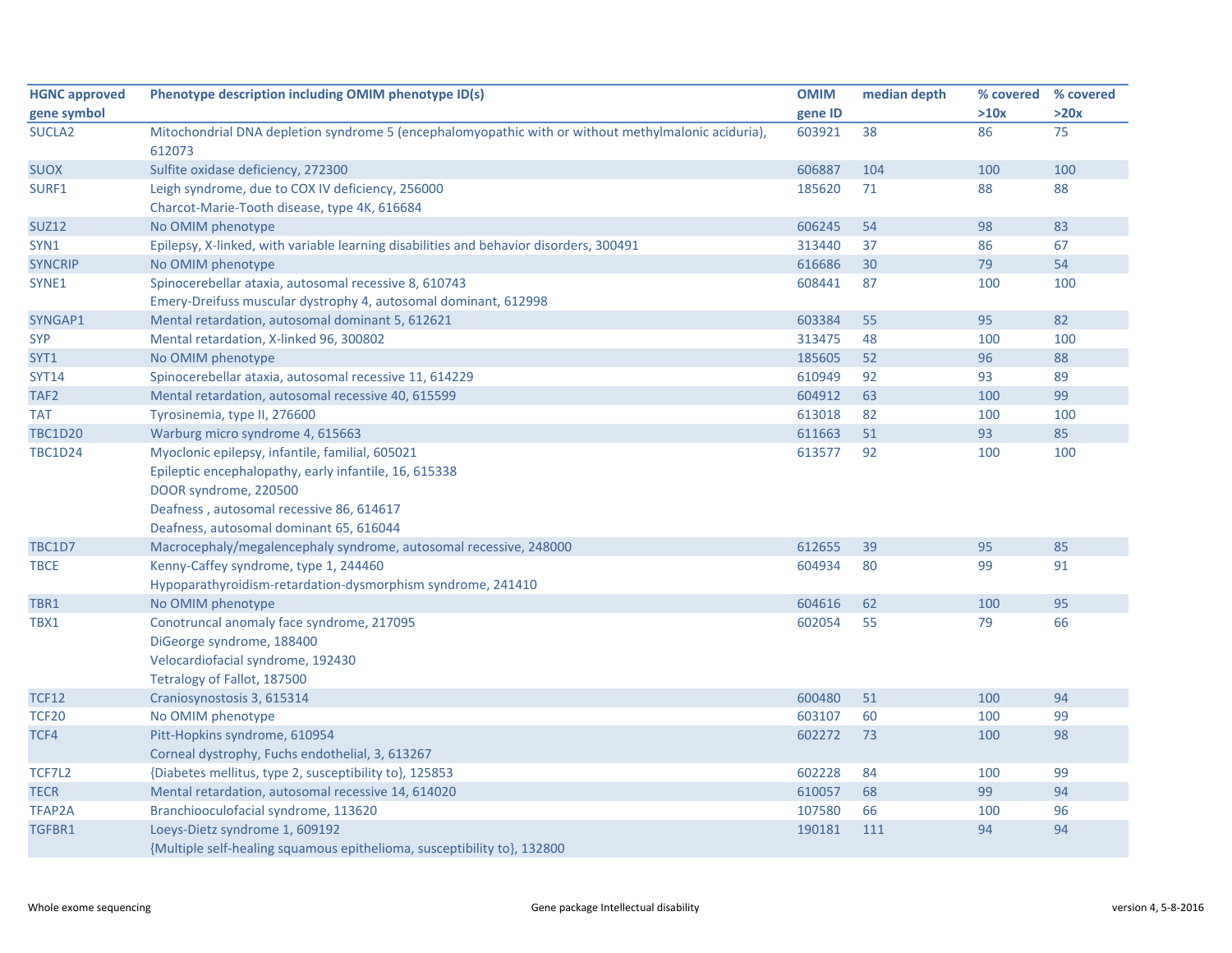| <b>HGNC approved</b> | Phenotype description including OMIM phenotype ID(s)                                                | <b>OMIM</b> | median depth | % covered | % covered |
|----------------------|-----------------------------------------------------------------------------------------------------|-------------|--------------|-----------|-----------|
| gene symbol          |                                                                                                     | gene ID     |              | >10x      | >20x      |
| TGFBR2               | Colorectal cancer, hereditary nonpolyposis, type 6, 614331                                          | 190182      | 100          | 100       | 100       |
|                      | Esophageal cancer, somatic, 133239                                                                  |             |              |           |           |
|                      | Loeys-Dietz syndrome 2, 610168                                                                      |             |              |           |           |
| TGIF1                | Holoprosencephaly-4, 142946                                                                         | 602630      | 97           | 100       | 100       |
| TH                   | Segawa syndrome, recessive, 605407                                                                  | 191290      | 55           | 100       | 95        |
| THOC <sub>6</sub>    | Beaulieu-Boycott-Innes syndrome, 613680                                                             | 615403      | 101          | 100       | 100       |
| <b>THRB</b>          | Thyroid hormone resistance, 188570                                                                  | 190160      | 89           | 100       | 100       |
|                      | Thyroid hormone resistance, autosomal recessive, 274300                                             |             |              |           |           |
|                      | Thyroid hormone resistance, selective pituitary, 145650                                             |             |              |           |           |
| <b>TIMM8A</b>        | Mohr-Tranebjaerg syndrome, 304700                                                                   | 300356      | 42           | 100       | 100       |
|                      | Jensen syndrome, 311150                                                                             |             |              |           |           |
| TLK <sub>2</sub>     | No OMIM phenotype                                                                                   | 608439      | 31           | 88        | 67        |
| <b>TM4SF20</b>       | {Specific language impairment 5}, 615432                                                            | 615404      | 61           | 100       | 100       |
| TMCO1                | Craniofacial dysmorphism, skeletal anomalies, and mental retardation syndrome, 213980               | 614123      | 60           | 100       | 98        |
| <b>TMEM165</b>       | Congenital disorder of glycosylation, type IIk, 614727                                              | 614726      | 76           | 100       | 100       |
| <b>TMEM231</b>       | Joubert syndrome 20, 614970                                                                         | 614949      | 56           | 98        | 93        |
|                      | Meckel syndrome 11, 615397                                                                          |             |              |           |           |
| <b>TMEM237</b>       | Joubert syndrome 14, 614424                                                                         | 614423      | 80           | 100       | 99        |
| TMEM5                | Muscular dystrophy-dystroglycanopathy (congenital with brain and eye anomalies), type A, 10, 615041 | 605862      | 106          | 100       | 99        |
| TMEM67               | Meckel syndrome 3, 607361                                                                           | 609884      | 51           | 99        | 90        |
|                      | Joubert syndrome 6, 610688                                                                          |             |              |           |           |
|                      | {Bardet-Biedl syndrome 14, modifier of}, 615991                                                     |             |              |           |           |
|                      | COACH syndrome, 216360                                                                              |             |              |           |           |
|                      | Nephronophthisis 11, 613550                                                                         |             |              |           |           |
| <b>TMLHE</b>         | Epsilon-trimethyllysine hydroxylase deficiency, 300872                                              | 300777      | 42           | 98        | 87        |
| <b>TMPRSS7</b>       | No OMIM phenotype                                                                                   | <b>NA</b>   | 47           | 100       | 92        |
| TPP1                 | Ceroid lipofuscinosis, neuronal, 2, 204500                                                          | 607998      | 79           | 100       | 98        |
|                      | Spinocerebellar ataxia, autosomal recessive 7, 609270                                               |             |              |           |           |
| <b>TRAIP</b>         | Seckel syndrome 9, 616777                                                                           | 605958      | 48           | 100       | 94        |
| TRAPPC11             | Muscular dystrophy, limb-girdle, type 2S, 615356                                                    | 614138      | 44           | 96        | 82        |
| TRAPPC9              | Mental retardation, autosomal recessive 13, 613192                                                  | 611966      | 85           | 100       | 99        |
| TREX1                | Aicardi-Goutieres syndrome 1, dominant and recessive, 225750                                        | 606609      | 129          | 100       | 100       |
|                      | Chilblain lupus, 610448                                                                             |             |              |           |           |
|                      | Vasculopathy, retinal, with cerebral leukodystrophy, 192315                                         |             |              |           |           |
|                      | {Systemic lupus erythematosus, susceptibility to}, 152700                                           |             |              |           |           |
| TRIM32               | Muscular dystrophy, limb-girdle, type 2H, 254110                                                    | 602290      | 77           | 100       | 100       |
|                      | ?Bardet-Biedl syndrome 11, 615988                                                                   |             |              |           |           |
| <b>TRIO</b>          | No OMIM phenotype                                                                                   | 601893      | 86           | 99        | 98        |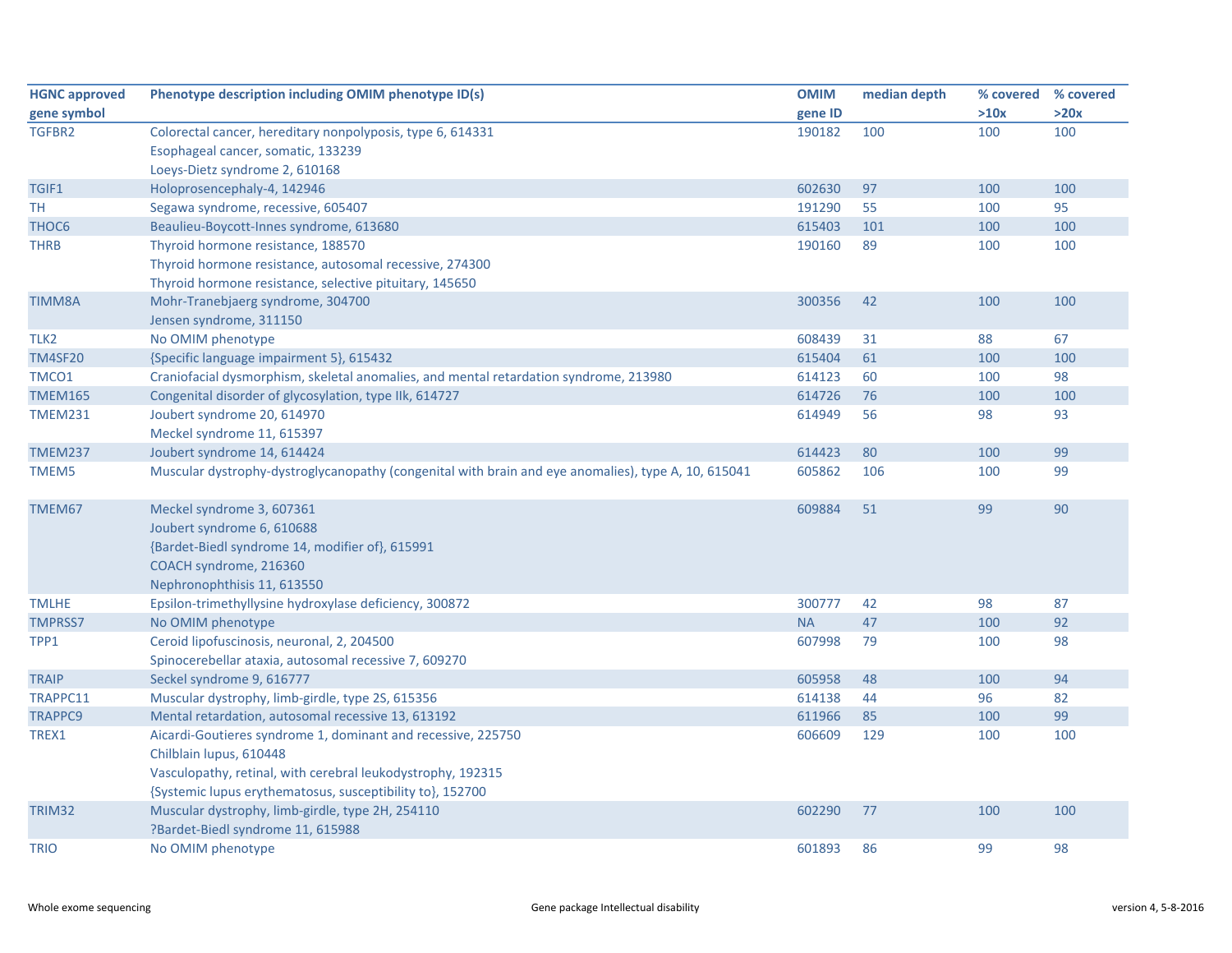| <b>HGNC approved</b> | Phenotype description including OMIM phenotype ID(s)                   | <b>OMIM</b> | median depth | % covered % covered |      |
|----------------------|------------------------------------------------------------------------|-------------|--------------|---------------------|------|
| gene symbol          |                                                                        | gene ID     |              | >10x                | >20x |
| <b>TRIP12</b>        | No OMIM phenotype                                                      | 604506      | 75           | 100                 | 99   |
| TRMT10A              | Microcephaly, short stature, and impaired glucose metabolism 1, 616033 | 616013      | 46           | 99                  | 83   |
| TSC1                 | Tuberous sclerosis-1, 191100                                           | 605284      | 94           | 100                 | 99   |
|                      | Lymphangioleiomyomatosis, 606690                                       |             |              |                     |      |
|                      | Focal cortical dysplasia, Taylor balloon cell type, 607341             |             |              |                     |      |
| TSC <sub>2</sub>     | Tuberous sclerosis-2, 613254                                           | 191092      | 94           | 100                 | 100  |
|                      | Lymphangioleiomyomatosis, somatic, 606690                              |             |              |                     |      |
| <b>TSEN54</b>        | Pontocerebellar hypoplasia type 2A, 277470                             | 608755      | 67           | 96                  | 96   |
|                      | Pontocerebellar hypoplasia type 4, 225753                              |             |              |                     |      |
|                      | ?Pontocerebellar hypoplasia type 5, 610204                             |             |              |                     |      |
| <b>TSPAN7</b>        | Mental retardation, X-linked 58, 300210                                | 300096      | 40           | 100                 | 85   |
| TTC8                 | Bardet-Biedl syndrome 8, 615985                                        | 608132      | 64           | 100                 | 90   |
|                      | ?Retinitis pigmentosa 51, 613464                                       |             |              |                     |      |
| TTI <sub>2</sub>     | Mental retardation, autosomal recessive 39, 615541                     | 614426      | 79           | 100                 | 100  |
| <b>TUBA1A</b>        | Lissencephaly 3, 611603                                                | 602529      | 34           | 93                  | 78   |
| TUBA8                | Polymicrogyria with optic nerve hypoplasia, 613180                     | 605742      | 116          | 100                 | 99   |
| <b>TUBB</b>          | Cortical dysplasia, complex, with other brain malformations 6, 615771  | 191130      | 55           | 90                  | 83   |
|                      | Symmetric circumferential skin creases, congenital, 1, 156610          |             |              |                     |      |
| <b>TUBB2A</b>        | Cortical dysplasia, complex, with other brain malformations 5, 615763  | 615101      | 51           | 100                 | 89   |
| <b>TUBB2B</b>        | Polymicrogyria, symmetric or asymmetric, 610031                        | 612850      | 65           | 100                 | 94   |
| <b>TUBB4A</b>        | Dystonia 4, torsion, autosomal dominant, 128101                        | 602662      | 60           | 97                  | 93   |
|                      | Leukodystrophy, hypomyelinating, 6, 612438                             |             |              |                     |      |
| TUBG1                | Cortical dysplasia, complex, with other brain malformations 4, 615412  | 191135      | 65           | 100                 | 99   |
| <b>TUBGCP4</b>       | Microcephaly and chorioretinopathy, autosomal recessive, 3, 616335     | 609610      | 42           | 96                  | 82   |
| <b>TUBGCP6</b>       | Microcephaly and chorioretinopathy, autosomal recessive, 1, 251270     | 610053      | 94           | 100                 | 100  |
| TUSC <sub>3</sub>    | Mental retardation, autosomal recessive 7, 611093                      | 601385      | 74           | 100                 | 100  |
| <b>TWIST1</b>        | Saethre-Chotzen syndrome, 101400                                       | 601622      | 79           | 100                 | 86   |
|                      | Saethre-Chotzen syndrome with eyelid anomalies, 101400                 |             |              |                     |      |
|                      | Craniosynostosis, type 1, 123100                                       |             |              |                     |      |
|                      | Robinow-Sorauf syndrome, 180750                                        |             |              |                     |      |
| UBE2A                | Mental retardation, X-linked syndromic, Nascimento-type, 300860        | 312180      | 33           | 100                 | 96   |
| UBE3A                | Angelman syndrome, 105830                                              | 601623      | 61           | 100                 | 99   |
| UBE3B                | Kaufman oculocerebrofacial syndrome, 244450                            | 608047      | 49           | 99                  | 90   |
| UBR1                 | Johanson-Blizzard syndrome, 243800                                     | 605981      | 69           | 100                 | 95   |
| UPB1                 | Beta-ureidopropionase deficiency, 613161                               | 606673      | 108          | 100                 | 100  |
| UPF3B                | Mental retardation, X-linked, syndromic 14, 300676                     | 300298      | 32           | 99                  | 83   |
| UQCC2                | ?Mitochondrial complex III deficiency, nuclear type 7, 615824          | 614461      | 51           | 100                 | 91   |
| <b>USP18</b>         | No OMIM phenotype                                                      | 607057      | 58           | 96                  | 94   |
| USP7                 | No OMIM phenotype                                                      | 602519      | 33           | 85                  | 63   |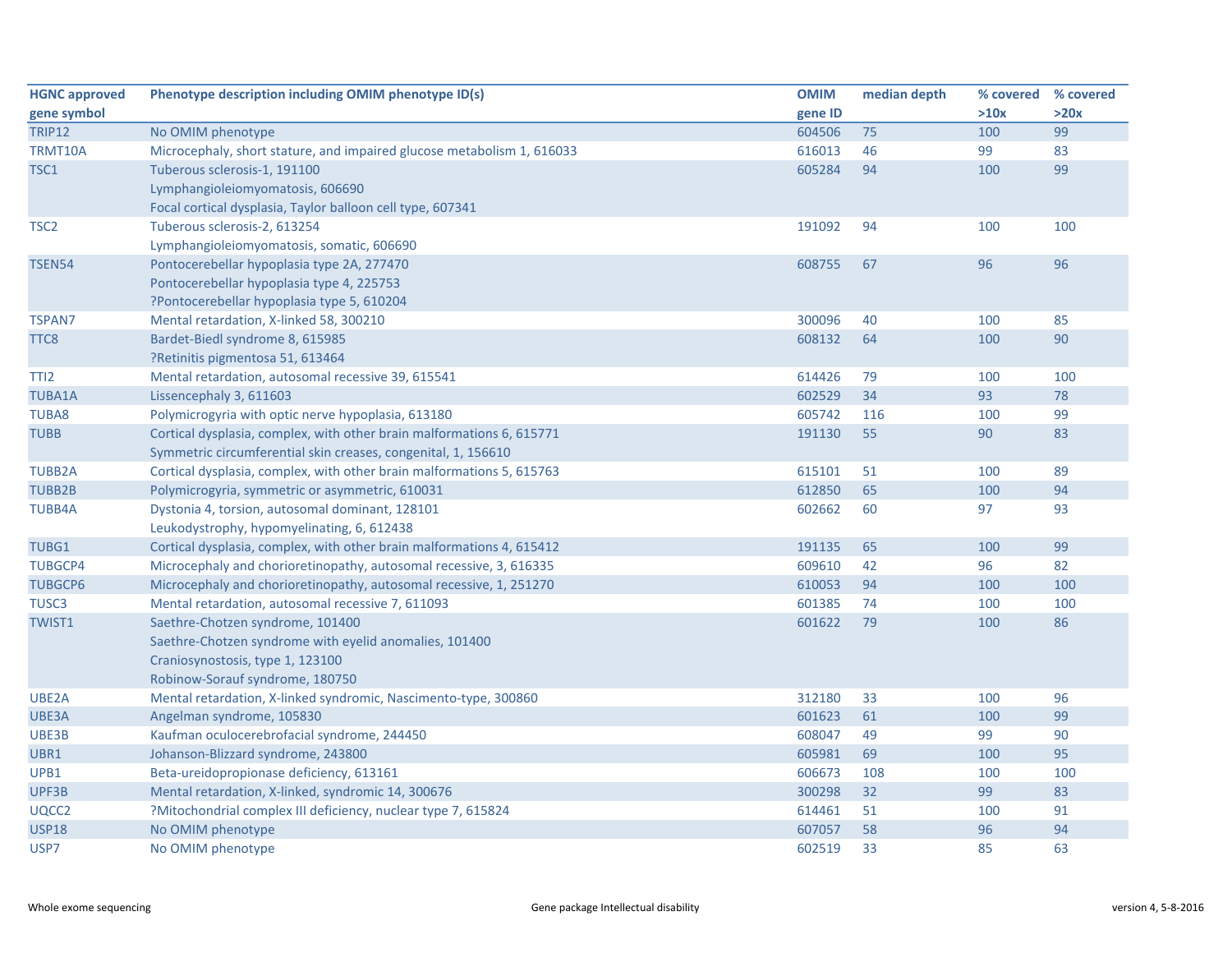| <b>HGNC approved</b> | Phenotype description including OMIM phenotype ID(s)                                                      | <b>OMIM</b> | median depth | % covered % covered |      |
|----------------------|-----------------------------------------------------------------------------------------------------------|-------------|--------------|---------------------|------|
| gene symbol          |                                                                                                           | gene ID     |              | >10x                | >20x |
| USP9X                | Mental retardation, X-linked 99, 300919                                                                   | 300072      | 54           | 100                 | 96   |
|                      | Mental retardation, X-linked 99, syndromic, female-restricted, 300968                                     |             |              |                     |      |
| <b>UTRN</b>          | No OMIM phenotype                                                                                         | 128240      | 82           | 100                 | 97   |
| <b>VLDLR</b>         | Cerebellar hypoplasia and mental retardation with or without quadrupedal locomotion 1, 224050             | 192977      | 105          | 100                 | 99   |
| VPS13B               | Cohen syndrome, 216550                                                                                    | 607817      | 83           | 100                 | 99   |
| VPS13C               | No OMIM phenotype                                                                                         | 608879      | 37           | 90                  | 72   |
| VRK1                 | Pontocerebellar hypoplasia type 1A, 607596                                                                | 602168      | 78           | 100                 | 96   |
| <b>WAC</b>           | Desanto-Shinawi syndrome, 616708                                                                          | 615049      | 48           | 97                  | 84   |
| WDR13                | No OMIM phenotype                                                                                         | 300512      | 56           | 100                 | 98   |
| WDR19                | Nephronophthisis 13, 614377                                                                               | 608151      | 73           | 100                 | 98   |
|                      | ?Cranioectodermal dysplasia 4, 614378                                                                     |             |              |                     |      |
|                      | ?Short-rib thoracic dysplasia 5 with or without polydactyly, 614376                                       |             |              |                     |      |
|                      | Senior-Loken syndrome 8, 616307                                                                           |             |              |                     |      |
| WDR4                 | No OMIM phenotype                                                                                         | 605924      | 79           | 100                 | 99   |
| WDR45                | Neurodegeneration with brain iron accululation 5, 300894                                                  | 300526      | 32           | 89                  | 78   |
| WDR62                | Microcephaly 2, primary, autosomal recessive, with or without cortical malformations, 604317              | 613583      | 90           | 100                 | 100  |
| WDR73                | Galloway-Mowat syndrome, 251300                                                                           | 616144      | 58           | 99                  | 91   |
| WDR81                | Cerebellar ataxia, mental retardation, and dysequilibrium syndrome 2, 610185                              | 614218      | 90           | 100                 | 100  |
| WFS1                 | Wolfram syndrome, 222300                                                                                  | 606201      | 102          | 100                 | 100  |
|                      | Deafness, autosomal dominant 6/14/38, 600965                                                              |             |              |                     |      |
|                      | Wolfram-like syndrome, autosomal dominant, 614296                                                         |             |              |                     |      |
|                      | {Diabetes mellitus, noninsulin-dependent, association with}, 125853                                       |             |              |                     |      |
|                      | ?Cataract 41, 116400                                                                                      |             |              |                     |      |
| <b>WWOX</b>          | Esophageal squamous cell carcinoma, somatic, 133239                                                       | 605131      | 72           | 100                 | 100  |
|                      | Spinocrebellar ataxia, autosomal recessive 12, 614322                                                     |             |              |                     |      |
|                      | Epileptic encephalopathy, early infantile, 28, 616211                                                     |             |              |                     |      |
| <b>XPA</b>           | Xeroderma pigmentosum, group A, 278700                                                                    | 611153      | 47           | 98                  | 86   |
| <b>XPC</b>           | Xeroderma pigmentosum, group C, 278720                                                                    | 613208      | 95           | 100                 | 100  |
| <b>XPNPEP3</b>       | Nephronophthisis-like nephropathy 1, 613159                                                               | 613553      | 85           | 100                 | 99   |
| XYLT1                | {Pseudoxanthoma elasticum, modifier of severity of}, 264800                                               | 608124      | 75           | 94                  | 88   |
|                      | Desbuquois dysplasia 2, 615777                                                                            |             |              |                     |      |
| YAP1                 | Coloboma, ocular, with or without hearing impairment, cleft lip/palate, and/or mental retardation, 120433 | 606608      | 40           | 86                  | 73   |
|                      | Coloboma, ocular, 120433                                                                                  |             |              |                     |      |
|                      |                                                                                                           |             |              |                     |      |
| <b>YWHAE</b>         | No OMIM phenotype                                                                                         | 605066      | 56           | 99                  | 80   |
| YY1                  | No OMIM phenotype                                                                                         | 600013      | 82           | 100                 | 95   |
| ZBTB16               | Leukemia, acute promyelocytic, PL2F/RARA type                                                             | 176797      | 79           | 100                 | 100  |
|                      | Skeletal defects, genital hypoplasia, and mental retardation, 612447                                      |             |              |                     |      |
| ZBTB18               | ?Mental retardation, autosomal dominant 22, 612337                                                        | 608433      | 103          | 100                 | 100  |